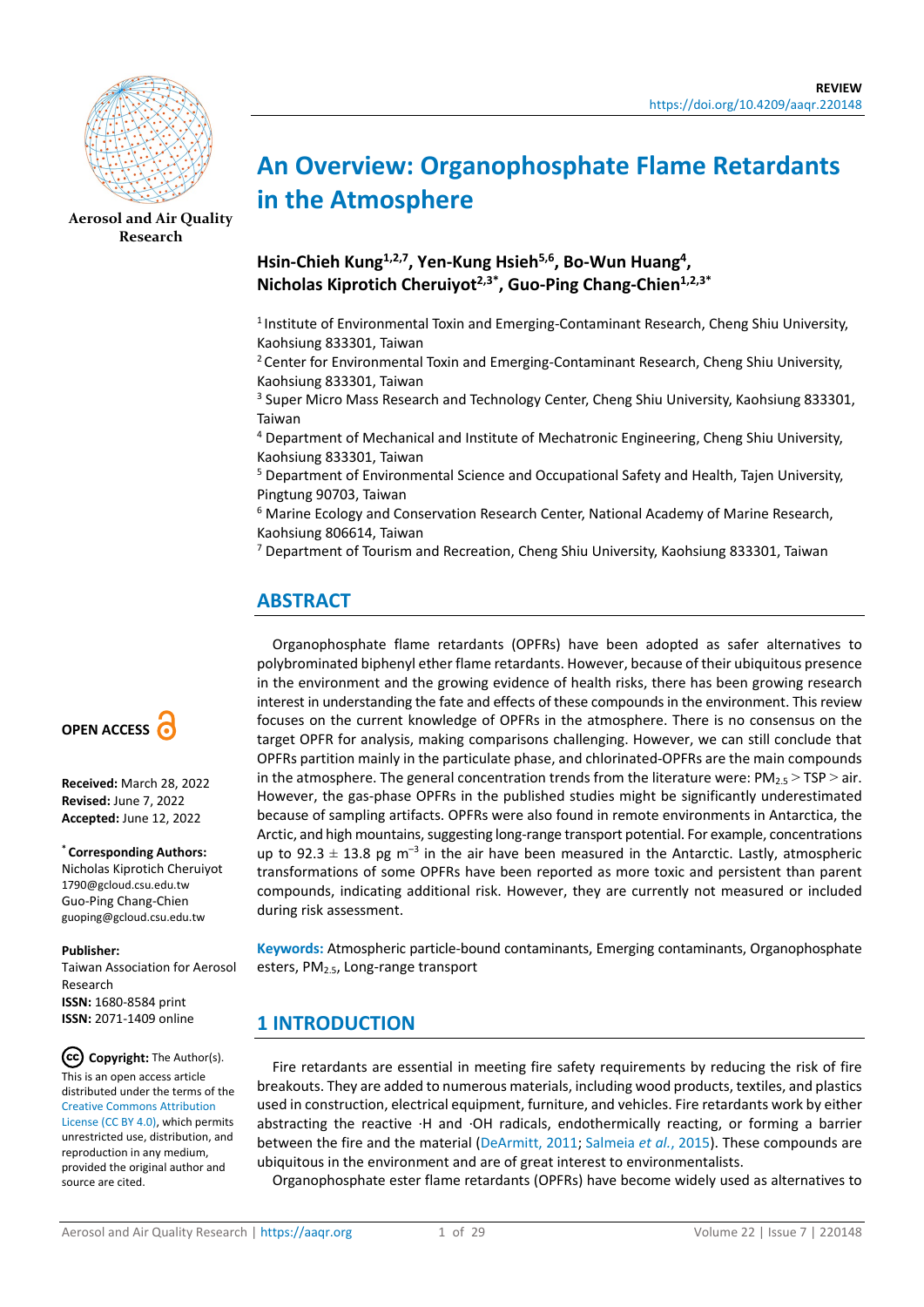

polybrominated diphenyl ethers (PBDEs). Penta-, octa-, and deca-brominated diphenyl ethers (penta-BDEs, octa-BDEs, and deca-BDEs) were once widely used halogenated organic flame retardants and are now listed in Annex A of the Stockholm Convention on Persistent Organic Pollutants (POPs) because of their environmental persistency and toxicity (Blum *et al.*[, 2019;](#page-20-0) [Sharkey](#page-25-1) *et al.*, 2020). Furthermore, PBDE flame retardants also contain dioxin and furan contaminants, and they are also precursors for the formation of brominated dioxins and furans during combustion [\(Altarawneh](#page-20-1)  [and Dlugogorski, 2013;](#page-20-1) Yang *et al.*[, 2022\)](#page-27-0). OPFRs replaced PBDE largely on the presumption that they were less persistent (Blum *et al.*[, 2019\)](#page-20-0). However, Zhang *et al.* [\(2016a\)](#page-28-0) estimated that some OPFRs have medium to high persistency. In addition, the environmental safety of OPFRs has come under question since there is increasing evidence of their negative impact on human and ecological health [\(Kojima](#page-22-0) *et al.*, 2013; Du *et al.*[, 2015;](#page-21-1) Blum *et al.*[, 2019;](#page-20-0) Li *et al.*[, 2019a\)](#page-23-0).

Organophosphate ester flame retardants consist of straight (alkyl) or aromatic (aryl) chains attached to a phosphate moiety. Some OPFRs, e.g., Tris(1-chloro-2-propyl) phosphate (TCPP), are also chlorinated. OPFRs are mainly used as flame retardant plasticizers in engineering plastics [\(Brandsma](#page-20-2) *et al.*, 2013). Non-chlorinated OPFRs retard flames through reaction in the solid phase, where they build up a char layer providing a barrier between the flame and the material ([Mihajlović](#page-24-0), [2015\)](#page-24-0). In addition to this action, chlorinated-OPFRs also retard flames via the gas phase, whereby the chlorine abstracts the reactive ·H and ·OH radicals ([Mihajlović](#page-24-0), 2015). Chlorinated-OPFRs also have longer lifetimes in the end product because of the stronger binding of chlorine to the polymer. OPFRs are incorporated into materials physically and thus could easily be released into the environment through abrasion or during hot conditions [\(Brandsma](#page-20-2) *et al.*, 2013). [Blum](#page-20-0) *et al.* [\(2019\)](#page-20-0) argued that the current information on the toxicity and ubiquity of organophosphate ester flame retardants indicates that they might not be a risk-free alternative to PBDE flame retardants, and safer alternatives should be developed since it will still take longer for sufficient scientific evidence to guide regulations.

Several useful reviews, perspective papers, and letters have been published on OPFRs: in microenvironments [\(Chupeau](#page-21-2) *et al.*, 2020; Hou *et al.*[, 2021\)](#page-22-1), soil (Zhang *et al.*[, 2022b\)](#page-27-1), biota [\(Pantelaki and Voutsa, 2020\)](#page-24-1), oceans (Xie *et al.*[, 2022\)](#page-27-2), exposure and health risk assessment [\(Blum](#page-20-0)  *et al.*[, 2019\)](#page-20-0), and industrial production [\(Huang](#page-22-2) *et al.*, 2022). Wang *et al.* [\(2020c\)](#page-26-0) ambitiously covered the presence of OPFRs in air, water, sediment, and sludge and included human exposure and human and ecological risk assessment. However, what is missing in these reviews is the presence of OPFRs in atmospheric particles. This is an essential aspect that has not been given adequate attention. According to Li *et al.* [\(2019b\),](#page-23-1) the median OPFR concentration in the particulate phase in the air accounted for ~90% of the total concentrations, with the rest partitioning in the gas phase. Particle-bound OPFRs would be more persistent and would be able to be transported to pristine environments (Shi *et al.*[, 2021\)](#page-25-2). Atmospheric PM2.5-bound OPFRs would also present additional health risks.

Therefore, this review paper aims to collate and discuss recently published articles on organophosphate flame retardants in atmospheric air and particles. The manuscript will also include the production, consumption, physicochemical properties, and environmental effects of OPFRs. The sampling and analysis methods used by various studies and the challenges and potential solutions during these procedures. This review would be a valuable resource to researchers on emerging organic contaminants and air pollution interested in understanding the current literature on organophosphate ester flame retardants.

# **2 METHODS (LITERATURE ACQUISITION PROCESS)**

Recently published articles were sourced from the Web of Science database using "organophosphate flame retardants", "PM<sub>2.5</sub>", atmospheric particle-bound", "air", and "atmosphere" as search words. The results were further screened to include only Science Citation Index Expanded (SCI-E) original and review publications in the past fifteen years. The cumulative number of publications during the period is shown in [Fig. 1.](#page-2-0) For the past 15 years, 390 research articles and research papers on organophosphate flame retardants in the air were published, as shown i[n Fig.](#page-2-0) 1. The data was accessed on May 26<sup>th</sup>, 2022. It is clear that the research interest in OPFRs has been increasing over the years. The majority of the published articles have been on OPFRs in indoor air.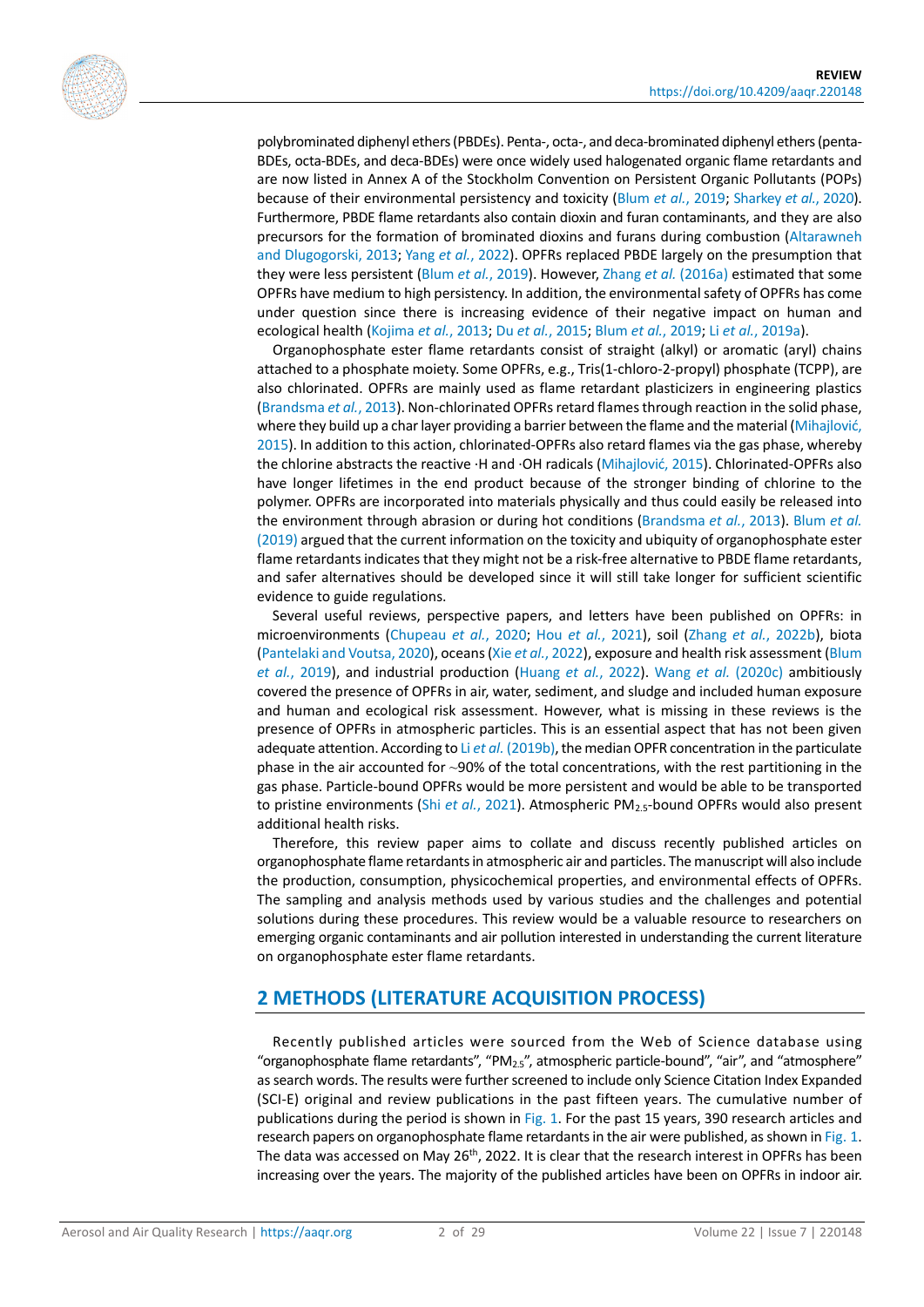<span id="page-2-0"></span>



**Fig. 1**. The cumulative number of publications on organophosphate flame retardants published in the past 15 years. The publications are all in the Science Citation Index Expanded and consist of research articles and review papers. The data was sourced from the Web of Science. Accessed on May 26th, 2022.

However, research on outdoor air and particle-bound OPFR has been steadily growing over the years. A total of 119 articles were used in this review, with OPFR concentrations from 24 articles extracted and interpreted.

# **3 ORGANOPHOSPHATE FLAME RETARDANT PRODUCTION AND USE**

The production and consumption information of organophosphate flame retardants (OPFRs) would be useful in understanding their presence in the environment. Several OPFRs are listed as High Production Volume Chemicals, defined by Organization of Economic Co-operation and Development (OECD) countries as chemicals produced or imported at  $>$  1,000 metric tons year<sup>-1</sup>. However, there is inadequate information about the production and uses of these compounds. Some outdated information include [Van der Veen and de Boer \(2012\)](#page-26-1) that reported OPFR consumption in Europe in 2006 was 93,000 metric tons. The marketing research company, ResearchInChina, puts the global market volume of OPFR in 2013 at 690,000 metric tons [\(ResearchInChina, 2014\)](#page-25-3). Blum *et al.* [\(2019\)](#page-20-0) included the US production volume estimations of a few OPFRs in 2015 retrieved from the NIH PubChem database and showed that TCPP and TDCPP were produced at a volume of 22,600–45,000 and 4,500–22,600 metric tons, respectively, and TPhP, TCP, and TnBP at 450– 4,500 metric tons each (converted from pounds).

The most recent and detailed publication on OPFR production is [Huang](#page-22-2) *et al.* (2022), which reported 367 factories globally manufacture OPFRs as of 2020, 201 of which are in China. A little over 431,000 metric tons of these flame retardants were produced from the 201 factories, 84.2% being organophosphate esters[. Fig.](#page-3-0) 2 shows the most produced OPFRs in 2020, with the top five OPFRs being TEP (~18%), TCPP (12%), and TiBP, BADP, and TCEP with 9% each. However, whether the production of these compounds reflects consumption in the flame retardant application cannot yet be drawn since some of these compounds have other industrial applications, as shown in Table 1. For example, TnBP is also used as a dielectric fluid in motor oils and lubricants [\(Gao](#page-22-3) *et al.*[, 2021\)](#page-22-3); TBEP as an antifoaming agent ([Mihajlović](#page-24-0), 2015); and TPhP as a lubricant and hydraulic fluid [\(Wang](#page-26-2) *et al.*, 2017; Li *et al.*[, 2019b\)](#page-23-1). In addition, since the information comes from only one region and represents 55% of global OPFR-manufacturing factories, it is not certain that the same conclusions can be drawn from the other regions where the factories are located.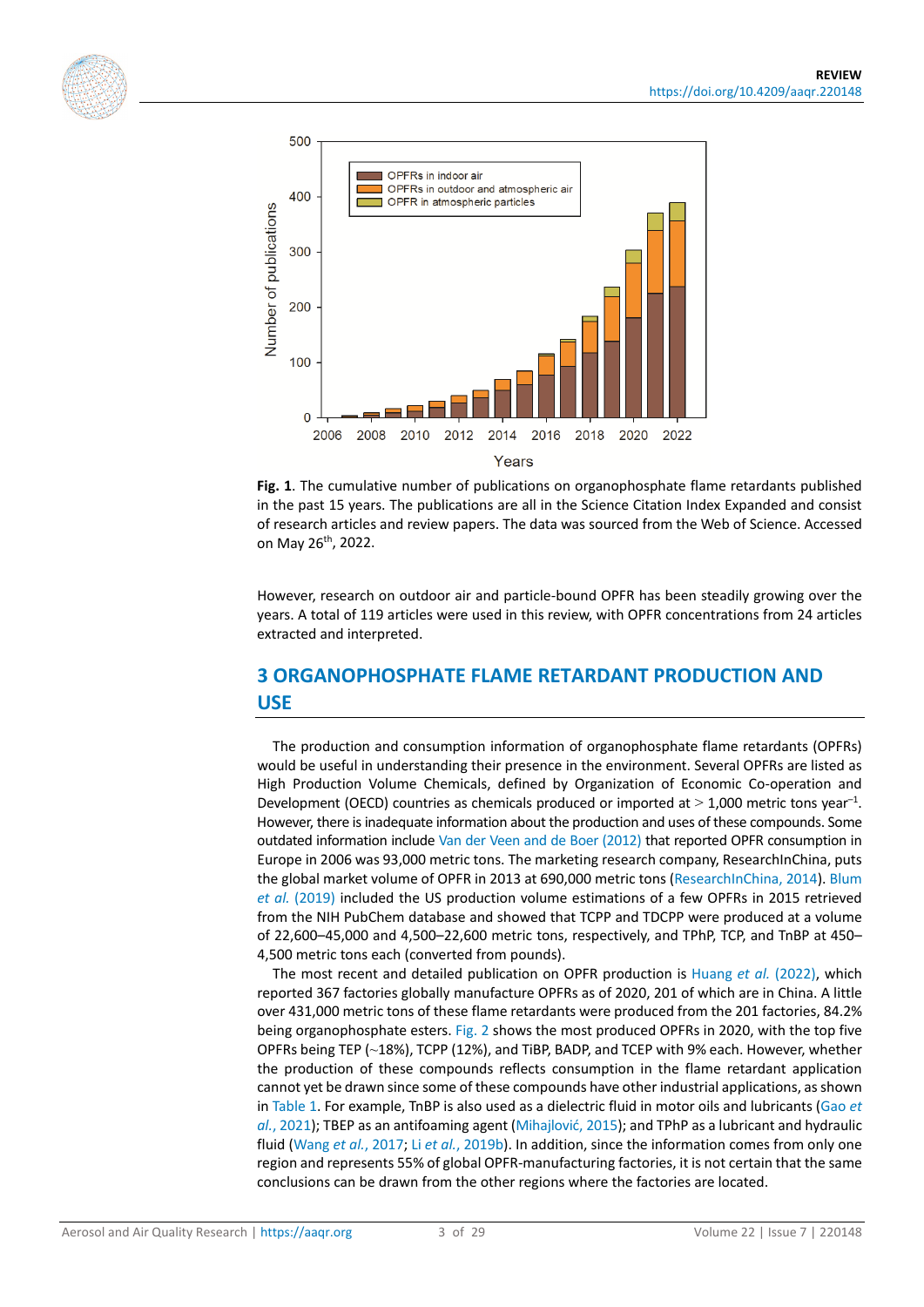<span id="page-3-0"></span>



**Fig. 2.** Production of organophosphate ester flame retardants in 2020. The data is retrieved from [Huang](#page-22-2) *et al.* (2022). The production data is from Mainland China which houses 55% of global OPFR factories. The others category consists of thirteen compounds with  $\leq$  0.8% of the total production. TEP: Triethyl phosphate; TCPP: Tris(1-chloro-2-propyl) phosphate; TiBP: Tri-iso-butyl phosphate; BADP: Bisphenol-A bis(diphenyl phosphate); TCEP: Tris (2-chloroethyl) phosphate; IPPP: Isopropylated triphenyl phosphate; TBEP: Tris(2-butoxyethyl) phosphate; TMP: Trimethyl phosphate; TnBP: Tri-n-butyl phosphate; TPhP: Triphenyl phosphate; TDCPP: Tris (1,3-dichloro-2 propyl) phosphate; TCP: Tricresyl phosphate, CDPP: Cresyl diphenyl phosphate, TXP: Trixylenyl phosphate, TBPHPP: Tris(p-tert-butylphenyl) phosphate, TEHP: Tris(2-ethylhexyl) phosphate.

In the market, commercial OPFR products come as single OPFR compounds, e.g., Reofos<sup>®</sup> 50 which only consists of IPPP, or as a mixture of organophosphate ester compounds, e.g., ANTIBLAZE<sup>®</sup> V-500, which has chloroalkyl, aryl, and triaryl phosphates. In addition, some commercial OPFR products consist of proprietary OPFR compounds, e.g., SAYTEX® RZ-243, which contains proprietary aryl-OPFRs, and as mixtures of OPFRs and other flame retardants, e.g., Firemaster 550 $^{\circledast}$ , which is a formulation of aryl-OPFRs and brominated flame retardants. These formulations further complicate associating OPFR levels in the environment with production and consumption.

# **4 CHARACTERISTICS AND HEALTH EFFECTS OF ORGANOPHOSPHATE FLAME RETARDANTS**

Organophosphate flame retardants consist of organic moieties attached to the phosphate molecule, as shown in Table 1. These organic moieties can be alkyl or aryl, and some alkyl-OPFRs are also halogenated. Therefore, because of the significant variation in the chemical structures, there is no general trend in the physicochemical properties of this class of compounds, unlike PBDEs which only vary in the number of bromines attached to the parent diphenyl ether molecule.

The physicochemical properties of OPFRs, shown in Table 1, can help us predict the occurrence and presence of these compounds in the environment. For example, Li *et al.* [\(2019b\)](#page-23-1) found that OPFRs with low vapor pressure and high Log  $K_{OA}$  (aryl-OPFRs, TBEP, TEHP) were frequently present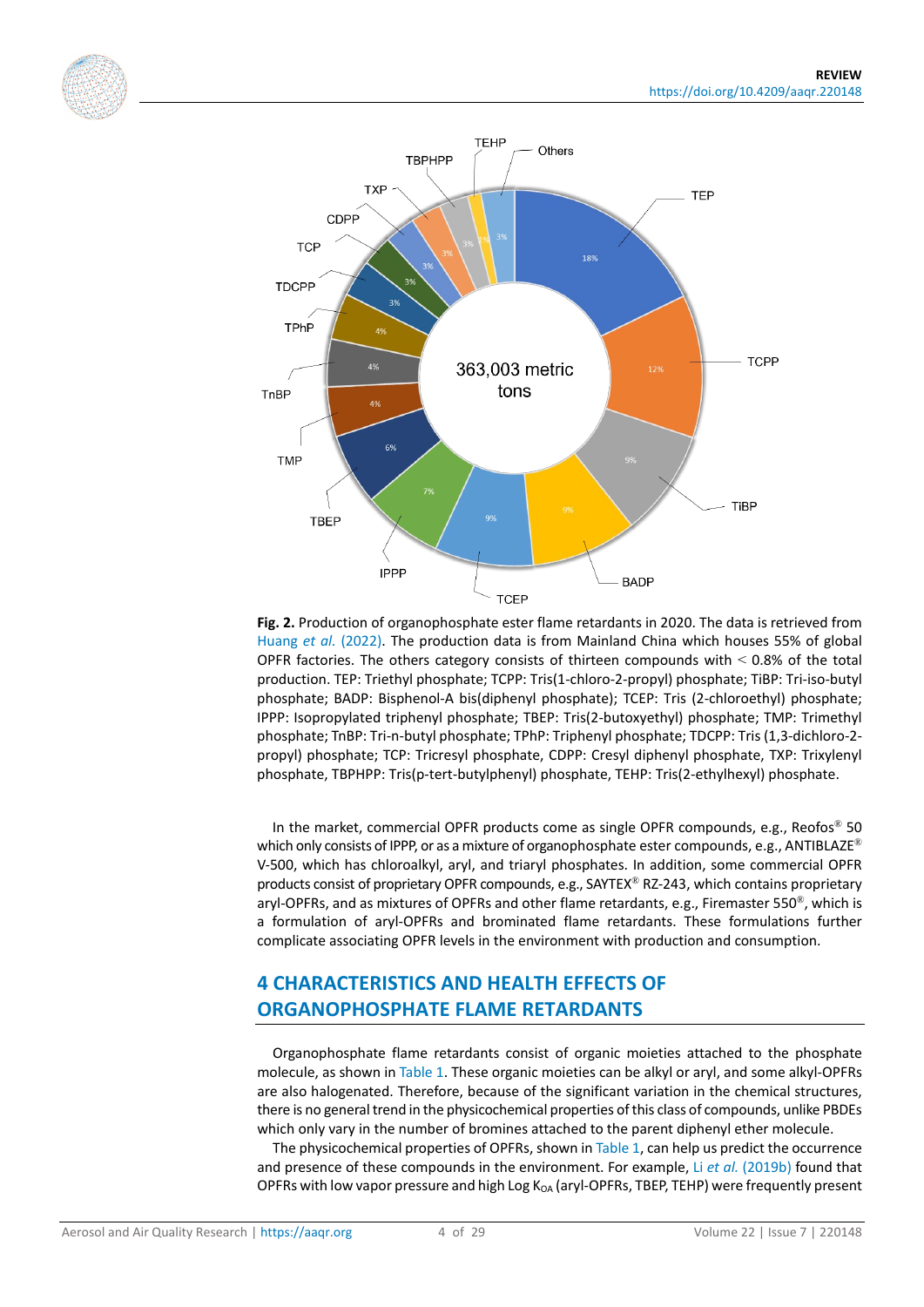

| Compound structure and name |                              | CAS No.  | M.W.   | $\sum_{i=1}^{n}$<br>S    | $\pm$            | Log Kow Log Koc             | Log KoA                   | Application                                                                 |
|-----------------------------|------------------------------|----------|--------|--------------------------|------------------|-----------------------------|---------------------------|-----------------------------------------------------------------------------|
| v<br>±                      | (TMP)<br>Trimethyl phosphate | 512-56-1 | 140.07 | 5.00E5 0.85°             | $2.49E - 7c$     | $-0.60$ <sup>a</sup> 0.88 c | 5.88 <sup>c</sup>         | flame retardant for<br>thermosetting<br>Plasticizer and<br>resins           |
|                             | ΈP)<br>Triethyl phosphate (T | 78-40-0  | 182.15 | 5.00E5 0.165°            | 5.83E-7°         | 0.87 <sup>a</sup>           | 6.63 <sup>b</sup><br>1.68 | flame retardant for<br>thermosetting<br>Plasticizer and<br>resins           |
| $\tilde{\Xi}^2$             | Tripropyl phosphate (TPP)    | 513-08-6 | 224.24 | 6.45E3 2.31E-2° 1.36E-6° |                  | 2.35a                       | $6.43^{b}$<br>2.47        | Plasticizer                                                                 |
| y<br>I                      | Tri-n-butyl phosphate (TnBP) | 126-73-8 | 266.31 | 7.35                     | 3.49E-3°3.19E-6° | 4.00 <sup>a</sup>           | $8.24^{b}$<br>3.27c       | dielectric, solvent,<br>Flame retardant,<br>anti-foam agent<br>plasticizer, |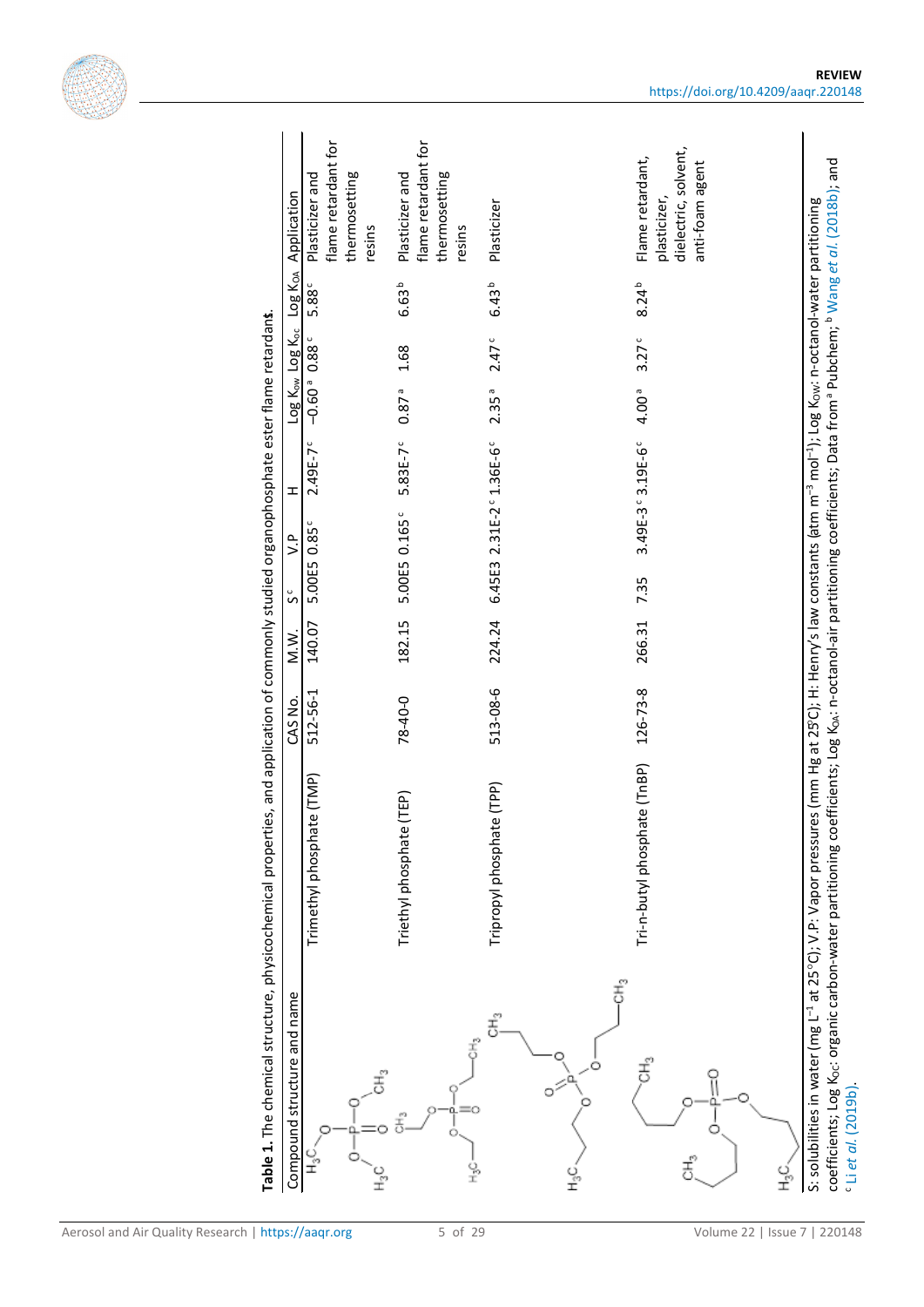| Table 1. (continued).                                                                                                                                                                                                                                                                                                                                                                                                     |                                         |               |        |        |                           |                   |                         |                   |                                                                        |
|---------------------------------------------------------------------------------------------------------------------------------------------------------------------------------------------------------------------------------------------------------------------------------------------------------------------------------------------------------------------------------------------------------------------------|-----------------------------------------|---------------|--------|--------|---------------------------|-------------------|-------------------------|-------------------|------------------------------------------------------------------------|
| Compound structure and name                                                                                                                                                                                                                                                                                                                                                                                               |                                         | CAS No.       | M.W.   | s<br>S | H<br>۹.                   |                   | Log Kow Log Koc Log KoA |                   | Application                                                            |
| Ξ,<br>ι<br>Ξ                                                                                                                                                                                                                                                                                                                                                                                                              | Tri-iso-butyl phosphate<br>(TIBP)       | 126-71-6      | 266.31 | 16.2   | 1.28E-2°3.19E-6°          | 3.60 <sup>a</sup> | 3.04 <sup>c</sup>       | 7.48              | catalyst, solvent<br>Pharmaceutical<br>polymerization<br>intermediate, |
| °⊾<br>≎<br>ں<br>±<br>ι<br>Τ                                                                                                                                                                                                                                                                                                                                                                                               |                                         |               |        |        |                           |                   |                         |                   | flame retardant,                                                       |
| ť<br>£"<br>웊<br>웊                                                                                                                                                                                                                                                                                                                                                                                                         | phosphate (TEHP)<br>Tris(2-ethylhexyl)  | $78 - 42 - 2$ | 434.6  | 0.6    | 6.07E-7° 9.56E-5°         | 9.49 <sup>a</sup> | 6.35 <sup>c</sup>       | 15.0 <sup>b</sup> | retardant, solvent<br>Plasticizer, fire                                |
| $\stackrel{p}{\overline{\mathbb{C}}}$<br>ř<br>읖                                                                                                                                                                                                                                                                                                                                                                           | Tris(2-butoxyethyl)<br>phosphate (TBEP) | $78 - 51 - 3$ | 398.47 |        | 1.10E3 1.23E-6° 1.20E-11° | 3.75a             | 5.66 <sup>c</sup>       | $13.1^{b}$        | Plasticizer, flame<br>retardant, anti-<br>foam agent                   |
| $\tilde{\overline{5}}$                                                                                                                                                                                                                                                                                                                                                                                                    |                                         |               |        |        |                           |                   |                         |                   |                                                                        |
| o<br>I                                                                                                                                                                                                                                                                                                                                                                                                                    |                                         |               |        |        |                           |                   |                         |                   |                                                                        |
| coefficients; Log Koc: organic carbon-water partitioning coefficients; Log KoA: n-octanol-air partitioning coefficients; Data from a Pubchem; b Wang et al. (2018b); and<br>S: solubilities in water (mg L <sup>-1</sup> at 25°C); V.P: Vapor pressures (mm Hg at 25°C); H: Henry's law constants (atm m <sup>-3</sup> mol <sup>-1</sup> ); Log K <sub>ow</sub> : n-octanol-water partitioning<br>$c$ Li et al. $(2019b)$ |                                         |               |        |        |                           |                   |                         |                   |                                                                        |

Aerosol and Air Quality Research | https://aaqr.org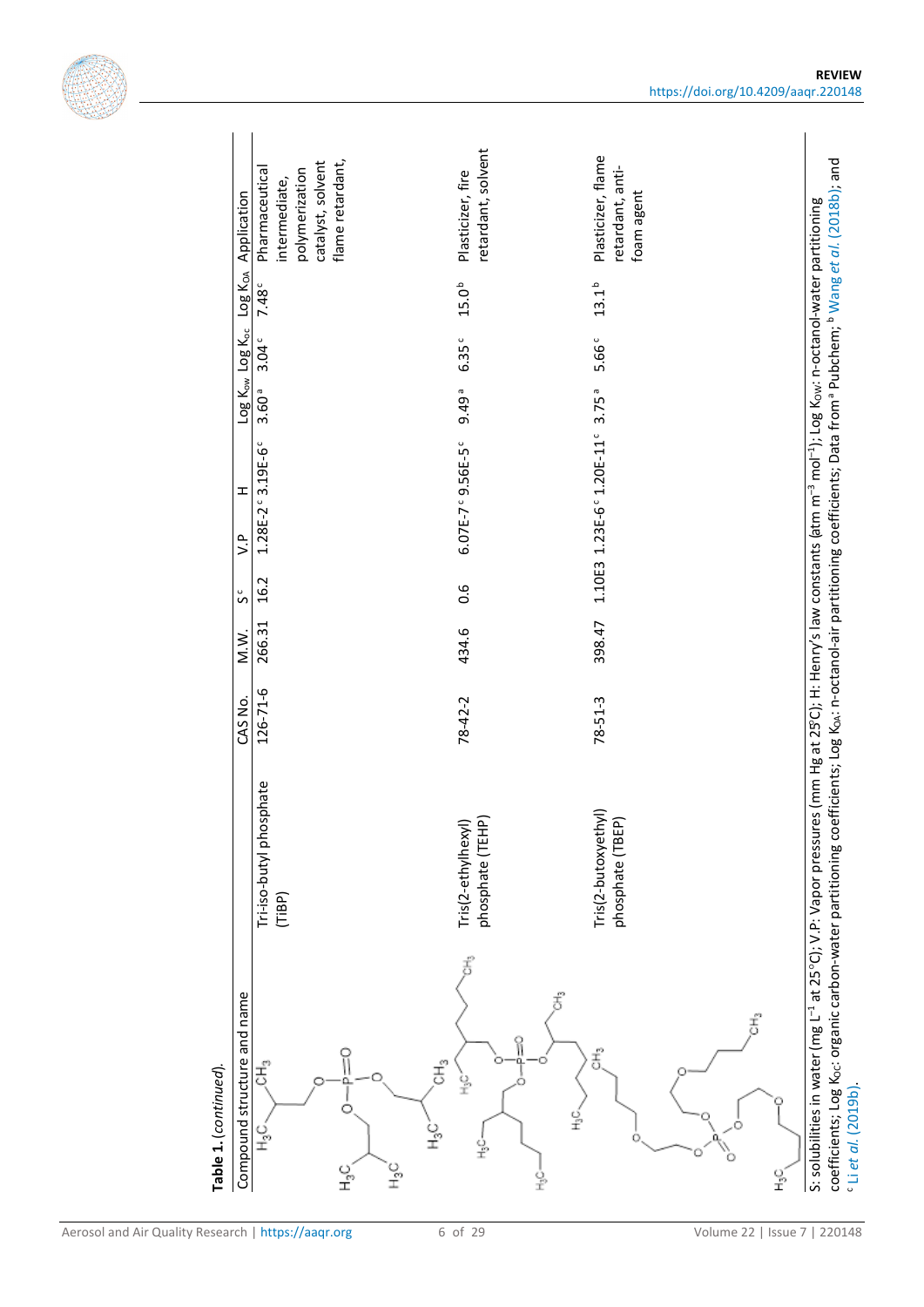|                                                      |                                                  | Flame retardant for                                                                     | Flame retardant for                                                                     |                                                 |                                                                                                                                                                                                       |
|------------------------------------------------------|--------------------------------------------------|-----------------------------------------------------------------------------------------|-----------------------------------------------------------------------------------------|-------------------------------------------------|-------------------------------------------------------------------------------------------------------------------------------------------------------------------------------------------------------|
| Application                                          | Flame retardant,<br>intermediate,<br>plasticizer | synthetic rubber,<br>phenolic, epoxy<br>resins, acetate<br>plastics, and<br>plasticizer | and phenol resins,<br>PVC film, epoxy,<br>plasticizer, and<br>lubricant oil<br>additive | Flame retardant                                 | coefficients; Log Koc: organic carbon-water partitioning coefficients; Log KoA: n-octanol-air partitioning coefficients; Data from <sup>a</sup> Pubchem; <sup>b</sup> Wang et al. (2018b); and        |
| Log K <sub>OA</sub>                                  | $8.38^{b}$                                       | 8.46 <sup>b</sup>                                                                       | 12.0 <sup>b</sup>                                                                       | $15.0\,^{\circ}$                                |                                                                                                                                                                                                       |
| Log Kow Log Koc                                      | 4.20 <sup>c</sup>                                | $3.71$ c                                                                                | 4.34 <sup>c</sup>                                                                       | 4.63 <sup>c</sup>                               |                                                                                                                                                                                                       |
|                                                      | 5.73a                                            | 4.59ª                                                                                   | 6.34 <sup>a</sup>                                                                       | 7.41 <sup>a</sup>                               |                                                                                                                                                                                                       |
| H                                                    | 3.34E-5° 2.48E-7°                                | 4.27E-7° 3.98E-8°                                                                       | 1.04E-7°4.39E-8°                                                                        | 1.10E4 2.10E-8° 2.90E-13°                       |                                                                                                                                                                                                       |
| $\sum_{i=1}^{n}$                                     |                                                  |                                                                                         |                                                                                         |                                                 |                                                                                                                                                                                                       |
| s c                                                  | 1.90                                             | 1.90                                                                                    | 0.30                                                                                    |                                                 |                                                                                                                                                                                                       |
| M.W.                                                 | 362.4                                            | 326.3                                                                                   | 368.36                                                                                  | 574.5                                           |                                                                                                                                                                                                       |
| CAS No.                                              | 1241-94-7                                        | 115-86-6                                                                                | 1330-78-5                                                                               | 57583-54-7                                      |                                                                                                                                                                                                       |
|                                                      | 2-ethylhexyl diphenyl<br>phosphate (EHDP)        | Triphenyl phosphate<br>(TPhP)                                                           | Tricresyl phosphate<br>(TCP)                                                            | Resorcinol bis(diphenyl<br>DP)<br>phosphate) (R |                                                                                                                                                                                                       |
| Compound structure and name<br>Table 1. (continued). | ŧ<br>$\ddot{\overline{5}}^o$<br>ũ.<br>O          | 0<br>$\alpha$                                                                           | ť<br>O<br>$\tilde{\overline{C}}$<br>α<br>o<br>I                                         | O<br>$\boldsymbol{z}^{\textnormal{o}}$          | S: solubilities in water (mg L <sup>-1</sup> at 25°C); V.P: Vapor pressures (mm Hg at 25°C); H: Henry's law constants (atm m <sup>-3</sup> mol <sup>-1</sup> ); Log Kow: n-octanol-water partitioning |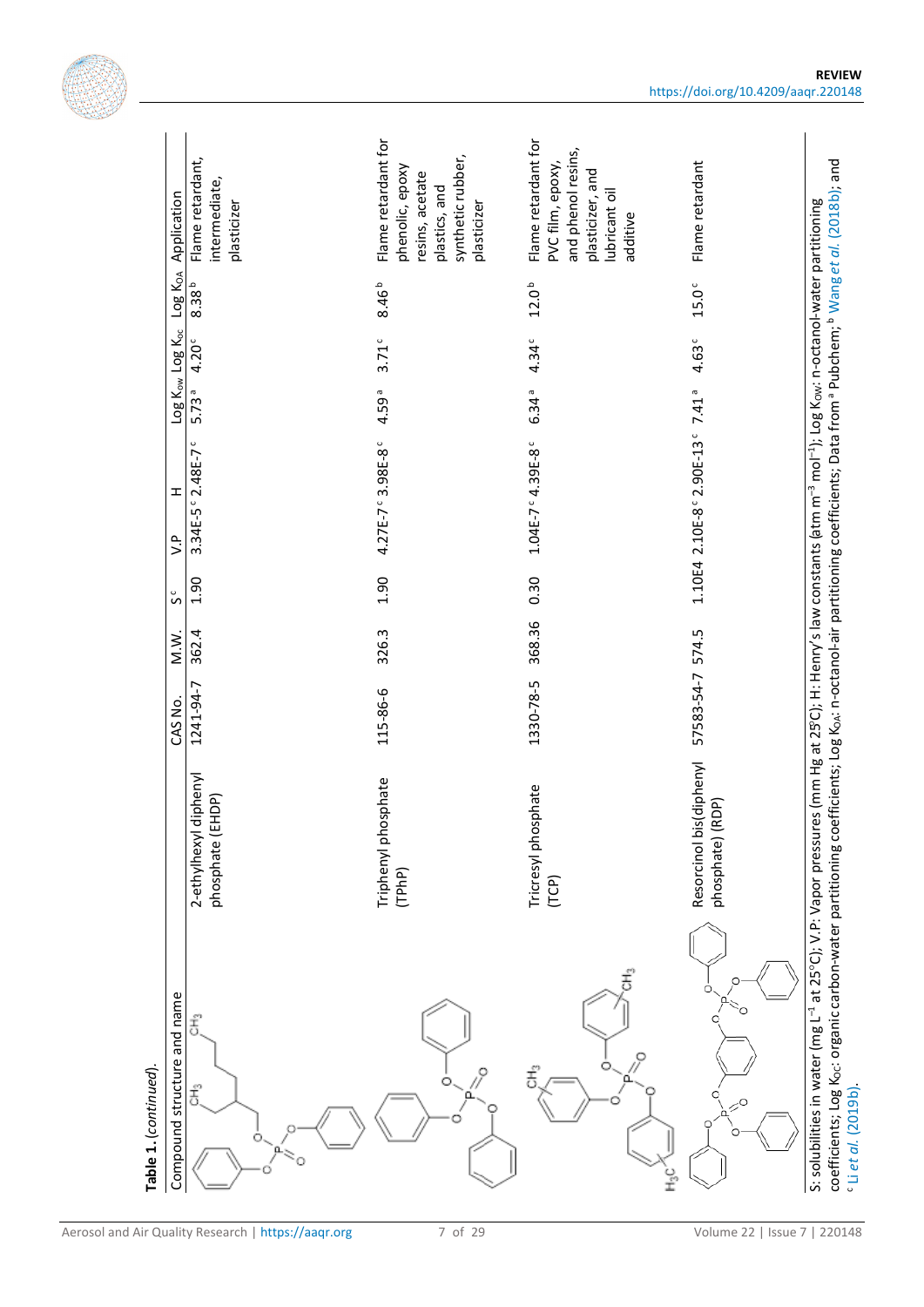115-96-8 285.49 7.00E3 3.91E-4 c 2.55E-8 c 1.78 a 2.48 5.31 b Flame retardant, 13674-84-5 327.57 1.20E3 5.64E-5 c 5.96E-8 c 2.59 a 2.71 8.20 b Flame retardant, Flame retardant, Flame retardant, coefficients; Log Koc: organic carbon-water partitioning coefficients; Log KoA: n-octanol-air partitioning coefficients; Data from <sup>a</sup> Pubchem; <sup>b</sup> Wang et al. (2018b); and coefficients; Log KOC: organic carbon-water partitioning coefficients; Log KOA: n-octanol-air partitioning coefficients; Data from a Pubchem; b Wang *et al.* [\(2018b\);](#page-26-3) and 13.0° Flame retardant Flame retardant 5945-33-5 692.63 0.42 9.00E-6 c - 4.5 a 4.53 c 13.0 c Flame retardant 13674-87-8 430.89 7.00 2.86E-7 c 2.61E-9 c 3.65 a - 10.6 b Flame retardant Log K<sub>OA</sub> Application  $\mathsf{Computation}$  s  $\mathsf{V}$  M.W.  $\mathsf{N}$  M.W.  $\mathsf{S}$  casted  $\mathsf{V}$  concluded  $\mathsf{V}$  and  $\mathsf{V}$  casted  $\mathsf{V}$  casted  $\mathsf{V}$  and  $\mathsf{V}$  casted  $\mathsf{V}$  casted  $\mathsf{V}$  and  $\mathsf{V}$  casted  $\mathsf{V}$  casted  $\mathsf{V}$  ca plasticizer S: solubilities in water (mg L<sup>-1</sup> at 25°C); V.P: Vapor pressures (mm Hg at 25°C); H: Henry's law constants (atm m<sup>-3</sup> mol<sup>-1</sup>); Log K<sub>OW</sub>: n-octanol-water partitioning S: solubilities in water (mg L<sup>-1</sup> at 25°C); V.P: Vapor pressures (mm Hg at 25°C); H: Henry's law constants (atm m<sup>-3</sup> mol<sup>-1</sup>); Log K<sub>OW</sub>: n-octanol-water partitioning dielectric dielectric  $10.6<sup>b</sup>$  $5.31<sup>b</sup>$  $8.20^{b}$ Log Kow Log Koc  $4.53c$ 2.48 2.71 j  $1.78<sup>a</sup>$ 2.59<sup>a</sup> 3.65<sup>a</sup>  $4.5<sup>a</sup>$ 7.00E3 3.91E-4° 2.55E-8° Tris(1-chloro-2-propyl) 13674-84-5 327.57 1.20E3 5.64E-5 ° 5.96E-8 ° 2.86E-7° 2.61E-9°  $\mathbf{I}$  $9.00E-6$  $\frac{p}{2}$ 7.00 0.42  $\tilde{\mathsf{S}}$ 692.63 285.49 13674-87-8 430.89 M.W. 5945-33-5 115-96-8 CAS No. Tris(1-chloro-2-propyl) Tris (1,3-dichloro-2-Tris (2-chloroethyl) Tris (2-chloroethyl) Tris (1,3-dichloro-2 phosphate) (BADP) propyl) phosphate propyl) phosphate phosphate) (BADP) phosphate (TCEP) phosphate (TCPP) phosphate (TCEP) phosphate (TCPP) bis(diphenyl Bisphenol-A bis(diphenyl Bisphenol-A (TDCPP) Compound structure and name ō Ξ, ਹ ਨ ι<br>Έ **Table 1.** (continued). **Table 1.**(*continued*)*.* ō ಕ ť ō  $\dot{\bar{o}}$ ō ō ō

8 of 29 Volume 2 2 | Issue 7 | 220148

 $c$  Li et al. (2019b). Li *et al.* [\(2019b\).](#page-23-2)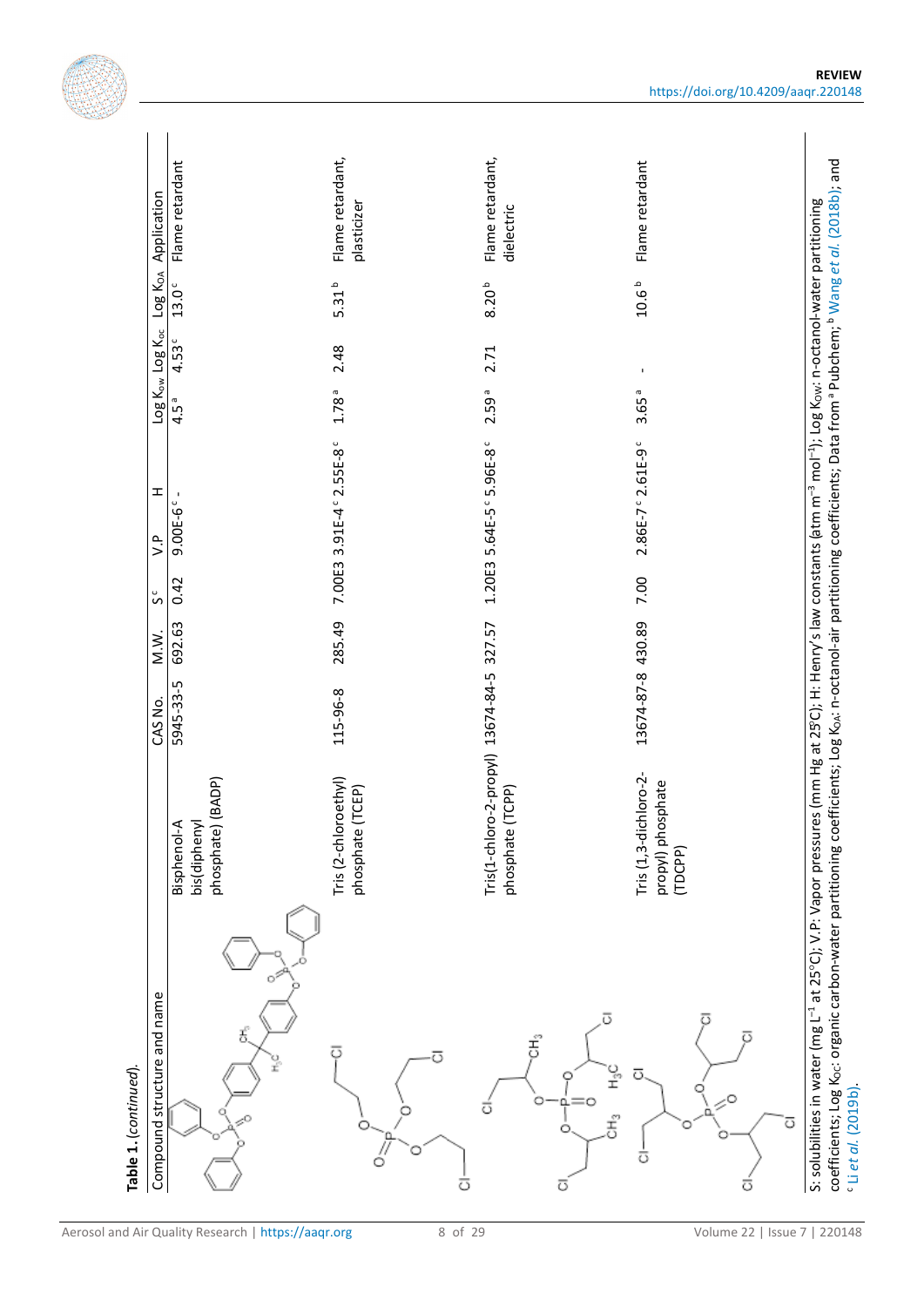

in the soil (> 75% of the samples), while straight-chain alkyl-OPFRs were often in the air. In the atmosphere, aryl-OPFRs, TBEP, and TEHP are more in the particulate phase than the gas phase, while non-chlorinated alkyl-OPFRs are more in the gas phase (Ma *et al.*[, 2022\)](#page-24-2)[. Okeme](#page-24-3) *et al.* (2018) concluded that > 50% of OPFRs, such as TCP and TEHP, with log  $K_{OA} \ge 10.53$  and Log P<sup>o</sup><sub>L</sub> (sub-cooled liquid vapor pressure)  $\leq$  -3.73, are expected to partition in the particle phase, while more volatile compounds, e.g., TCEP and TCPP, are expected to be primarily in the gas phase. Furthermore, high molecular mass OPFRs with high  $K_{\text{OW}}$  (> 5), such as EHDP and TCP, can biomagnify in the aquatic food chain [\(Bekele](#page-20-3) *et al.*, 2019; Wang *et al.*[, 2019b\)](#page-26-4). [Suhring](#page-25-4) *et al.* (2016) used the physical properties estimated by the EPI Suite and the OECD  $P_{OV}$  and long-range transport potential (LRTP) screening tool to predict the persistence and characteristic travel distance of OPFRs in air and water. In the air, the characteristic travel distance, a predictor of long-range transport potential, was in the order: aryl-OFRs and high molecular weight alkyl-OFRs > chloroalkyl-OPFRs > alkyl-OFRs. The same trend was observed for  $P_{\text{ov}}$ , an estimator of persistency, with the exception of TDCPP and TBEP, which had higher values than members of their respective groups. In conclusion, the physicochemical properties, together with the production and consumption information of OPFRs, can be useful in explaining their presence in the environment.

The wide application of OPFRs has resulted in their prevalence in the environment, including alarming concentrations in biota (Yao *et al.*[, 2021\)](#page-27-3)[. Greaves and Letcher \(2014\)](#page-22-4) found that OPFRs  $(\sum_{16})$  mainly accumulated in the fat and muscle tissues of birds. OPFRs and their metabolites have been detected in human urine, hair, breast milk, placenta, and blood and seminal plasma [\(Zhang](#page-28-1)  *et al.*[, 2016b;](#page-28-1) Wang *et al.*[, 2020a\)](#page-26-5). This has raised further health risk concerns about these groups of compounds.

The effects of most of the OPFRs on humans and the environment have been studied using model organisms, e.g., zebrafish, Japanese medaka, and *Caenorhabditis elegans,* and *in vitro*  investigations. Sun *et al.* [\(2016\)](#page-26-6) found that TPhP, TnBP, TBEP, and TCEP caused embryotoxicity to Japanese medaka, decreasing hatchability, delaying hatching, and causing developmental problems. Although there are few studies on the health impact of these compounds on human beings, there has been a growing list of *in vitro* publications that show some OPFRs (TCPP, TCEP, and TPhP) have immunotoxicity (Butt *et al.*[, 2014;](#page-20-4) [Canbaz](#page-20-5) *et al.*, 2017; Li *et al.*[, 2020a\)](#page-23-3), developmental impairment [\(Noyes](#page-24-4) *et al.*, 2015; Sun *et al.*[, 2016;](#page-26-6) Li *et al.*[, 2019a;](#page-23-0) Hu *et al.*[, 2021\)](#page-22-5), endocrine disruption [\(Kojima](#page-22-0)  *et al.*[, 2013;](#page-22-0) [Zhang](#page-27-4) *et al.*, 2017), and cardiotoxicity (Du *et al.*[, 2015\)](#page-21-1) potential. Blum *et al.* [\(2019\)](#page-20-0) concluded from*in vitro* studies that OPFRs had similar developmental and neurodevelopment toxicity potential as PBDEs. Because of the differences among OPFRs, a presentation of physicochemical characteristics and effects of selected individual OPFRs was included in this review as follows:

#### **4. 1 Alkyl-OPFRs**

#### 4.1.1 Triethyl phosphate (TEP)

TEP has high vapor pressure, Henry's law constant, low partition coefficients, and high solubility in water, as shown in Table 1. Therefore, TEP is expected to partition mostly in the gas phase and water bodies. Although it is produced at a much higher volume compared to other OPFRs, as shown i[n Fig. 2,](#page-3-0) TEP is primarily used as an intermediate in manufacturing (Liu *et al.*[, 2021c\)](#page-23-4). TEP is also considered to be less toxic than other OPFRs. Based on the current evidence (no-observed-affect level of 1000 mg kg<sup>-1</sup> bw day<sup>-1</sup> for subacute toxicity), the OECD Screening Information Data Set (SIDS) regards TEP as of low concern for risk to human beings or the environment.

#### 4.1.2 Tri-n-butyl phosphate (TnBP)

As shown in Table 1, TnBP has low solubility in water and moderately low volatility. TnBP has additional applications including as an anti-foam agent and plasticizer (Wei *et al.*[, 2015\)](#page-26-7). [Zhang](#page-27-5) *et al.* [\(2021\)](#page-27-5) reported that TnBP damaged the reproductive capacity of gonad development, and induced DNA damage and oxidative stress in *C. elagans*. After 24 h exposure, TnBP inhibited acetylcholinesterase, a marker of neuronal damage, in rat adrenal pheochromocytoma cells, implying that it is likely to be neurotoxic [\(Chang](#page-21-3) *et al.*, 2020).

#### 4.1.3 Tris(2-ethylhexyl) phosphate (TEHP)

Apart from being a fire retardant, TEHP is also used as a plasticizer and solvent (Wei *et al.*[, 2015\)](#page-26-7).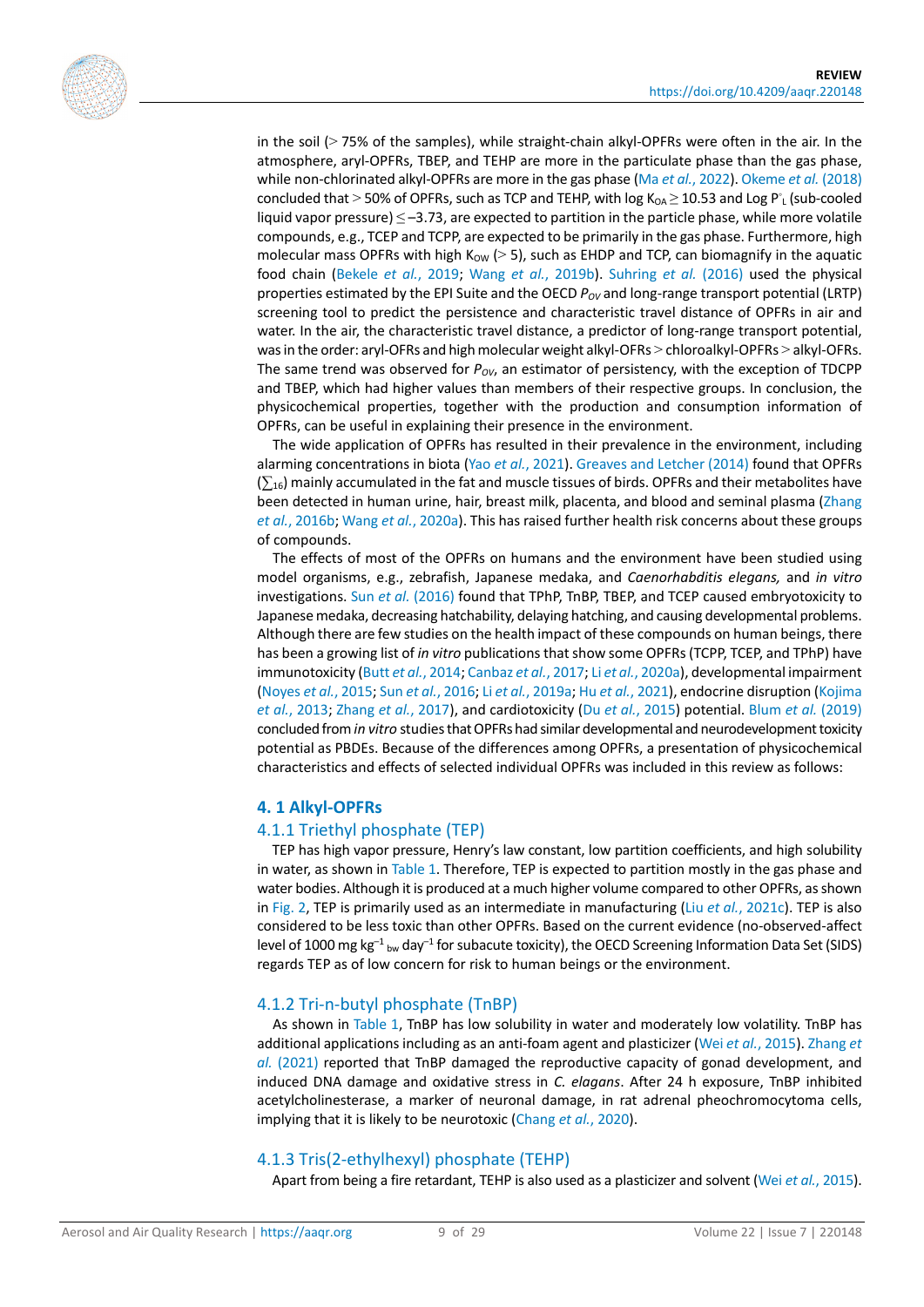

It has high partitioning coefficients and low volatility similar to aryl-OPFRs and is therefore expected to partition in the particulate phase in the atmosphere. [Pelletier](#page-25-5) *et al.* (2020) reported that TEHP at high concentrations of 3000 mg kg  $_{\text{bw}^{-1}}$  day<sup>-1</sup> for 28 days impaired body and organ weights and caused testicular toxicity in male rats. The study estimated that the no-observed-affect level for TEHP was 1000 mg kg  $_{\text{bw}}$ <sup>-1</sup> day<sup>-1</sup>.

#### 4.1.4 Tris(2-butoxyethyl) phosphate (TBEP)

With low volatility, high partitioning coefficients, and moderate water solubility. TBEP is expected to partition in particulates. TBEP is also used as a plasticizer and an anti-foam agent in paints and floor finishes (Wei *et al.*[, 2015\)](#page-26-7). Several studies on TBEP on model organisms and cells have shown that it causes neurotoxicity and developmental problems [\(Kwon](#page-23-5) *et al.*, 2016; Ma *et al.*[, 2016;](#page-24-5) [Huang](#page-22-6)  *et al.*[, 2019\)](#page-22-6). For example, TBEP decreased body length, heart rate, survival rate, and hatching rate [\(Xiong](#page-27-6) *et al.*, 2021) and altered motor behavior, and caused oxidative stress in zebrafish [\(Jiang](#page-22-7)  *et al.*[, 2018\)](#page-22-7).

#### **4.2 Aryl-OPFRs**

#### 4.2.1 2-ethylhexyl diphenyl phosphate (EHDP)

EHDP has low solubility in water, low volatility, and high partition coefficients, as shown in Table 1. In the atmosphere, it is expected to partition mostly in the particulate phase. EHDP is neurotoxic and hepatoxic in zebrafish [\(Jarema](#page-22-8) *et al.*, 2015), and also causes reproductive toxicity in Japanese medaka fish (Li *et al.*[, 2020b\)](#page-23-6). Liu *et al.* [\(2021d\)](#page-24-6) found that EHDP concentration in the plasma of women diagnosed with four female-specific tumors (benign breast cancer, breast cancer, benign cancer of the uterus, and cervical cancer) was associated with an elevated risk of breast and cervical cancers (*P* < 0.05).

#### 4.2.2 Triphenyl phosphate (TPhP)

TPhP has low vapor pressure, Henry's law constants, and high partition coefficients and is expected to partition in the particulate phase. It is used as a fire retardant in a wide range of plastics, as shown in Table 1. Behl *et al.* [\(2016\)](#page-20-6) found TPhP had comparable reproductive effects on *C. elegans* to commercial PBDE, DE-71 mixture (mostly comprising of penta-BDEs: BDE-47 and BDE-99)[. Sun](#page-26-6) *et al.* [\(2016\)](#page-26-6) found that TPhP caused embryotoxicity to Japanese medaka, decreasing hatchability, delaying hatching, and causing developmental problems. Low concentrations of TPhP were shown to disturb the natural metabolism and DNA repair system in zebrafish (Du *et al.*[, 2016\)](#page-21-4). Toxicity in mice has also been shown, with Chen *et al.* [\(2015\)](#page-21-5) reporting that TPhP and TCEP induced oxidative stress and endocrine disruption in mice at high concentrations of 300 mg kg  $_{\text{bw}}^{-1}$  for 35 days. Based on the effects on human nicotinic acetylcholine receptors[, Hendriks](#page-22-9) *et al.* (2012) classified TPhP as a highly potent neurotoxic compound.

#### 4.2.3 Tricresyl phosphate (TCP)

TCP comprises ten isomers with differing methyl group positioning. Apart from its use as a flame retardant and a plasticizer, it is widely used in aviation as an anti-wear lubricant additive (Guan *et al.*[, 2016\)](#page-22-10). TCP is highly hydrophobic and has a high bioaccumulation factor of 8.56  $\times$  10<sup>3</sup> (Liu *et al.*[, 2020\)](#page-23-7). Because of its low volatility, TCP in the atmosphere is expected to partition mostly in the particulate phase. Tri-*ortho*-CP (ToCP) is thought to be more toxic than the meta and para isomers. The neurotoxicity of ToCP in humans has been long known since it was a common cooking oil adulterant [\(Craig and Barth, 1999;](#page-21-6) [Paul, 2019\)](#page-25-6). For example, the consumption of adulterated rape seed oil by ToCP leads to motor paralysis and permanent disability in victims in Kolkata, India [\(Paul, 2019\)](#page-25-6). TCP in jet fuel has also been linked to aerotoxic syndrome observed in pilots and cabin crew [\(de Boer](#page-21-7) *et al.*, 2015).

#### **4.3 Chloroalkyl-OPFRs**

The EU region and parts of the United States have already responded to the growing evidence of the health risks associated with OPFRs by restricting the use of TCEP and TDCPP [\(Negev](#page-24-7) *et al.*, [2018\)](#page-24-7). The EU placed TCEP on the Annex XVI authorization list, effectively banning its application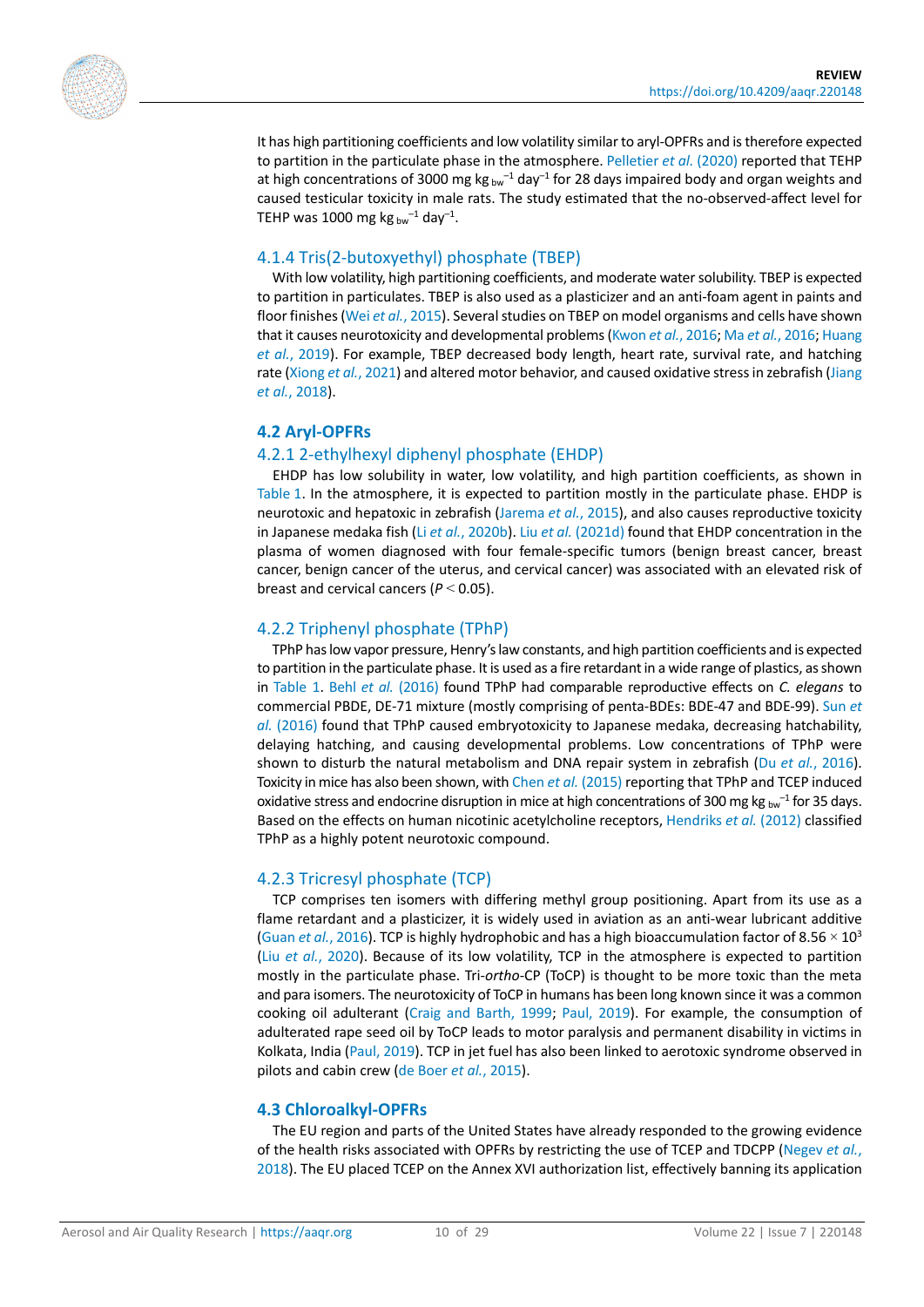

in the region. Some states, including New York and Vermont, prohibited using the two chemicals in children's toys and furniture [\(Negev](#page-24-7) *et al.*, 2018). It is expected for more countries to adopt similar measures.

#### 4.3.1 Tris(2-chloroethyl) phosphate (TCEP)

TCEP has been used as a fire retardant and plasticizer in different types of plastics including polyurethanes and resins. According to Table 1, TCEP is volatile and highly soluble in water, and therefore it is expected to be found in water bodies and in the gas phase in the atmosphere. TCEP is toxic to aquatic life (Wu *et al.*[, 2017\)](#page-27-7), mammals (Chen *et al.*[, 2015\)](#page-21-5), and the EU considers TCEP a potential carcinogen to humans. As a result, it is restricted in the EU and also some parts of the US, as previously mentioned [\(Negev](#page-24-7) *et al.*, 2018).

#### 4.3.2 Tris(1-chloro-2-propyl) phosphate (TCPP)

Similar to TCEP, TCPP is volatile and soluble in water, and therefore it is expected to behave in a similar manner to TCEP in the environment. TCPP has been shown to affect hormone synthesis, development, and gene transcription in zebrafish (Liu *et al.*[, 2012;](#page-23-8) Yan *et al.*[, 2022\)](#page-27-8) and chicken embryos [\(Farhat](#page-21-8) *et al.*, 2013). TCPP caused oxidative stress and mitochondrial dysfunction in human umbilical vein endothelial cells [\(Saquib](#page-25-7) *et al.*, 2021).

#### 4.3.3 Tris(1,3-dichloro-2-propyl) phosphate (TDCPP)

Unlike TCEP and TCPP, TDCPP has lower water solubility and a higher Log  $K_{\text{OW}}$ , as shown in Table 1. Because it has high volatility, TDCPP in the atmosphere is also expected to partition mostly in the gas phase. TDCPP replaced penta-BDE and is commonly used as a fire retardant in polyurethane foam plastics[. Dishaw](#page-21-9) *et al.* (2014) found that developmental exposure to TDCPP elicited teratogenic and neurobehavioral effects on zebrafish. Urinary TDCPP metabolite, bis(1,3-dichloro-s-propyl) phosphate, measured in pregnant women's urine during their second and third trimesters was associated with decreased thyroid hormones, T3 and T4, levels, and increased thyroid-stimulating hormone levels in infants (Percy *et al.*[, 2021\)](#page-25-8). TDCPP is listed as a known carcinogen by the US Consumer Product Safety Commission [\(Babich, 2006\)](#page-20-7).

#### **4.4 Transformation products**

In biota, OPFRs are quickly metabolized primarily as organophosphate diesters and hydroxylated products (Su *et al.*[, 2014;](#page-25-9) [Greaves](#page-22-11) *et al.*, 2016[; Greaves and Letcher, 2017;](#page-22-12) Fu *et al.*[, 2020\)](#page-21-10). OPFRs also undergo atmospheric transformations, including photodegradation and oxidation. These transformation products might exhibit different properties and can cause additional risk. For instance, Su *et al.* [\(2014\)](#page-25-9) found evidence to support that the diester metabolite of TPhP was more toxic than TPhP since it altered more toxicologically relevant genes. Zhang *et al.* [\(2020a\)](#page-27-9) came to the same conclusion after investigating the endocrine disruption of TCPP, TDCPP, and TPhP metabolites. However, OPFR metabolites are currently not monitored and considered in health risk assessments.

Liu *et al.* [\(2021a\)](#page-23-9) found 10 atmospheric transformation products (from 6 chlorinated- and 4 non-chlorinated-OPFRs), with a 94–100% detection frequency in 18 megacities globally, which uncovers a previously unrecognized exposure risk. In addition, they showed that the overall persistency of the transformation products of chlorinated OPFRs was on average 2.5 times higher than the parent compounds in all environmental media. On the other hand, non-chlorinated OPFRs were on average 25% less persistent than the parent compounds. Therefore, including the monitoring of atmospheric transformation products would present a more informed risk to the exposure of OPFR.

#### **5 SAMPLING AND ANALYSIS OF OPFRS IN THE ATMOSPHERE**

The section presents the sampling, extraction, purification, and analysis of OPFRs in the atmosphere that have been used in recent publications. The merits and disadvantages of the procedures are also included to guide researchers in selecting appropriate procedures.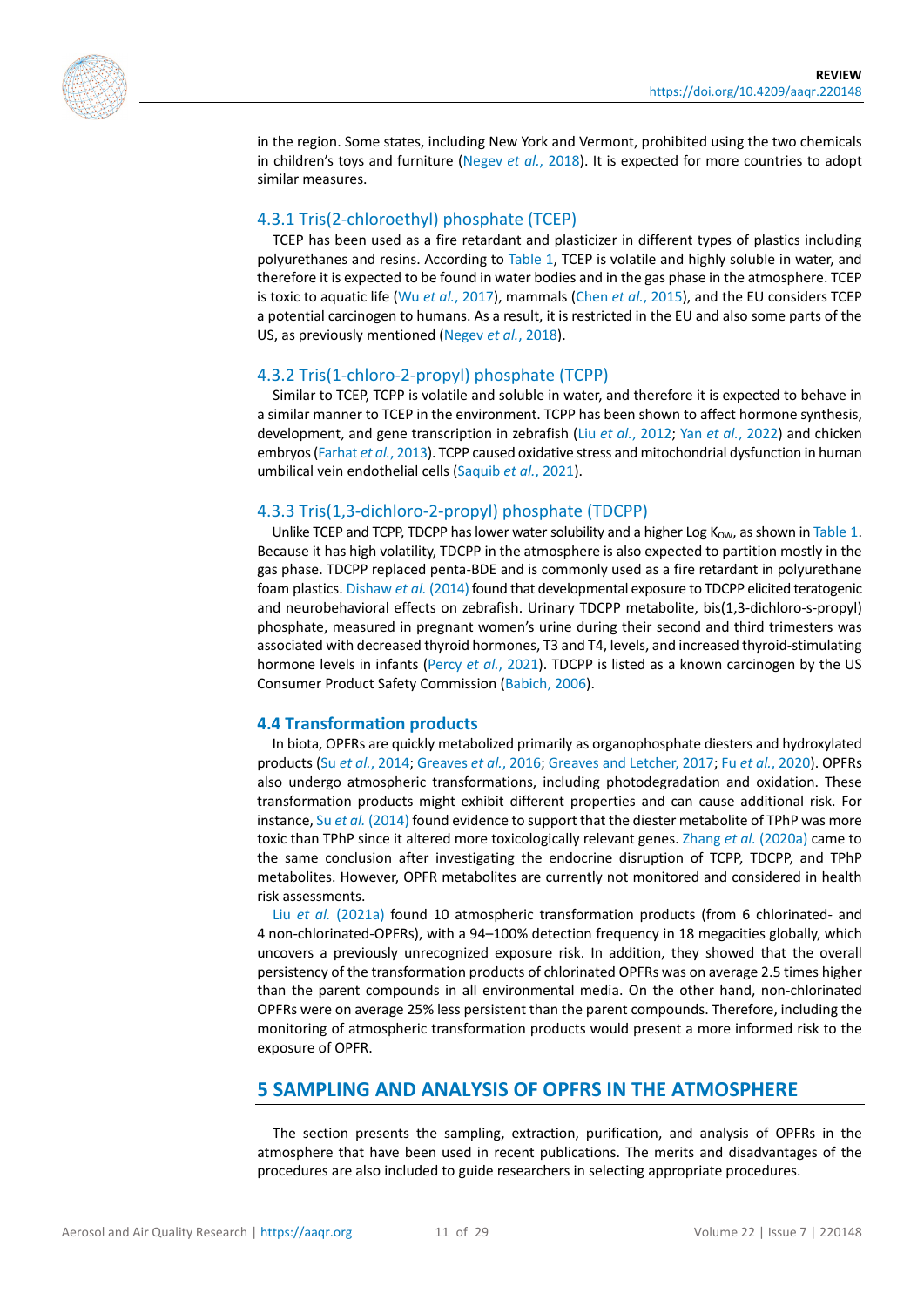

#### **5.1 Sampling and Extraction**

The simultaneous sampling of atmospheric air and particles (TSP or  $PM_{2.5}$ ) has been carried out by equipping the samplers with quartz or glass fiber filter for particle-bound OPFRs and adsorbent, e.g., polyurethane foam (PUF), sorbent-infused PUF and styrene divinylbenzene copolymer (XAD) resin, for the gas-phase OPFRs. Medium and high-volume active air samplers have been used to continuously collect air samples, as shown in Table 2. The design flow rate is usually provided by the sampler manufacturer, but it appears most studies used similar flow rates to the one recommended  $(1.1-1.7 \text{ m}^3 \text{ min}^{-1})$  by the U.S. EPA Compendium Method IO-2.1 on the sampling of particulate matter in the air using high-volume samplers. The flow rate is dependent on the analyte and the expected concentration in the air.

Active air samplers can give information about concentrations in both gas and particle phases; however, they need a power supply [\(Ahrens](#page-20-8) *et al.*, 2013; Liu *et al.*[, 2016b\)](#page-23-10). Passive air samplers have also been used to sample OPFRs in the air [\(Rauert](#page-25-10) *et al.*, 2018; Wang *et al.*[, 2020e;](#page-26-8) [Zhang](#page-28-2) *et al.*[, 2020c\)](#page-28-2). Passive air samplers are low cost, do not require a power supply, and are suitable for spatial and long-term temporal investigations [\(Ahrens](#page-20-8) *et al.*, 2013; [Okeme](#page-24-8) *et al.*, 2016; [Huang](#page-22-13) *et al.*[, 2018\)](#page-22-13). However, passive samplers cannot capture the distribution of OPFRs in the gas and particle phase and are prone to considerable human error and uncertainty in interpretation. These challenges are often associated with determining sampling rates and effective sampling volumes [\(Herkert and Hornbuckle, 2018\)](#page-22-14).

Because OPFRs are ubiquitous in the environment and at very low concentrations, background contamination during the sampling, transport, storage, and treatment is quite common [\(Wang](#page-26-0) *et al.*[, 2020c\)](#page-26-0). Therefore, blank tests are vital during the investigation of OPFRs in the environment. Also, all sampling materials should be pretreated and appropriately stored before and after sampling.

The extraction methods commonly used in studies are ultrasonic, Soxhlet, and accelerated solvent extractions, as shown in Table 2. Accelerated solvent extraction is the more modern extraction technique and reduces the extraction time and solvent consumption compared to Soxhlet and ultrasonic extractions (Clark *et al.*[, 2015\)](#page-21-11). Microwave-assisted solvent extraction (MASE) is also a fast and cost-effective extraction technique that uses less solvent than Soxhlet and ultrasonic extraction. It is also easy to operate compared to ASE which requires tedious sample preparation and the assembly of complex sample holders. [Naccarato](#page-24-9) *et al.* (2018) successfully used MASE to extract OPFRs from atmospheric particulate matter (PM $_{10}$ ) with a water and ethanol solution. OPFRs have been extracted using a single or combination of polar and non-polar solvents. [Clark](#page-21-11)  *et al.* [\(2015\)](#page-21-11) investigated fifteen different solvent compositions (dichloromethane, methanol, and acetone) to determine the optimal solvent ratio and temperature for extracting OPFRs using accelerated solvent extraction. The optimal parameters were based on the analyte and surrogate recoveries. They found that a 2:1 ratio of dichloromethane to acetone and 100°C had the best average recoveries (77  $\pm$  15%). Extracts undergo cleanup to remove impurities before analysis.

#### 5.1.1 Sampling artifacts

Sampling artifacts are common in filter-sorbent samplers of SVOCs, and occur when particles are blown off the filter, gas-phase compounds sorb to the filter, particle-sorbed compounds are stripped off the filter and onto the sorbent, and breakthrough occurs in the sorbent (Arp *[et al.](#page-20-9)*, [2007;](#page-20-9) [Melymuk](#page-24-10) *et al.*, 2016; [Okeme](#page-24-3) *et al.*, 2018). The artifacts are affected by the operation of samplers (flow rate and air volume), meteorological conditions (temperature and relative humidity), and filter characteristics [\(Lohmann and Lammel, 2004;](#page-24-11) [Cheruiyot](#page-21-12) *et al.*, 2015[; Okeme](#page-24-3) *et al.*, 2018). Therefore, sampling artifacts influence the measurement of gas-particle partitioning, which is a crucial factor in determining the fate of a compound in the environment, including phase distribution, transportation, and deposition. However, the sampling artifacts during the sampling of OPFRs are still understudied. Studies have suggested that because of their polarity, gas-phase OPFRs will be sorbed on quartz and glass fiber filters which are also polar [\(Okeme](#page-24-3) *et al.*, 2018). At high relative humidity, water films can also form on the fiber filters resulting in the absorption of OPFRs. These occurrences would lead to an underestimation of gas-phase OPFRs[. Okeme](#page-24-3) *et al.* (2018) concluded glass fiber filter is better than a quartz fiber filter in sampling OPFRs because it has a lower predisposition to gas-phase sorption.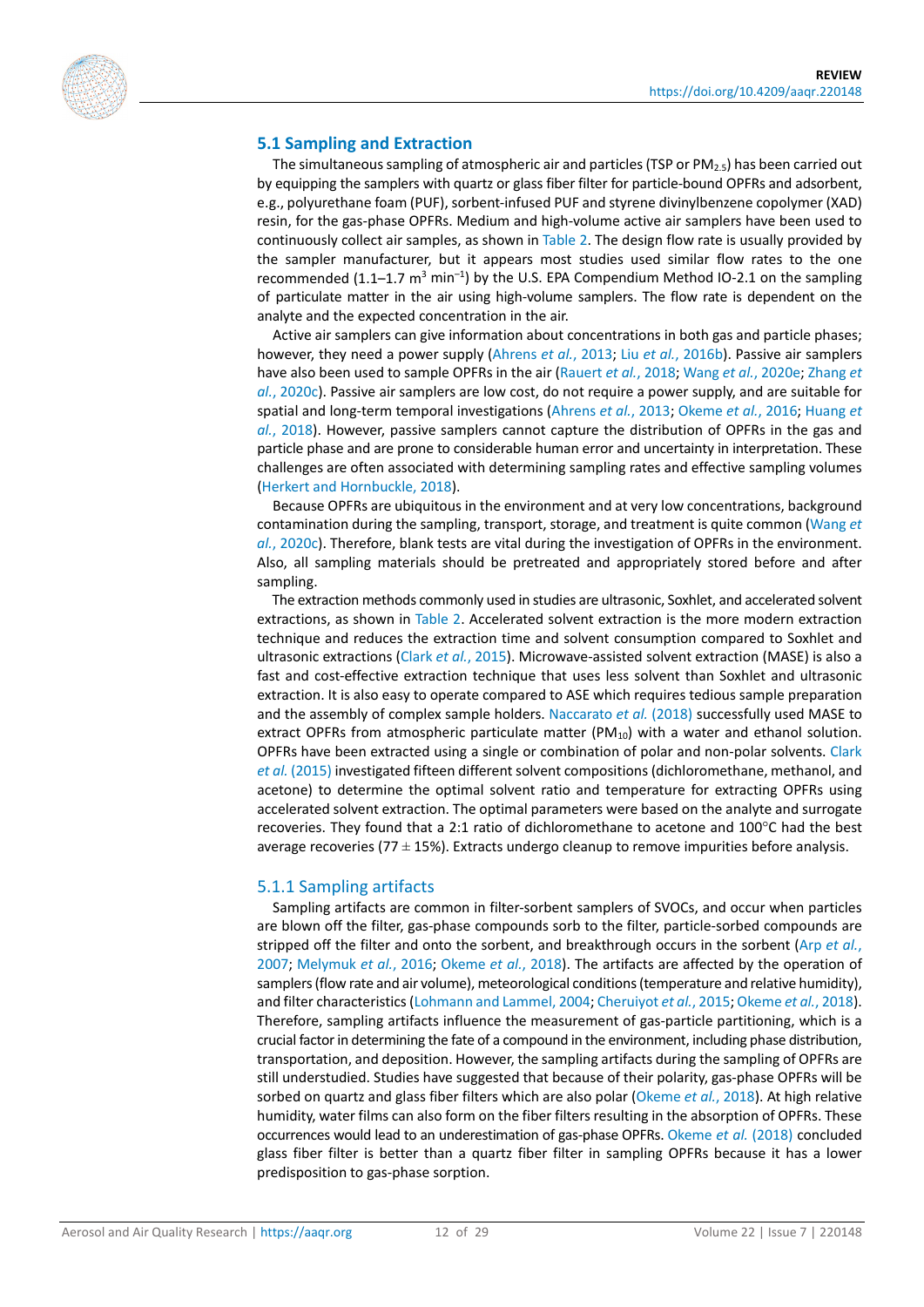

| Sampling                                                                                             | Table 2. The sampling and extraction techniques used in collecting organophosphate flame retardants in the atmosphere.<br>Extraction technique | Clean up                                                            | Ref.                  |
|------------------------------------------------------------------------------------------------------|------------------------------------------------------------------------------------------------------------------------------------------------|---------------------------------------------------------------------|-----------------------|
| High-volume active air sampler (constant flow                                                        | Soxhlet extractor with dichloromethane                                                                                                         | Deactivated alumina and silica gel,                                 | (Yang et al., 2019)   |
| rate of 0.3 $m3 min-1$ for 24 h)                                                                     | DCM and n-hexane (1:1. v/v) for 24 h                                                                                                           | anhydrous sulfuric acid-silica gel, and<br>anhydrous sodium sulfate |                       |
| and<br>High-volume active air sampler (0.3 m <sup>3</sup> min <sup>-1</sup><br>for 48 h).            | ASE with ethyl acetate for 2 cycles at 100°C<br>1500 psi for 5 min                                                                             | Silica gel and anhydrous sodium sulfate                             | (Wang et al., 2020d)  |
| High-volume active air sampler (1.05 m <sup>3</sup> min <sup>-1</sup><br>for 24 h)                   | ASE with DCM and n-hexane (1:1. v/v)                                                                                                           | Florisil                                                            | (Zhang et al., 2020b) |
| High-volume active air sampler (1.13 m <sup>3</sup> min <sup>-1</sup><br>for $24h$                   | Soxhlet extractor with acetone and<br>n-hexane (1:1. v/v) for 48 h                                                                             | Florisil                                                            | (Wang et al., 2018a)  |
| Medium-volume flow sampler (constant flow<br>rate of 0.10 m <sup>3</sup> min <sup>-1</sup> for 24 h) | Ultrasonic extraction with DCM                                                                                                                 | Deactivated Florisil and anhydrous sodium<br>sulfate                | (Chen et al., 2019)   |
| (2:1)<br>High-volume active sampler (0.20-0.23 m <sup>3</sup> min <sup>-1</sup><br>for $24 h$        | Soxhlet extractor with DCM and acetone<br>V/V)                                                                                                 |                                                                     | (Clark et al., 2017)  |
| Ultraso<br>High-volume active air sampler (1.05 m <sup>3</sup> min <sup>-1</sup><br>for $24 h$       | nic extraction with acetonitrile                                                                                                               |                                                                     | (liu et al., 2021b)   |
| $\frac{1}{2}$<br>High-volume active air sampler (1.13 m <sup>3</sup> min <sup>-1</sup><br>for $24 h$ | Soxhlet extractor with hexane and acetone<br>V/V)                                                                                              | Florisil                                                            | (Wang et al., 2018b)  |
| High-volume active air sampler (1 m <sup>3</sup> min <sup>-1</sup> for<br>24h                        | Soxhlet extractor with DCM                                                                                                                     | Silica gel                                                          | (Zhao et al., 2021)   |

**REVIEW** <https://doi.org/10.4209/aaqr.220148>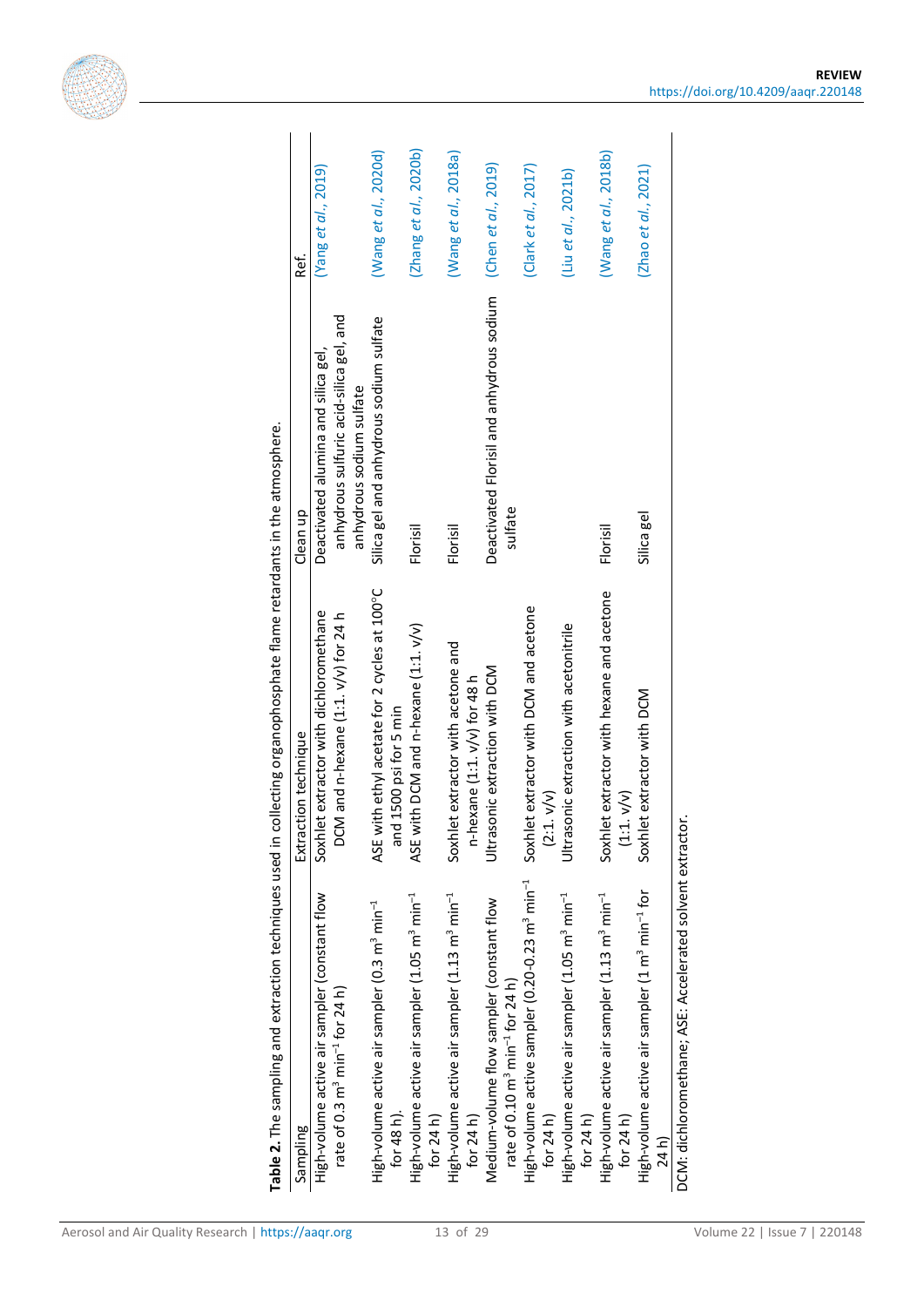

#### **5.2 Instrumental Analysis**

As shown in Table 3, gas chromatography-mass spectrometry (GC-MS), gas chromatographytandem mass spectrometry (GC-MS/MS), and ultra-performance liquid chromatography-tandem mass spectrometry (UPLC-MS/MS) have been used by different research groups in analyzing OPFR from atmospheric samples. All these analytical instruments have distinctive merits. GC has good separation capacity for most OPFRs except higher molecular ones where UPLC is more suitable.

After the compounds are separated and eluted from the GC column, they are subjected to ionization. The resulting fragmentations are used to identify the compounds by the MS or MS/MS. These mass detectors have replaced nitrogen and phosphorus nitrogen detectors in OPFR analysis due to their higher selectivity [\(Pantelaki and Voutsa, 2019\)](#page-24-12). The MS uses the primary and secondary ions and the retention time to identify OPFRs. In contrast, MS/MS uses the transitions of the primary and secondary ions and retention times for identification. Therefore, MS/MS is more sensitive than MS and can be used to detect complex sample matrices [\(Wolschke](#page-26-9) *et al.*, 2016). Currently, a triple quadrupole MS detector with the multiple reaction monitoring mode provides the highest sensitivity for the structural identification of the compounds (Ma *et al.*[, 2022\)](#page-24-2).

Electron impact ionization (EI) has been used for GC-MS and GC-MS/MS for the fragmentation of OPFRs. However, the high energies of EI might lead to undesirable fragmentation. This is because OPFR yields low-mass fragments under high energies. Chemical ionization techniques such as electron spray ionization, used alongside UPLC, provide a more controllable fragmentation of OPFRs [\(Björklund](#page-20-10) *et al.*, 2004).

Helium gas, at a flow rate of 1.0–1.5 mL min<sup>-1</sup>, has been used as a carrier gas in GC-MS and GC-MS/MS instruments. Nonpolar polyphenylmethylsiloxane capillary columns of 30 m  $\times$  0.25 mm  $\times$ 0.25 µm dimensions have been used to separate the compounds. The nonpolar stationary phase coatings are preferred over polar ones because polarity reduces the thermal stability of columns [\(Patnaik, 2017\)](#page-24-13).

The efficiency of the column to separate compounds is determined by the stationary phase and the polarity of the target compounds. The more polar OPFRs such as TEP will have shorter retention times in the nonpolar columns compared to less polar OPFRs. The ion source temperature for the GC ranged from 230–290°C, and the temperature program started at 60–90°C and ramped up to 300–320°C [\(Salamova](#page-25-11) *et al.*, 2014b; Clark *et al.*[, 2015;](#page-21-11) [Castro-Jiménez and Sempéré, 2018;](#page-20-11) Wang *et al.*[, 2018a;](#page-26-10) Chen *et al.*[, 2020;](#page-21-14) Wang *et al.*[, 2020b;](#page-26-11) Wang *et al.*[, 2020d;](#page-26-12) Zeng *et al.*[, 2020;](#page-27-11) Prats *et al.*[, 2022\)](#page-25-12).

# **6 OCCURRENCE OF ORGANOPHOSPHATE FLAME RETARDANTS IN THE ATMOSPHERE**

OPFR concentrations in atmospheric air, total suspended solids, and  $PM<sub>2.5</sub>$  published in recent articles are presented in Table 4. The main challenge in comparing the concentrations published in previous papers is that there are differences in the number of targeted OPFRs. For example, [Li](#page-23-11)  *et al.* [\(2021\)](#page-23-11) targeted only 7 OPFRs while Zeng *et al.* [\(2021\)](#page-27-12) studied 13 OPFRs and Li *et al.* [\(2019b\)](#page-23-1) targeted 20 OPFRs. However, comparing the studies can still provide insights into how these compounds behave in the atmosphere.

From Table 4, we can deduce that OPFR concentrations in  $PM_{2.5}$  are higher than in TSP and air. This observation is supported by Cao *et al.* [\(2022\)](#page-20-12) that reported fine particles ( $\leq$  3.3  $\mu$ m) had the highest OPFRs ( $\Sigma_9$ ) at 42 ± 6%, followed by coarse particles (> 3.3 µm) then gas phase at 37 ± 9% and 16 ± 12%, respectively. The highest median concentration in PM<sub>2.5</sub>, 19,400 pg m<sup>-3</sup> ( $\Sigma_{11}$ ), was measured in an urban area in China by Chen *et al.* [\(2020\),](#page-21-14) while the highest concentration in TSP, with almost the same number of analyzed OPFR, was measured at an integrated atmospheric deposition network sampling site in Chicago, US, at 1,390 pg m<sup>-3</sup> ( $\sum_{12}$ ). The higher concentrations in PM<sub>2.5</sub> than in TSP could be related to the larger surface area of PM<sub>2.5</sub>. The highest median concentration in air was measured in Dalian, China, at 1,316 pg m<sup>-3</sup> ( $\sum_{10}$ ); however, higher concentrations have been reported in outdoor air outside buildings in Rhine, Germany and Stockholm, Sweden, as shown in the table.

Li *et al.* [\(2021\)](#page-23-11) studied the concentration of OPFR in coarse (1.8 < *D*p ≤ 10 µm), fine (0.10 < *D*p  $<$  1.8  $\mu$ m), and ultrafine (*D*p  $<$  0.10  $\mu$ m) atmospheric particles and found that the highest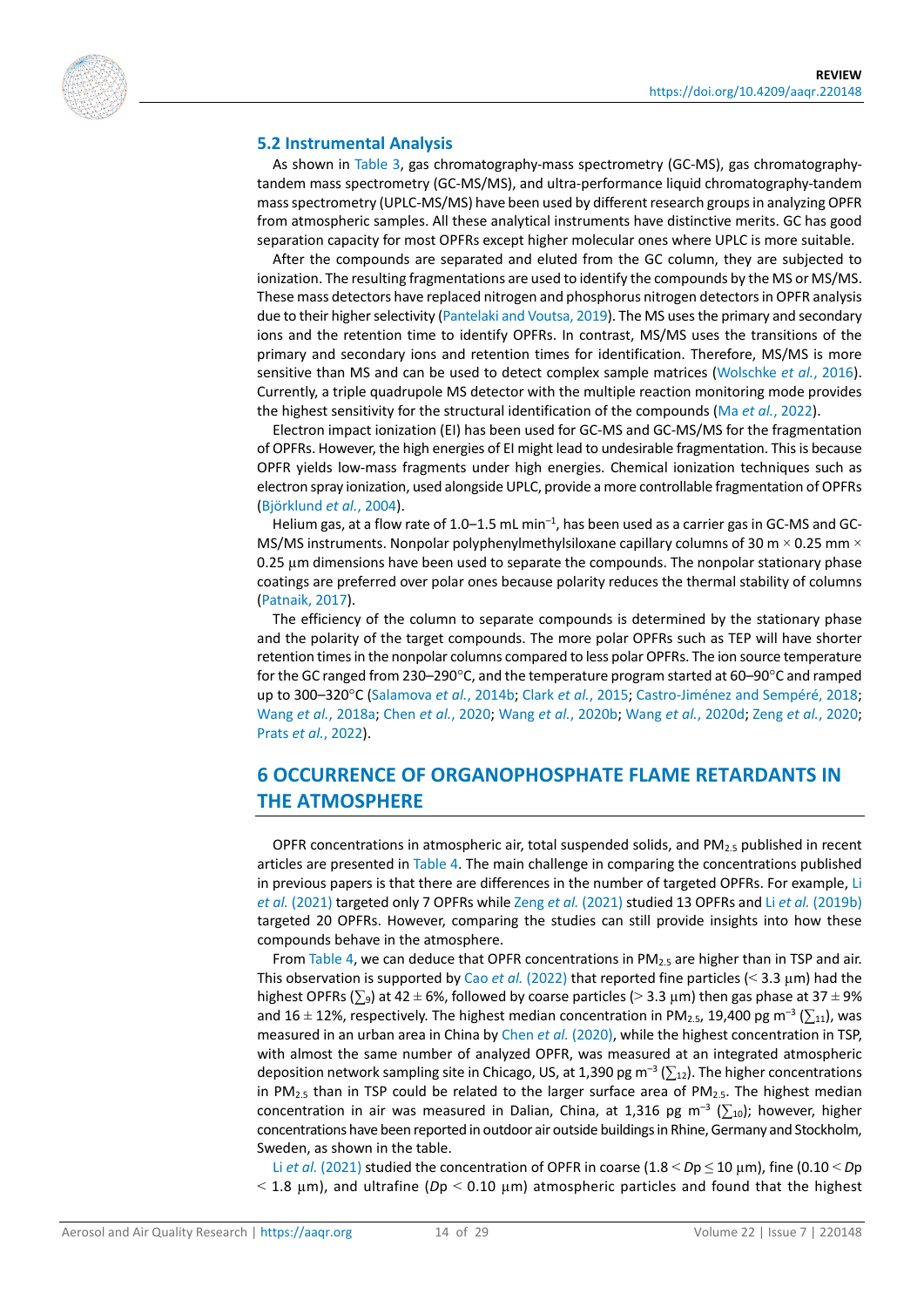| Table 3. The instrumental analysis techniques and QA/QC parameters were used to analyze organophosphate flame retardants. |                                                                    |                          |                       |                |           |                                                                                     |                                                                         |                                   |
|---------------------------------------------------------------------------------------------------------------------------|--------------------------------------------------------------------|--------------------------|-----------------------|----------------|-----------|-------------------------------------------------------------------------------------|-------------------------------------------------------------------------|-----------------------------------|
| Carrier gas/Mobile<br>phase                                                                                               | Column                                                             | Method<br>$\overline{5}$ | NDL                   | MQL            | $\vec{p}$ | Recovery standard<br>(recovery)                                                     | Internal standard<br>(recovery)                                         | Ref.                              |
|                                                                                                                           | HP-5MS column                                                      |                          | $0.4 - 40.7$          |                |           |                                                                                     | $d_{12}$ -TCEP $(87 \pm 13\%)$                                          | (Li et al.,                       |
|                                                                                                                           | $(30 \text{ m} \times 0.25 \text{ mm} \times$                      |                          | $pg \, m^{-3}$        |                |           |                                                                                     | $d_{27}$ -TnBP (90 $\pm$ 9%), and                                       | 2021)                             |
|                                                                                                                           | $0.25 \mu m$ )                                                     |                          |                       |                |           |                                                                                     | $d_{15}$ -TPhP (92 $\pm$ 12%)                                           |                                   |
| $(1.5 \text{ mL min}^{-1})$<br>Helium                                                                                     | $(30 \text{ m} \times 0.25 \text{ mm} \times$<br>DB-5MS            |                          | $0.78 - 63.2$         |                |           |                                                                                     | $d_{18}$ -TCPP (86.8 $\pm$ 13.2%),<br>$d_{12}$ -TCEP (79.0 $\pm$ 8.2%), | (Wang et al.,<br>2020d)           |
|                                                                                                                           | $0.25 \mu m$ )                                                     |                          | $pg \, m^{-3}$        |                |           |                                                                                     | $^+$<br>and $d_{15}$ -TPhP (89.8<br>8.9%)                               |                                   |
| Helium                                                                                                                    | DB-5MS                                                             | $0.01 - 1.58$            |                       |                |           |                                                                                     | $d_{27}$ -TBP (50-120%) and                                             | (Zhang et al.,                    |
| $(1.2 \text{ mL min}^{-1})$                                                                                               | $(30 \text{ m} \times 0.25 \text{ mm} \times$<br>$0.25 \mu m$ )    | $pg \, m^{-3}$           |                       |                |           |                                                                                     | 10 ng TPP- $d_{15}$ (81-114%)                                           | 2020 <sub>b</sub>                 |
| Helium                                                                                                                    | <b>DB-5MS</b>                                                      |                          | $0.04 - 1.10$         |                |           |                                                                                     | TPhP- $d_{21}$ , (125 $\pm$ 23.7%), $d_{12}$ -TCEP and $d_{15}$ -TDCPP  | (Wang et al.,                     |
| $(1.0 \text{ mL min}^{-1})$                                                                                               | $(30 \text{ m} \times 0.25 \text{ mm} \times$<br>$0.25 \mu m$ )    |                          | $pg \, \text{m}^{-3}$ |                |           | $10.4\%$ ) and $d_{18}$ -TCPP<br>TnBP- $d_{27}$ , (80.8 $\pm$<br>$(98.7 \pm 9.4\%)$ |                                                                         | 2018a                             |
| Helium                                                                                                                    | TG-5MS                                                             |                          |                       | $0.07 - 5.41$  |           | $0.003 - 0.23$ $d_{15}$ -TPhP, $d_{27}$ -TnBP, and                                  |                                                                         | (Chen et al.,                     |
| $(1.5 \text{ mL min}^{-1})$                                                                                               | $(30 \text{ m} \times 0.25 \text{ mm} \times$<br>$0.25 \mu m$ )    |                          |                       | $pg \, m^{-3}$ | pg        | d <sub>12</sub> -TCEP 70-130%                                                       |                                                                         | 2019)                             |
| Helium                                                                                                                    | TG-5MS                                                             |                          | 6.36-26.5             |                |           | $d_{15}$ -TPhP (50.0 $\pm$ 10.2%)                                                   |                                                                         | (Clark et al.,                    |
| $(1.0 \text{ mL min}^{-1})$                                                                                               | $(30 \text{ m} \times 0.25 \text{ mm} \times$<br>$0.25 \mu m$ )    |                          | ddd                   |                |           | and $d_{12}$ -TCEP (50.0 $\pm$<br>5.2%)                                             |                                                                         | 2017)                             |
| UPLC-ESI-MS/MS Mobile phase:<br>Water (A) and                                                                             | EVO C18 100 Å<br>Kinetex® 5 µm                                     |                          |                       |                |           |                                                                                     |                                                                         | (Liu et al.,<br>2021 <sub>b</sub> |
| both spiked with<br>$(300 \mu m min^{-1})$<br>methanol (B),<br>formic acid                                                | $(100 \text{ mm} \times 2.1 \text{ mm})$<br>5 µm particle<br>size) |                          |                       |                |           |                                                                                     |                                                                         |                                   |
| Helium                                                                                                                    | <b>DB-5MS</b>                                                      |                          | $0.25 - 10$           |                |           | $d_{21}$ -TnPP $(91.4 \pm 15.4\%)$                                                  |                                                                         | (Wang et al.,                     |
| $(1.5 \text{ mL min}^{-1})$                                                                                               | $(30 \text{ m} \times 0.25 \text{ mm} \times$<br>$0.25 \mu m$ )    |                          | $pg \, m^{-3}$        |                |           | 14.4%), $d_{18}$ -TCPP<br>$d_{27}$ -TnBP (92.2 $\pm$                                |                                                                         | 2018b)                            |
|                                                                                                                           |                                                                    |                          |                       |                |           | $(87.9 \pm 15.5\%)$ and                                                             |                                                                         |                                   |
|                                                                                                                           |                                                                    |                          |                       |                |           | $d_{15}$ -TPhP (91.8 $\pm$<br>15.8%)                                                |                                                                         |                                   |

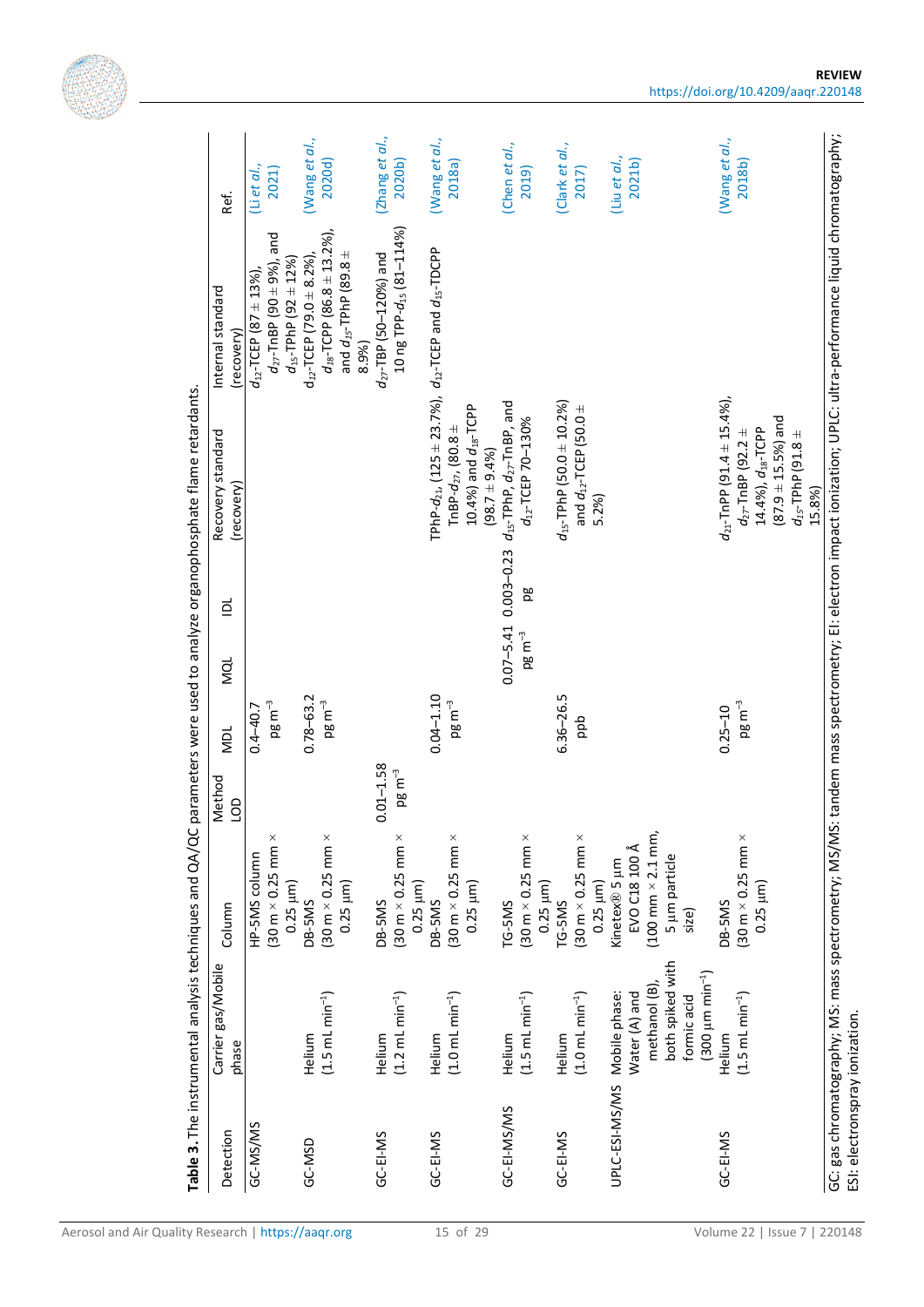|                    |                               |                        |                   |                 | ġ                     | Total concentration (pg $m3$ ) |               |                                       |
|--------------------|-------------------------------|------------------------|-------------------|-----------------|-----------------------|--------------------------------|---------------|---------------------------------------|
| Media              | Region                        | Site type              | Sampling year     | $\subset$       | OPFRS                 | $Mean \pm SD$                  | Median        | References                            |
| Atmospheric        | Dalian, China                 | Urban area             | Nov 2016-Nov 2017 | က္က             |                       | $1,200 \pm 674$                | 1,080         | (Wang et al., 2020d)                  |
| $PM_{2.5}$         | Beijing, China                | Urban area             | Apr 2016-Mar 2017 | 22              | ผิผ็                  | $930 \pm 707$                  | 705           | (Zhang et al., 2020b)                 |
|                    |                               | Urban area             |                   | 26              |                       | $1,730 \pm 1,477$              | 1,067         |                                       |
|                    | Tianjin, China                | Urban area             |                   | $\overline{21}$ |                       | $1,203 \pm 1,652$              | 746           |                                       |
|                    | Shijiazhuang, China           | Urban area             |                   | 21              |                       | $949 \pm 733$                  | 724           |                                       |
|                    | Beijing, China                | Rural area             |                   | $\overline{a}$  |                       | $420 \pm 331$                  | 355           |                                       |
|                    | Guangzhou, China              | Industrial park        | Jan 2015-Apr 2016 | $\overline{c}$  | $\Sigma^{12}$         | $5,815 \pm 10,044$             | 2,854         | (Wang et al., 2018a)                  |
|                    | Qingyuan, China               | e-waste recycling park |                   | $\overline{a}$  |                       | $4,350 \pm 2,859$              | 3,321         |                                       |
|                    | Guangzhou, China              | Industrial park        | Mar 2013-Feb 2014 | $\overline{z}$  | $\Sigma^{12}$         | 2,504                          | 2,346         | (Zeng et al., 2020)                   |
|                    | Qingyuan, China               | e-waste recycling park |                   | $\mathcal{L}$   |                       | 12,625                         | 10,955        |                                       |
|                    | Dinghushan Nature reserve,    | Nature reserve,        |                   | $\overline{z}$  |                       | 7,838                          | 2,170         |                                       |
|                    | China                         | background             |                   |                 |                       |                                |               |                                       |
|                    | Guangzhou, China              | Rural area             | May 2017-Apr 2018 | 74              | $\Sigma$ <sup>1</sup> | 15,900                         | 15,200        | (Chen et al., 2020)                   |
|                    | Guangzhou, China              | Urban area             |                   |                 |                       | 13,500                         | 14,000        |                                       |
|                    | Taiyuan, China                | Urban area             |                   | 24              |                       | 19,500                         | 19,400        |                                       |
| Atmospheric<br>ΓŚΡ | Bizerte City, Tunisia         | Urban area             | Mar 2015-Jan 2016 | 60              | $\tilde{\Sigma}^9$    | $510 + 250$                    | 469           | (Castro-Jiménez and<br>Sempéré, 2018) |
|                    | South China Sea               | Marine atmosphere      | Oct 2013          | $\overline{a}$  |                       | $94.4 \pm 38.6$                |               | (Lai <i>et al.</i> , 2015)            |
|                    | New York, US                  | International airport  | May 2018          | 24              | ผืนผืน                |                                | 3,210         | (Li et al., 2019b)                    |
|                    | Zhengzhou, China              | Urban                  | Jun-Nov 2018      | $30^{\circ}$    |                       | $1,040 \pm 1,000$              | 1,360         | (Pang et al., 2019)                   |
|                    | Lingang New Area, Shanghai    | Coastal areas          | Jul 2016-Jun 2017 | 38              |                       | $300 \pm 410$                  | 150           | (Ma et al., 2022)                     |
|                    | Jinshan Area, Shanghai        |                        |                   | $\overline{4}$  |                       | $700 \pm 730$                  | 430           |                                       |
|                    | Antarctic                     | Б<br>Remote are        | 2018              | $\overline{24}$ |                       | $73.9 \pm 20.2$                |               | (Wang et al., 2020b)                  |
|                    | Chicago, US                   | Integrated Atmospheric | Mar-Dec 2012      | $\overline{27}$ | ผ็ผ็                  | $1,500 \pm 170$                | 1,390         | (Salamova et al.,                     |
|                    | Cleveland, US                 | Deposition Network     |                   | 22              |                       | $2,100 \pm 400$                | 1,306         | 2014b)                                |
|                    | Sturgeon Point, US            | site<br>sampling       |                   | $\frac{9}{2}$   |                       | $340 \pm 85$                   | 207           |                                       |
|                    | Sleeping Bear Dunes, US       |                        |                   | 16              |                       | $120 \pm 18$                   | 109           |                                       |
|                    | Eagle Harbor, US              |                        |                   | 26              |                       | $170 + 52$                     | 100           |                                       |
|                    | NE Atlantic and Arctic Oceans | osphere<br>Marine atm  | Jun 2014          | თ               |                       | 38                             | $\frac{8}{4}$ | (Li et al., 2017)                     |
|                    | Yongxing Island, South China  | Small island           | May 2018-Jul 2019 | 100             | มีม็                  | $306 \pm 319$                  | 214           | (Zhang et al., 2022a)                 |
|                    | Sea                           |                        |                   |                 |                       |                                |               |                                       |
|                    | Xinxiang City, China          |                        |                   |                 | $\sum$                |                                |               |                                       |



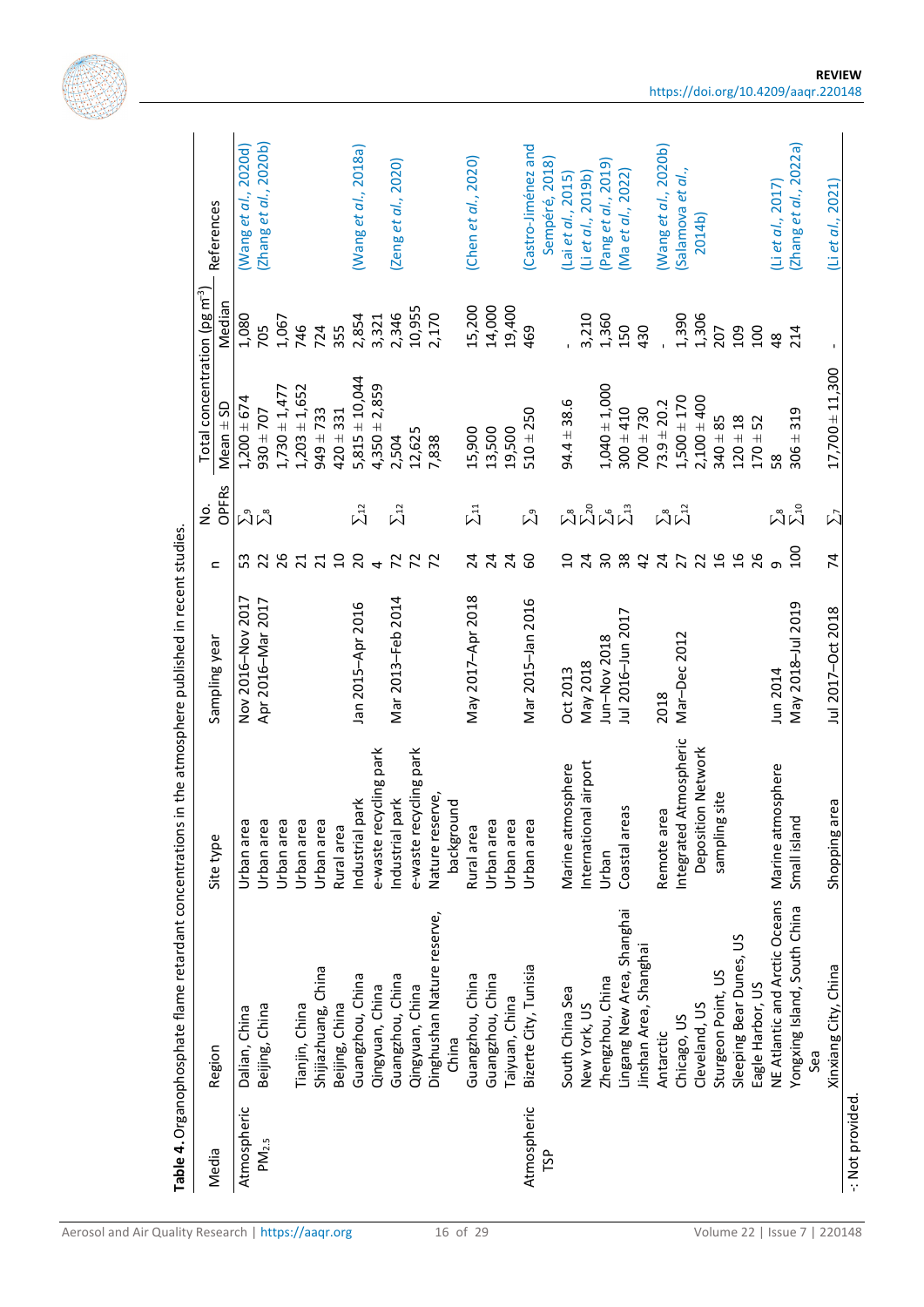|             |                                        |                                     |                             |                 | <u>ò</u>               | Total concentration (pg $m^3$ ) |              |                                |
|-------------|----------------------------------------|-------------------------------------|-----------------------------|-----------------|------------------------|---------------------------------|--------------|--------------------------------|
| Media       | Region                                 | Site type                           | Sampling year               | $\subset$       | <b>OPFRS</b>           | $Mean \pm SD$                   | Median       | References                     |
| Atmospheric | Rhine, Germany                         | buildings<br>Outdoor of             | Jan-Jul 2015                | თ.              |                        | $7,950 \pm 6,550$               | 5,130        | Zhou et al., 2017              |
| ы'n         | Toronto, Canada                        | Urban area                          | Aug 2016-Sep 2017           | 39              |                        | 1,790                           |              | Saini et al., 2019)            |
|             | Lingang New Area, Shanghai             | Coastal areas                       | Jul 2016-Jun 2017           | 38              | ผ็น็                   | $650 \pm 710$                   | 390          | (Ma et al., 2022)              |
|             | Jinshan Area, Shanghai                 |                                     |                             | $\overline{4}$  |                        | $133 + 800$                     | 1,300        |                                |
|             | Dalian China                           | Urban area                          | Nov 2016-Nov 2017           | 53              |                        | $829 \pm 1,250$                 | 296          | (Wang et al., 2020d)           |
|             | New York, US                           | International airport               | May 2018                    | 24              |                        |                                 | 333          | (Li et al., 2019b)             |
|             | Ny-Ålesund and Ny-London,              | Remote Arctic areas                 | Aug 2014-Aug 2015           | ഥ               | ม็ม็ม็                 | $576 \pm 221$                   | $\mathbf{I}$ | (Han et al., 2020)             |
|             | Svalbard                               |                                     |                             |                 |                        |                                 |              |                                |
|             | Stockholm, Sweden                      | The balcony of a<br>laboratory      | Apr 2014-May 2015           | 24              | $\Sigma$ 10            | $3,900 \pm 2,500$               | 3,100        | (Wong et al., 2018)            |
|             | Antarctic                              | Remote area                         | 2018                        |                 |                        | $92.3 \pm 13.8$                 |              | (Wanget al., 2020b)            |
|             | Dalian, China                          | Urban, suburban, and<br>rural areas | Jul-Sep 2017                | $rac{2}{2}$     | $\sum_{\Delta n}$      | $1,632 \pm 1,330$               | 1,316        | (Wang et al., 2020e)           |
|             | Nanning, China                         | rural area<br>Urban and             | May-Jul and Sep-Nov<br>2017 | $\overline{12}$ | $\Sigma$ <sup>1</sup>  | $424 \pm 335$                   |              | (Zhang et al., 2020c)          |
|             | Yongxing Island, South China           | Small island                        | May 2018-Jul 2019           | 100             | $\Sigma$ 10            | $378 \pm 217$                   | 327          | (Zhang et al., 2022a)          |
|             | Sea                                    |                                     |                             |                 |                        |                                 |              |                                |
|             | La Selva and Las Cruces, Costa<br>Rica | Biological research<br>stations     | Jan-Jul 2017                | 23              | $\Sigma$ <sup>19</sup> |                                 | 1,193        | (Wang et al., 2019a)           |
|             | Kibale National Park, Uganda           | Biological research<br>stations     | May-Oct 2017                | 25              | $\Sigma$ <sup>19</sup> |                                 | 477          |                                |
|             | Bursa, Turkey                          | Industrial city                     | Feb-Dec 2014                | $\overline{a}$  | $\vec{\Sigma}$         | $7,435 \pm 5,045$               | 6,455        | (Kurt-Karakus et al.,<br>2018) |
|             | NE Atlantic and Arctic Oceans          | Marine atmosphere                   | Jun 2014                    | თ               | $\sum_{8}$             |                                 |              |                                |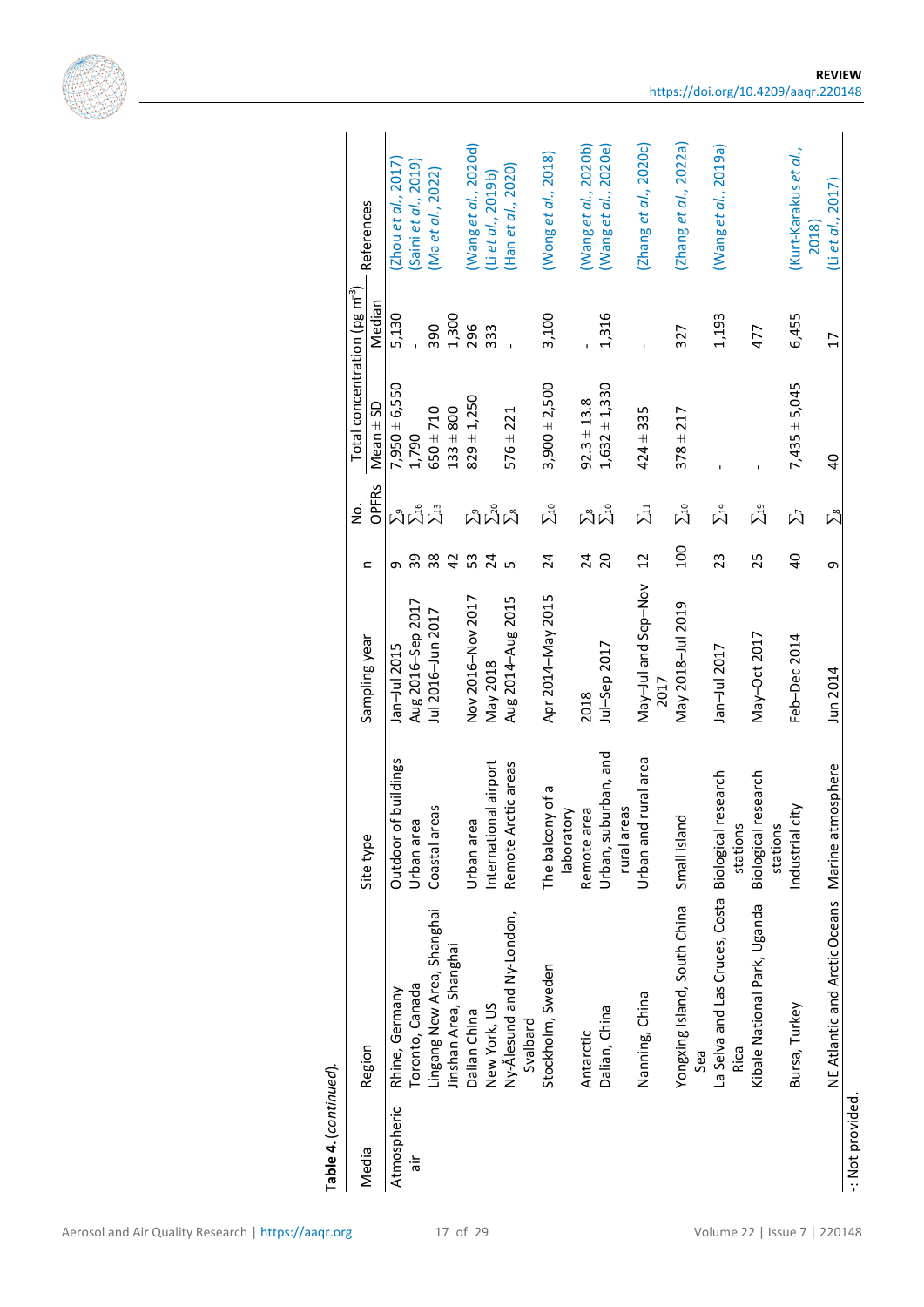

concentration was in fine particles with a mean concentration of 4,730  $\pm$  2,520 pg m<sup>-3</sup> followed by concentrations in coarse (2850  $\pm$  1510 pg m<sup>-3</sup>) and then ultrafine (2360  $\pm$  1040 pg m<sup>-3</sup>) particles. This was because OPFRs with higher concentrations, e.g., TCPP and TBEP, were predominantly adsorbed on fine particles and TCEP on coarse particles.

OPFR concentrations correlated well with proximity to pollution sources. Highly populated and industrial areas generally have higher OPFR concentrations in the atmosphere. For instance, the median concentration in rural Beijing (355 pg  $m^{-3}$ ) was two to three times lower than in urban Beijing (Zhang *et al.*[, 2020b\)](#page-27-13). OPFRs have also been detected in remote locations in Antarctic and Arctic regions [\(Möller](#page-24-14) *et al.*, 2011[; Salamova](#page-25-13) *et al.*, 2014a[; Suhring](#page-25-4) *et al.*, 2016; Li *et al.*[, 2017;](#page-23-12) [Han](#page-22-15)  *et al.*[, 2020;](#page-22-15) Wang *et al.*[, 2020b\)](#page-26-11) and high mountains (Prats *et al.*[, 2022\)](#page-25-12). The presence of these compounds in remote regions with limited potential sources suggests the long-range transport and persistency of these compounds (Liu *et al.*[, 2016a;](#page-23-13) Fu *et al.*[, 2021\)](#page-22-16).

Based on the total mean and median concentrations (Table 4), OPFRs tend to partition mainly in the particulate phase [\(Salamova](#page-25-11) *et al.*, 2014b; [Shoeib](#page-25-14) *et al.*, 2014; Lai *et al.*[, 2015;](#page-23-14) Ren *[et al.](#page-25-15)*, [2016\)](#page-25-15). Contrarily, [Wolschke](#page-26-9) *et al.* (2016), Wang *et al.* [\(2020b\),](#page-26-11) Ma *et al.* [\(2022\),](#page-24-2) and [Zhang](#page-27-14) *et al.* [\(2022a\)](#page-27-14) concluded that OPFRs are mainly partitioned in the gas than particulate (TSP) phases. The contradictory conclusions would require further investigation. However, it appears the conclusion is dependent on which OPFRs were analyzed and their concentrations. Therefore, using the total mean concentration to draw a conclusion might not be suitable, and researchers should instead compare the gas-particle partitioning based on chemical structure: alkyl-, chloroalkyl-, and aryl-OPFRs. Another critical point is the underestimated gas-phase OPFRs due to sampling artifacts[. Okeme](#page-24-3) *et al.* (2018) suggested that gas-phase OPFRs are sorbed on quartz and glass fiber filters because of high polarity.

[Fig.](#page-17-0) 3 shows the stacked median concentrations of individual OPFRs published in recent publications. A comprehensive comparison is also limited because the publications did not analyze the same OPFRs. However, chloroalkyl-OPFRs, TCPP and TCEP, appear to be the dominant OPFRs in the atmosphere. Aryl-OPFRs, TPhP, and TCP, were mainly in atmospheric PM<sub>2.5</sub> [\(Fig. 3\(a\)\)](#page-17-0), and alkyl-OPFRs, TiBP, and TnBP were in the air (Fig.  $3(c)$ ). Higher molecular weight alkyl-OPFRs, e.g., TEHP, were also in high concentrations in particulate matter. The gas-particle partition of individual OPFRs is dependent on their physicochemical properties, e.g., vapor pressure and Log  $K<sub>OA</sub>$ , and environmental factors such as temperature and relative humidity. The partitioning of OPFRs will also affect the fate of the compounds in the atmosphere. Particle-bound OPFRs are more susceptible to wet and dry deposition than OPFRs in the gas phase, however, they are more

<span id="page-17-0"></span>

**Fig. 3(a).** The median concentrations of atmospheric PM2.5-bound organophosphate flame retardants from recent publications: (a) Wang *et al.* [\(2020d\);](#page-26-12) (b) Zhang *et al.* [\(2020b\);](#page-27-13) (c) Wang *et al.* [\(2018a\);](#page-26-10) (d) Zeng *et al.* [\(2020\);](#page-27-11) and (e) Zeng *et al.* [\(2021\).](#page-27-12) The publications analyzed 8, 12, 12, and 13 OPFRs, respectively. The details are presented in Excel [Table S1.](https://doi.org/10.4209/aaqr.220148)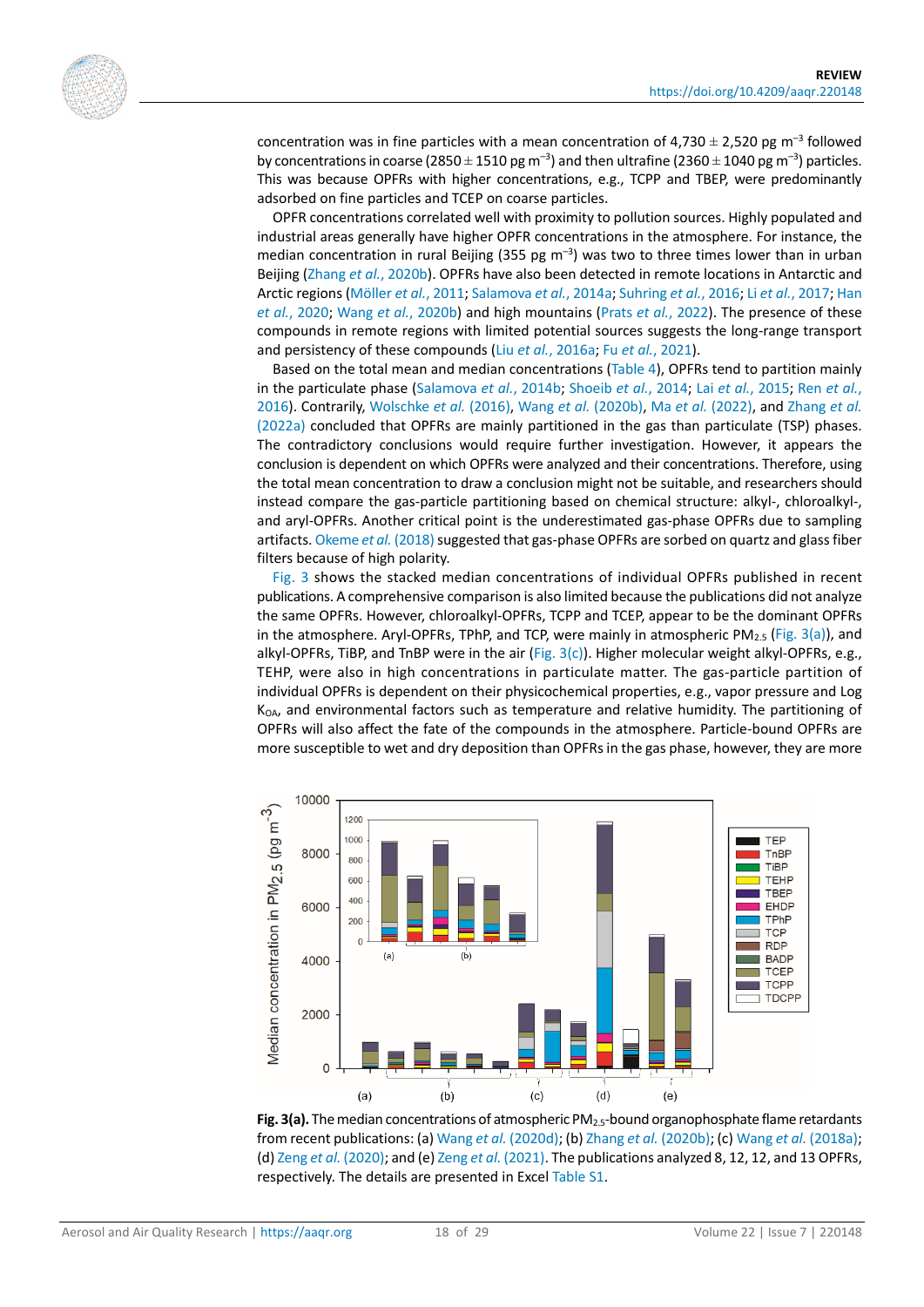



**Fig. 3(b).** Median concentrations of atmospheric total suspended solids- (TSP-)bound OPFRs from recent publications: (a) [Castro-Jiménez and Sempéré \(2018\);](#page-20-11) (b) Lai *et al.* [\(2015\);](#page-23-14) (c) Li *[et al.](#page-23-1)* [\(2019b\);](#page-23-1) (d) Pang *et al.* [\(2019\);](#page-24-15) (e) Ma *et al.* [\(2022\);](#page-24-2) (f) [Salamova](#page-25-11) *et al.* (2014b). The publications analyzed 9, 8, 20, 6, 13, and 12 OPFRs, respectively. The details are presented in Exce[l Table S2.](https://doi.org/10.4209/aaqr.220148)

<span id="page-18-0"></span>

Fig. 3(c). Concentrations of organophosphate flame retardants in atmospheric air from recent publications: (a) Wang *et al.* [\(2020d\);](#page-26-12) (b) Li *et al.* [\(2019b\);](#page-23-1) (c) Ma *et al.* [\(2022\);](#page-24-2) (d) Saini *et al.* [\(2019\);](#page-25-16) (e) Zhou *et al.* [\(2017\);](#page-28-4) (f) Wang *et al.* [\(2020e\);](#page-26-8) and (g) Zhang *et al.* [\(2020c\).](#page-28-2) The publications analyzed 9, 20, 13, 16, 9, 10, and 11 OPFRs, respectively. The mean concentrations fro[m Saini](#page-25-16) *et al.* [\(2019\)](#page-25-16) were used. Zhou *et al.* [\(2017\)](#page-28-4) sampled outside buildings explaining the high concentrations. The details are presented in Exce[l Table S3.](https://doi.org/10.4209/aaqr.220148)

resistant to atmospheric transformation, e.g., oxidation by atmospheric radicals (Liu *et al.*[, 2014\)](#page-23-15). Therefore, particle-bound OPFRs persist more in the environment.

In summary, the presence of OPFRs in the atmosphere could be viewed as a combination of production and consumption of the OPFRs, physicochemical properties of the OPFR, and meteorological conditions. Atmospheric processes including photodegradation, photocatalysis, gas-particle partitioning, transportation, and deposition are influenced by meteorological conditions including temperature, relative humidity, wind, atmospheric pressure, and solar radiation [\(Bu](#page-20-13) *et al.*[, 2021;](#page-20-13) Tian *et al.*[, 2021;](#page-26-13) Yu *et al.*[, 2021;](#page-27-15) [Salvador](#page-25-17) *et al.*, 2022). Temperature would influence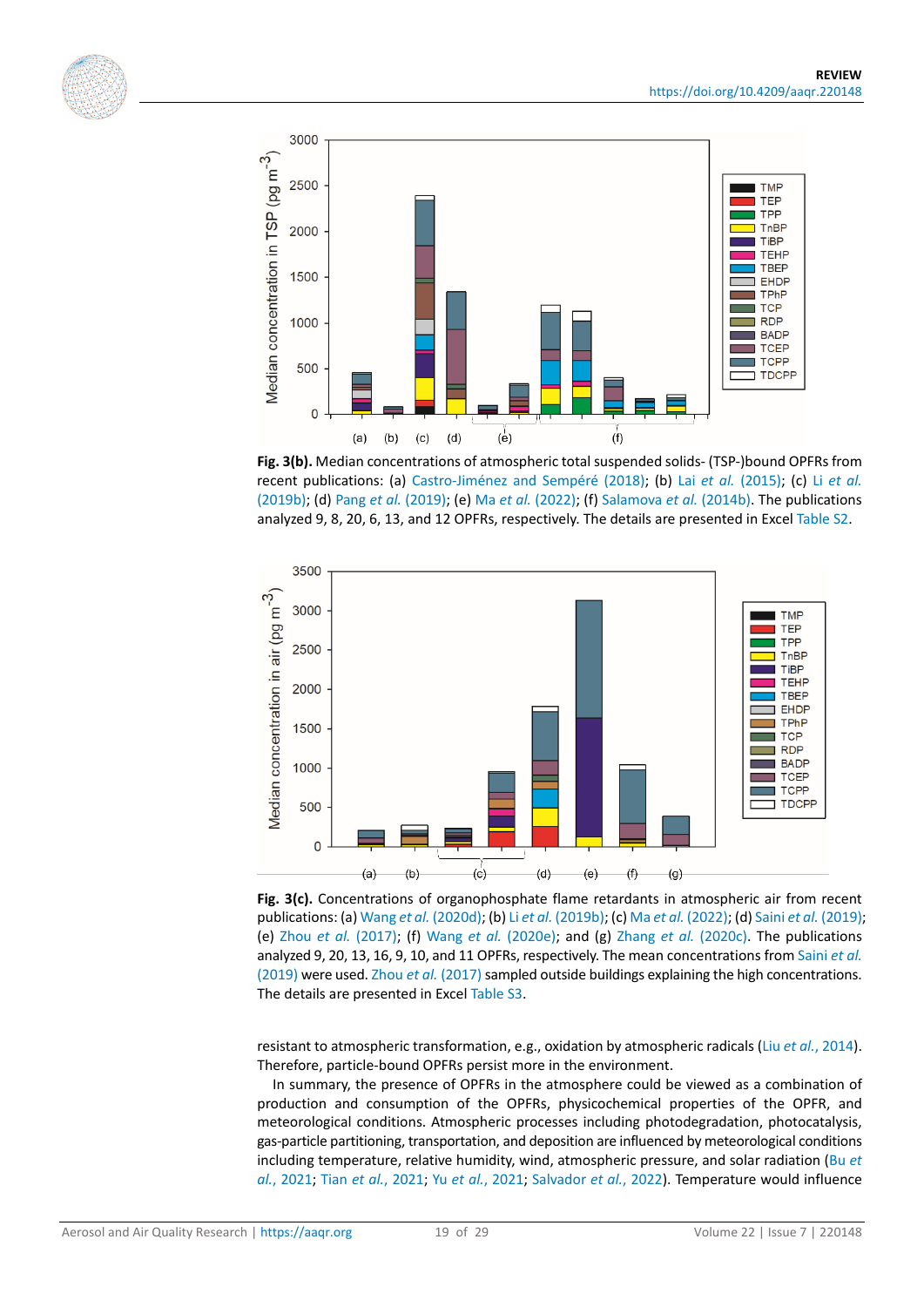

OPFR volatilization into the atmosphere and the partitioning of OPFRs into the gas phase. Atmospheric pressure and wind influence dispersion, dilution, and transportation of OPFRs. Solar radiation influences the transformation of OPFRs in the atmosphere. Wang *et al.* [\(2018a\)](#page-26-10) studied the influence of temperature, humidity, solar radiation, atmospheric pressure, and wind speed on PM2.5-bound and gas-phase OPFRs. They found that temperature (0.789, *p* < 0.01), humidity (0.525,  $p < 0.01$ ), and solar radiation (0.429,  $p < 0.01$ ) were positively correlated with the overall gas-phase OPFRs, especially TCEP, TCPP, and TPhP, while wind speed (–0.456, *p* < 0.01), and atmospheric pressure (–0.634, *p* < 0.01) were negatively correlated. Generally, the correlations between the overall PM2.5-bound OPFR and the meteorological parameters were weak and statistically insignificant.

## **7 CONCLUSIONS AND FUTURE PERSPECTIVES**

Organophosphate flame retardants (OPFRs) are a group of diverse compounds of interest to environmental science researchers due to their high-volume production, use, and ubiquitous presence in the environment. This review collated and assessed the current knowledge on OPFRs in the atmosphere. In the atmosphere, OPFRs tend to partition more in the particulate phase, and the concentrations correlated well with proximity to pollution sources. Chloroalkyl-OPFRs, TCPP and TCEP, appear to be the dominant OPFRs in the atmosphere. Aryl-OPFRs, TPhP and TCP, were mainly in atmospheric PM<sub>2.5</sub>, and Alkyl-OPFRs, TiBP and TnBP, were in the air. Higher molecular weight alkyl-OPFRs, e.g., TEHP, are partitioned mostly in particulate matter. The gas-particle partition of individual OPFR depends on physicochemical properties, e.g., vapor pressure and Log K<sub>OA</sub>, and environmental factors such as temperature and humidity. The gas-phase OPFRs, especially chloroalkyl-OPFR and low molecular alkyl-OPFR, might be underestimated because of sampling artifacts. Transformation products of OPFR should be measured and considered in risk assessment because they represent additional exposure risks. For example, some diester metabolites of TPhP, TCPP, and TDCPP are reported to be more toxic than the parent compounds. Chloroalkyl-OPFR atmospheric transformation products were also more toxic and persistent in the atmosphere. There should be a consensus on the target compounds for analysis in the future to make comparisons between studies easier. Adequate information about the production and use of OPFRs would make it easier to link the concentration levels with use. In addition, researchers could also include the effect of meteorological parameters on the fate of these compounds in the atmosphere.

## **ABBREVIATIONS**

| <b>BADP</b>   | Bisphenol-A bis(diphenyl phosphate)    |
|---------------|----------------------------------------|
| <b>CDPP</b>   | cresyl diphenyl phosphate              |
| Dp            | Aerodynamic diameter                   |
| <b>EHDP</b>   | 2-ethylhexyl diphenyl phosphate        |
| <b>IPPP</b>   | isopropylated triphenyl phosphate      |
| <b>OPFRs</b>  | Organophosphate flame retardants       |
| <b>PBDEs</b>  | Polybrominated diphenyl ethers         |
| <b>RDP</b>    | Resorcinol bis(diphenyl phosphate)     |
| <b>TBEP</b>   | Tris(2-butoxyethyl) phosphate          |
| <b>TBPHPP</b> | Tris(p-tert-butylphenyl) phosphate     |
| <b>TCEP</b>   | Tris (2-chloroethyl) phosphate         |
| <b>TCP</b>    | Tricresyl phosphate                    |
| <b>TCPP</b>   | Tris(1-chloro-2-propyl) phosphate      |
| <b>TDCPP</b>  | Tris (1,3-dichloro-2-propyl) phosphate |
| <b>TEHP</b>   | Tris(2-ethylhexyl) phosphate           |
| TEP           | Triethyl phosphate                     |
| <b>TiBP</b>   | Tri-iso-butyl phosphate                |
| <b>TMP</b>    | Trimethyl phosphate                    |
| TnBP          | Tri-n-butyl phosphate                  |
| TPhP          | Triphenyl phosphate                    |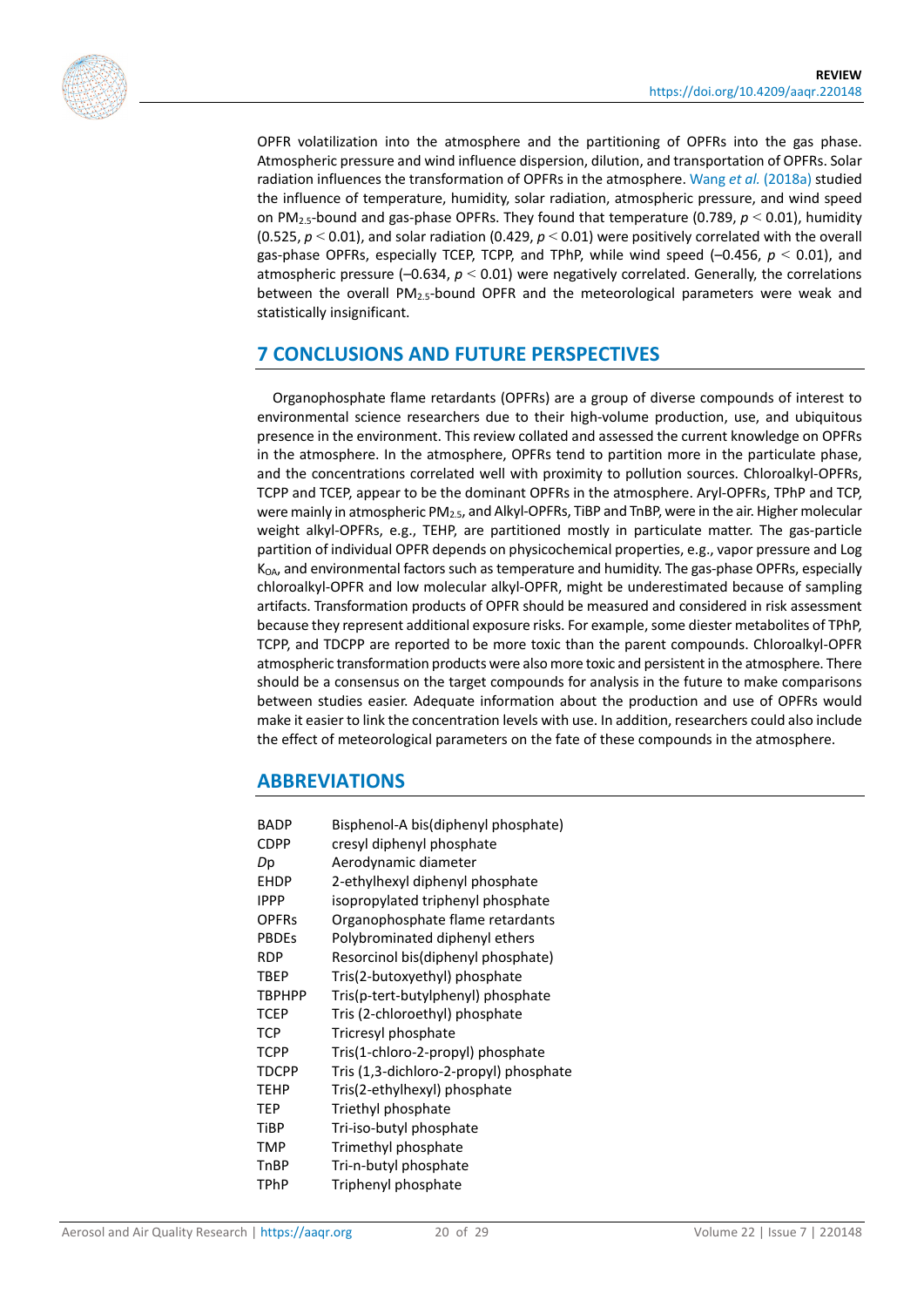

TPP Tripropyl phosphate

TXP Trixylenyl phosphate

#### **SUPPLEMENTARY MATERIAL**

Supplementary material for this article can be found in the online version at [https://doi.](https://doi.org/10.4209/aaqr.220148) [org/10.4209/aaqr.220148](https://doi.org/10.4209/aaqr.220148)

#### **REFERENCES**

- <span id="page-20-8"></span>Ahrens, L., Harner, T., Shoeib, M., Koblizkova, M., Reiner, E. (2013). Characterization of two passive air samplers for per-and polyfluoroalkyl substances. Environ. Sci. Technol. 47, 14024–14033. <https://doi.org/10.1021/es4048945>
- <span id="page-20-1"></span>Altarawneh, M., Dlugogorski, B.Z. (2013). A mechanistic and kinetic study on the formation of PBDD/Fs from PBDEs. Environ. Sci. Technol. 47, 5118–5127. [https://doi.org/10.1021/](https://doi.org/10.1021/es305081j) [es305081j](https://doi.org/10.1021/es305081j)
- <span id="page-20-9"></span>Arp, H.P.H., Schwarzenbach, R.P., Goss, K.U. (2007). Equilibrium sorption of gaseous organic chemicals to fiber filters used for aerosol studies. Atmos. Environ. 41, 8241–8252. <https://doi.org/10.1016/j.atmosenv.2007.06.026>
- <span id="page-20-7"></span>Babich, M.A. (2006). CPSC staff preliminary risk assessment of flame retardant (FR) chemicals in upholstered furniture foam, US Consumer Product Safety Commission.
- <span id="page-20-6"></span>Behl, M., Rice, J.R., Smith, M.V., Co, C.A., Bridge, M.F., Hsieh, J.H., Freedman, J.H., Boyd, W.A. (2016). Editor's highlight: Comparative toxicity of organophosphate flame retardants and polybrominated diphenyl ethers to Caenorhabditis elegans. Toxicol. Sci. 154, 241–252. <https://doi.org/10.1093/toxsci/kfw162>
- <span id="page-20-3"></span>Bekele, T.G., Zhao, H., Wang, Q., Chen, J. (2019). Bioaccumulation and trophic transfer of emerging organophosphate flame retardants in the marine food webs of Laizhou Bay, North China. Environ. Sci. Technol. 53, 13417–13426.<https://doi.org/10.1021/acs.est.9b03687>
- <span id="page-20-10"></span>Björklund, J., Isetun, S., Nilsson, U. (2004). Selective determination of organophosphate flame retardants and plasticizers in indoor air by gas chromatography, positive-ion chemical ionization and collision-induced dissociation mass spectrometry. Rapid Commun. Mass Spectrom. 18, 3079–3083.<https://doi.org/10.1002/rcm.1721>
- <span id="page-20-0"></span>Blum, A., Behl, M., Birnbaum, L.S., Diamond, M.L., Phillips, A., Singla, V., Sipes, N.S., Stapleton, H.M., Venier, M. (2019). Organophosphate ester flame retardants: Are they a regrettable substitution for polybrominated diphenyl ethers? Environ. Sci. Technol. Lett. 6, 638–649. <https://doi.org/10.1021/acs.estlett.9b00582>
- <span id="page-20-2"></span>Brandsma, S.H., de Boer, J., Leonards, P.E.G., Cofino, W.P., Covaci, A., Leonards, P.E.G. (2013). Organophosphorus flame-retardant and plasticizer analysis, including recommendations from the first worldwide interlaboratory study. TrAC, Trends Anal. Chem. 43, 217–228. <https://doi.org/10.1016/j.trac.2012.12.004>
- <span id="page-20-13"></span>Bu, Q., Hong, Y., Tan, H., Liu, L., Wang, C., Zhu, J., Chan, P., Chen, C. (2021). The Modulation of meteorological parameters on surface  $PM_{2.5}$  and  $O_3$  concentrations in Guangzhou, China. Aerosol Air Qual. Res. 21, 200084[. https://doi.org/10.4209/aaqr.2020.03.0084](https://doi.org/10.4209/aaqr.2020.03.0084)
- <span id="page-20-4"></span>Butt, C.M., Congleton, J., Hoffman, K., Fang, M., Stapleton, H.M. (2014). Metabolites of organophosphate flame retardants and 2-ethylhexyl tetrabromobenzoate in urine from paired mothers and toddlers. Environ. Sci. Technol. 48, 10432–10438. [https://doi.org/10.1021/](https://doi.org/10.1021/es5025299) [es5025299](https://doi.org/10.1021/es5025299)
- <span id="page-20-5"></span>Canbaz, D., Logiantara, A., van Ree, R., van Rijt, L.S. (2017). Immunotoxicity of organophosphate flame retardants TPHP and TDCIPP on murine dendritic cells in vitro. Chemosphere 177, 56– 64[. https://doi.org/10.1016/j.chemosphere.2017.02.149](https://doi.org/10.1016/j.chemosphere.2017.02.149)
- <span id="page-20-12"></span>Cao, Z., Xu, X., Zhao, Y., Du, R., Fan, Y., Wei, P., Ma, K., Zhu, Y., Huang, X., Hu, F. (2022). Gas-particle partition and size-segregated distribution of flame retardants in indoor and outdoor air: Reevaluation on the role of fine particles in human exposure. Chemosphere 292, 133414. <https://doi.org/10.1016/j.chemosphere.2021.133414>

<span id="page-20-11"></span>Castro-Jiménez, J., Sempéré, R. (2018). Atmospheric particle-bound organophosphate ester flame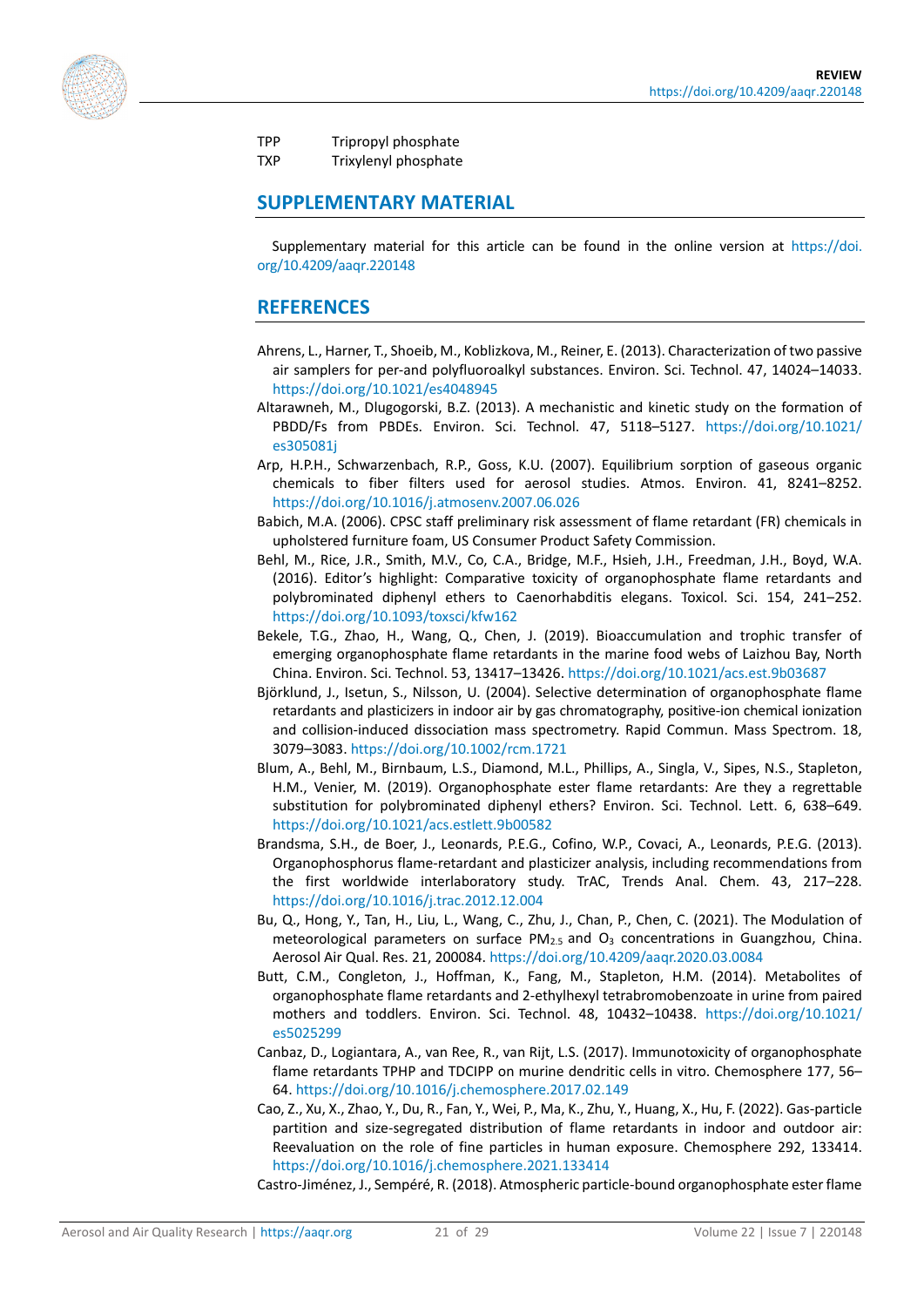<span id="page-21-13"></span><span id="page-21-5"></span><span id="page-21-3"></span>

retardants and plasticizers in a North African Mediterranean coastal city (Bizerte, Tunisia). Sci. Total Environ. 642, 383–393.<https://doi.org/10.1016/j.scitotenv.2018.06.010>

- Chang, Y., Cui, H., Jiang, X., Li, M. (2020). Comparative assessment of neurotoxicity impacts induced by alkyl tri-n-butyl phosphate and aromatic tricresyl phosphate in PC12 cells. Environ. Toxicol. Pharmacol. 35, 1326–1333.<https://doi.org/10.1002/tox.22997>
- Chen, G., Jin, Y., Wu, Y., Liu, L., Fu, Z. (2015). Exposure of male mice to two kinds of organophosphate flame retardants (OPFRs) induced oxidative stress and endocrine disruption. Environ. Toxicol. Pharmacol. 40, 310–318[. https://doi.org/10.1016/j.etap.2015.06.021](https://doi.org/10.1016/j.etap.2015.06.021)
- Chen, Y.Y., Chen, Y.J., Zhang, Y.H., Li, R.J., Chen, W., Yan, S.C., Qi, Z.H., Chen, Z.F., Cai, Z.W. (2019). Determination of HFRs and OPFRs in  $PM<sub>2.5</sub>$  by ultrasonic-assisted extraction combined with multi-segment column purification and GC-MS/MS. Talanta 194, 320–328. [https://doi.org/](https://doi.org/10.1016/j.talanta.2018.10.025) [10.1016/j.talanta.2018.10.025](https://doi.org/10.1016/j.talanta.2018.10.025)
- <span id="page-21-14"></span>Chen, Y.Y., Song, Y.Y., Chen, Y.J., Zhang, Y.H., Li, R.J., Wang, Y.J., Qi, Z.H., Chen, Z.F., Cai, Z.W. (2020). Contamination profiles and potential health risks of organophosphate flame retardants in PM<sub>2.5</sub> from Guangzhou and Taiyuan, China. Environ. Int. 134, 105343. [https://doi.org/10.1016/j.](https://doi.org/10.1016/j.envint.2019.105343) [envint.2019.105343](https://doi.org/10.1016/j.envint.2019.105343)
- <span id="page-21-12"></span>Cheruiyot, N.K., Lee, W.J., Mwangi, J.K., Wang, L.C., Lin, N.H., Lin, Y.C., Cao, J., Zhang, R., Chang-Chien, G.P. (2015). An overview: Polycyclic aromatic hydrocarbon emissions from the stationary and mobile sources and in the ambient air. Aerosol Air Qual. Res. 15, 2730–2762. <https://doi.org/10.4209/aaqr.2015.11.0627>
- <span id="page-21-2"></span>Chupeau, Z., Bonvallot, N., Mercier, F., Le Bot, B., Chevrier, C., Glorennec, P. (2020). Organophosphorus flame retardants: A global review of indoor contamination and human exposure in Europe and epidemiological evidence. Int. J. Environ. Res. Public Health 17, 6713. <https://doi.org/10.3390/ijerph17186713>
- <span id="page-21-11"></span>Clark, A.E., Yoon, S., Sheesley, R.J., Usenko, S. (2015). Pressurized liquid extraction technique for the analysis of pesticides, PCBs, PBDEs, OPEs, PAHs, alkanes, hopanes, and steranes in atmospheric particulate matter. Chemosphere 137, 33–44. [https://doi.org/10.1016/j.chemosphere.2015.](https://doi.org/10.1016/j.chemosphere.2015.04.051) [04.051](https://doi.org/10.1016/j.chemosphere.2015.04.051)
- Clark, A.E., Yoon, S., Sheesley, R.J., Usenko, S. (2017). Spatial and temporal distributions of organophosphate ester concentrations from atmospheric particulate matter samples collected across Houston, TX. Environ. Sci. Technol. 51, 4239–4247[. https://doi.org/10.1021/acs.est.7b00115](https://doi.org/10.1021/acs.est.7b00115)
- <span id="page-21-6"></span>Craig, P.H., Barth, M.L. (1999). Evaluation of the hazards of industrial exposure to tricresyl phosphate: A review and interpretation of the literature. J. Toxicol. Environ. Health Part B 2, 281–300.<https://doi.org/10.1080/109374099281142>
- <span id="page-21-7"></span>de Boer, J., Antelo, A., van der Veen, I., Brandsma, S., Lammertse, N. (2015). Tricresyl phosphate and the aerotoxic syndrome of flight crew members–current gaps in knowledge. Chemosphere 119, S58–S61.<https://doi.org/10.1016/j.chemosphere.2014.05.015>
- <span id="page-21-0"></span>DeArmitt, C. (2011). Functional Fillers for Plastics, in: Applied Plastics Engineering Handbook, Elsevier, pp. 455–468[. https://doi.org/10.1016/B978-1-4377-3514-7.10026-1](https://doi.org/10.1016/B978-1-4377-3514-7.10026-1)
- <span id="page-21-9"></span>Dishaw, L.V., Hunter, D.L., Padnos, B., Padilla, S., Stapleton, H.M. (2014). Developmental exposure to organophosphate flame retardants elicits overt toxicity and alters behavior in early life stage zebrafish (Danio rerio). Toxicol. Sci. 142, 445–454.<https://doi.org/10.1093/toxsci/kfu194>
- <span id="page-21-1"></span>Du, Z., Wang, G., Gao, S., Wang, Z. (2015). Aryl organophosphate flame retardants induced cardiotoxicity during zebrafish embryogenesis: by disturbing expression of the transcriptional regulators. Aquat. Toxicol. 161, 25–32.<https://doi.org/10.1016/j.aquatox.2015.01.027>
- <span id="page-21-4"></span>Du, Z., Zhang, Y., Wang, G., Peng, J., Wang, Z., Gao, S. (2016). TPhP exposure disturbs carbohydrate metabolism, lipid metabolism, and the DNA damage repair system in zebrafish liver. Sci. Rep. 6, 1–10[. https://doi.org/10.1038/srep21827](https://doi.org/10.1038/srep21827)
- <span id="page-21-8"></span>Farhat, A., Crump, D., Chiu, S., Williams, K.L., Letcher, R.J., Gauthier, L.T., Kennedy, S.W. (2013). In ovo effects of two organophosphate flame retardants—TCPP and TDCPP—on pipping success, development, mRNA expression, and thyroid hormone levels in chicken embryos. Toxicol. Sci. 134, 92–102.<https://doi.org/10.1093/toxsci/kft100>
- <span id="page-21-10"></span>Fu, J., Fu, K., Gao, K., Li, H., Xue, Q., Chen, Y., Wang, L., Shi, J., Fu, J., Zhang, Q. (2020). Occurrence and trophic magnification of organophosphate esters in an antarctic ecosystem: Insights into the shift from legacy to emerging pollutants. J. Hazard. Mater. 396, 122742. [https://doi.org/](https://doi.org/10.1016/j.jhazmat.2020.122742) [10.1016/j.jhazmat.2020.122742](https://doi.org/10.1016/j.jhazmat.2020.122742)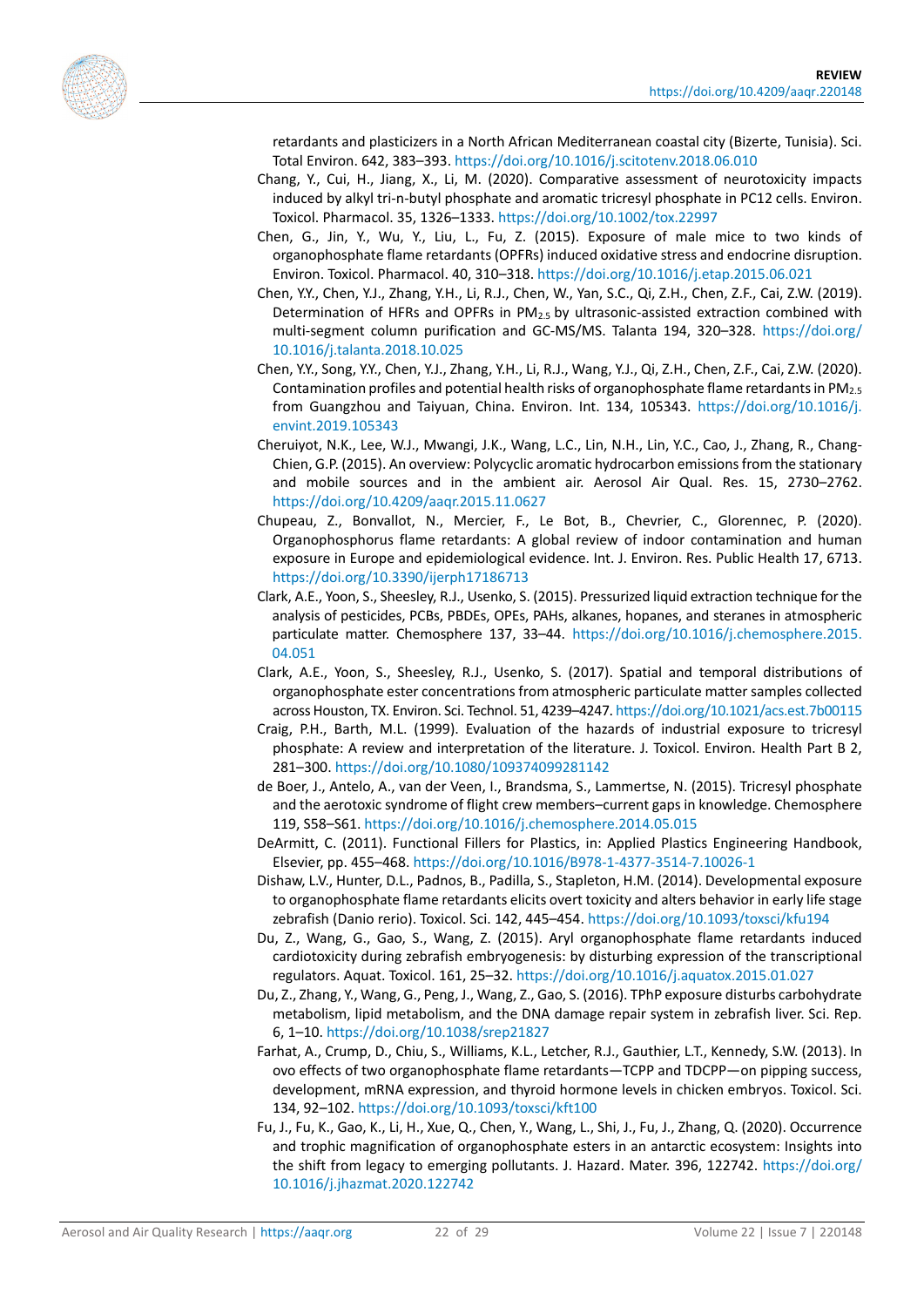<span id="page-22-16"></span><span id="page-22-4"></span><span id="page-22-3"></span>

- Fu, J., Fu, K., Chen, Y., Li, X., Ye, T., Gao, K., Pan, W., Zhang, A., Fu, J. (2021). Long-range transport, trophic transfer, and ecological risks of organophosphate esters in remote areas. Environ. Sci. Technol. 55, 10192–10209.<https://doi.org/10.1021/acs.est.0c08822>
- Gao, X., Lin, Y., Li, J., Xu, Y., Qian, Z., Lin, W. (2021). Spatial pattern analysis reveals multiple sources of organophosphorus flame retardants in coastal waters. J. Hazard. Mater. 417, 125882. <https://doi.org/10.1016/j.jhazmat.2021.125882>
- Greaves, A.K., Letcher, R.J. (2014). Comparative body compartment composition and in ovo transfer of organophosphate flame retardants in North American Great Lakes herring gulls. Environ. Sci. Technol. 48, 7942–7950. <https://doi.org/10.1021/es501334w>
- <span id="page-22-11"></span>Greaves, A.K., Su, G., Letcher, R.J. (2016). Environmentally relevant organophosphate triesters in herring gulls: In vitro biotransformation and kinetics and diester metabolite formation using a hepatic microsomal assay. Toxicol. Appl. Pharmacol. 308, 59–65. [https://doi.org/10.1016/j.](https://doi.org/10.1016/j.taap.2016.08.007) [taap.2016.08.007](https://doi.org/10.1016/j.taap.2016.08.007)
- <span id="page-22-12"></span>Greaves, A.K., Letcher, R.J. (2017). A review of organophosphate esters in the environment from biological effects to distribution and fate. Bull. Environ. Contam. Toxicol. 98, 2–7. <https://doi.org/10.1007/s00128-016-1898-0>
- <span id="page-22-10"></span>Guan, B., Pochopien, B.A., Wright, D.S. (2016). The chemistry, mechanism and function of tricresyl phosphate (TCP) as an anti-wear lubricant additive. Lubr. Sci. 28, 257–265. [https://doi.org/](https://doi.org/10.1002/ls.1327) [10.1002/ls.1327](https://doi.org/10.1002/ls.1327)
- <span id="page-22-15"></span>Han, X., Hao, Y., Li, Y., Yang, R., Wang, P., Zhang, G., Zhang, Q., Jiang, G. (2020). Occurrence and distribution of organophosphate esters in the air and soils of Ny-Ålesund and London Island, Svalbard, Arctic. Environ. Pollut. 263, 114495.<https://doi.org/10.1016/j.envpol.2020.114495>
- <span id="page-22-9"></span>Hendriks, H.S., van Kleef, R.G., Westerink, R.H. (2012). Modulation of human α4β2 nicotinic acetylcholine receptors by brominated and halogen-free flame retardants as a measure for in vitro neurotoxicity. Toxicol. Lett. 213, 266–274.<https://doi.org/10.1016/j.toxlet.2012.06.013>
- <span id="page-22-14"></span>Herkert, N.J., Hornbuckle, K.C. (2018). Effects of room airflow on accurate determination of PUF-PAS sampling rates in the indoor environment. Environ. Sci. Process Impacts 20, 757–766. <https://doi.org/10.1039/C8EM00082D>
- <span id="page-22-1"></span>Hou, M., Shi, Y., Na, G., Cai, Y. (2021). A review of organophosphate esters in indoor dust, air, hand wipes and silicone wristbands: Implications for human exposure. Environ. Int. 146, 106261. <https://doi.org/10.1016/j.envint.2020.106261>
- <span id="page-22-5"></span>Hu, F., Zhao, Y., Yuan, Y., Yin, L., Dong, F., Zhang, W., Chen, X. (2021). Effects of environmentally relevant concentrations of tris (2-chloroethyl) phosphate (TCEP) on early life stages of zebrafish (Danio rerio). Environ. Toxicol. Pharmacol. 83, 103600. [https://doi.org/10.1016/j.etap.2021.](https://doi.org/10.1016/j.etap.2021.%E2%80%8B103600) [103600](https://doi.org/10.1016/j.etap.2021.%E2%80%8B103600)
- <span id="page-22-13"></span>Huang, C., Shan, W., Xiao, H. (2018). Recent advances in passive air sampling of volatile organic compounds. Aerosol Air Qual. Res. 18, 602–622.<https://doi.org/10.4209/aaqr.2017.12.0556>
- <span id="page-22-2"></span>Huang, J., Ye, L., Fang, M., Su, G. (2022). Industrial production of organophosphate flame retardants (OPFRs): Big knowledge gaps need to be filled? Bull. Environ. Contam. Toxicol. 108, 809–818.<https://doi.org/10.1007/s00128-021-03454-7>
- <span id="page-22-6"></span>Huang, Y., Liu, J., Yu, L., Liu, C., Wang, J. (2019). Gonadal impairment and parental transfer of tris (2-butoxyethyl) phosphate in zebrafish after long-term exposure to environmentally relevant concentrations. Chemosphere 218, 449–457. [https://doi.org/10.1016/j.chemosphere.2018.](https://doi.org/10.1016/j.chemosphere.2018.11.139) [11.139](https://doi.org/10.1016/j.chemosphere.2018.11.139)
- <span id="page-22-8"></span>Jarema, K.A., Hunter, D.L., Shaffer, R.M., Behl, M., Padilla, S. (2015). Acute and developmental behavioral effects of flame retardants and related chemicals in zebrafish. Neurotoxicol. Teratol. 52, 194–209.<https://doi.org/10.1016/j.ntt.2015.08.010>
- <span id="page-22-7"></span>Jiang, F., Liu, J., Zeng, X., Yu, L., Liu, C., Wang, J. (2018). Tris (2-butoxyethyl) phosphate affects motor behavior and axonal growth in zebrafish (Danio rerio) larvae. Aquat. Toxicol. 198, 215- 223[. https://doi.org/10.1016/j.aquatox.2018.03.012](https://doi.org/10.1016/j.aquatox.2018.03.012)
- <span id="page-22-0"></span>Kojima, H., Takeuchi, S., Itoh, T., Iida, M., Kobayashi, S., Yoshida, T. (2013). In vitro endocrine disruption potential of organophosphate flame retardants via human nuclear receptors. Toxicology 314, 76–83.<https://doi.org/10.1016/j.tox.2013.09.004>
- Kurt-Karakus, P., Alegria, H., Birgul, A., Gungormus, E., Jantunen, L. (2018). Organophosphate ester (OPEs) flame retardants and plasticizers in air and soil from a highly industrialized city in Turkey. Sci. Total Environ. 625, 555–565.<https://doi.org/10.1016/j.scitotenv.2017.12.307>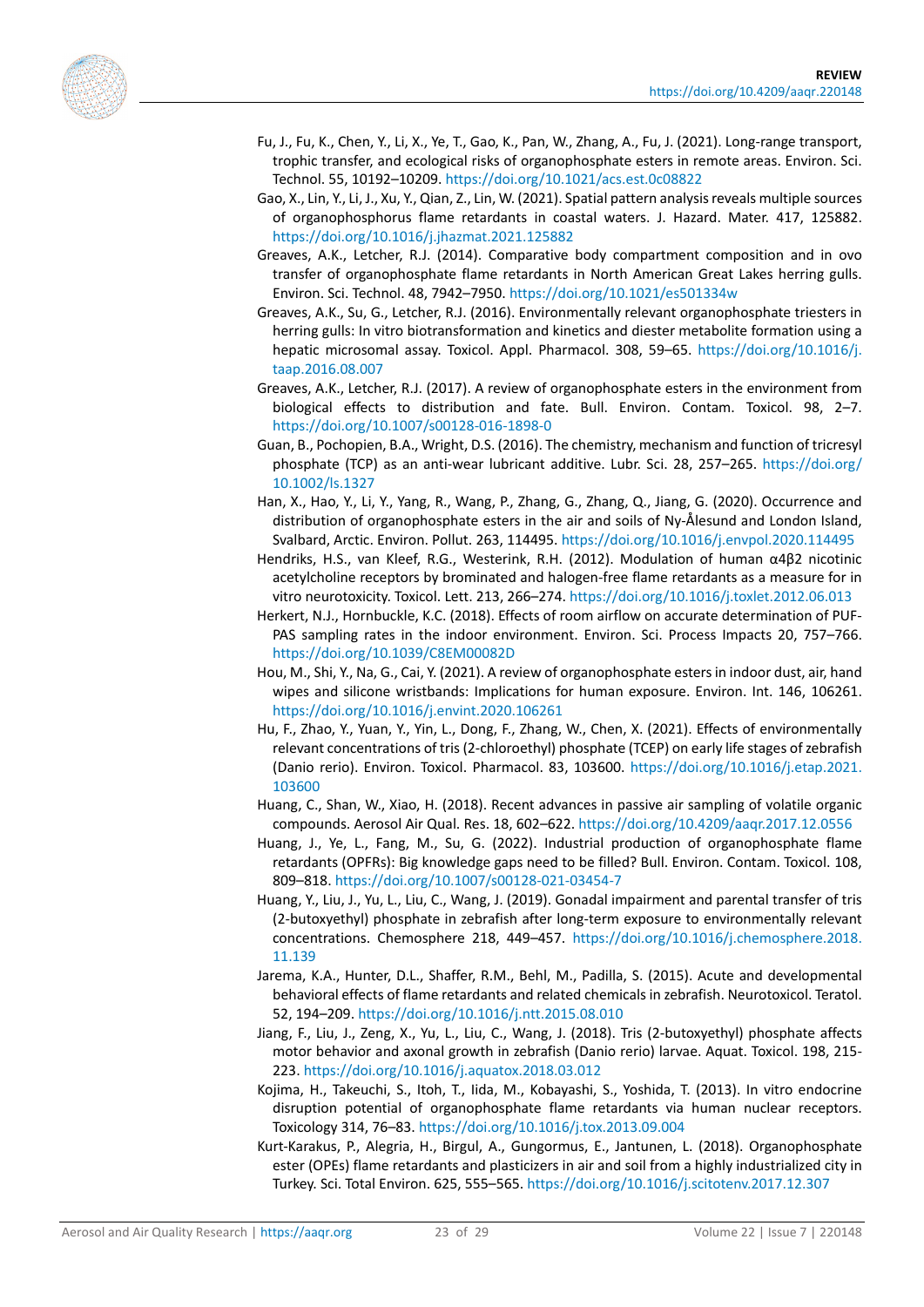<span id="page-23-14"></span><span id="page-23-5"></span><span id="page-23-2"></span>

- Kwon, B., Shin, H., Moon, H.B., Ji, K., Kim, K.T. (2016). Effects of tris (2-butoxyethyl) phosphate exposure on endocrine systems and reproduction of zebrafish (Danio rerio). Environ. Pollut. 214, 568–574.<https://doi.org/10.1016/j.envpol.2016.04.049>
- Lai, S., Xie, Z., Song, T., Tang, J., Zhang, Y., Mi, W., Peng, J., Zhao, Y., Zou, S., Ebinghaus, R. (2015). Occurrence and dry deposition of organophosphate esters in atmospheric particles over the northern South China Sea. Chemosphere 127, 195–200. [https://doi.org/10.1016/j.chemosphere.](https://doi.org/10.1016/j.chemosphere.2015.02.015) [2015.02.015](https://doi.org/10.1016/j.chemosphere.2015.02.015)
- <span id="page-23-12"></span>Li, J., Xie, Z., Mi, W., Lai, S., Tian, C., Emeis, K.C., Ebinghaus, R. (2017). Organophosphate esters in air, snow, and seawater in the North Atlantic and the Arctic. Environ. Sci. Technol. 51, 6887– 6896.<https://doi.org/10.1021/acs.est.7b01289>
- <span id="page-23-11"></span>Li, Q., Guo, M., Song, H., Cui, J., Zhan, M., Zou, Y., Li, J., Zhang, G. (2021). Size distribution and inhalation exposure of airborne particle-bound polybrominated diphenyl ethers, new brominated flame retardants, organophosphate esters, and chlorinated paraffins at urban open consumption place. Sci. Total Environ. 794, 148695. [https://doi.org/10.1016/j.scitotenv.](https://doi.org/10.1016/j.scitotenv.2021.148695) [2021.148695](https://doi.org/10.1016/j.scitotenv.2021.148695)
- <span id="page-23-0"></span>Li, R., Wang, H., Mi, C., Feng, C., Zhang, L., Yang, L., Zhou, B. (2019a). The adverse effect of TCIPP and TCEP on neurodevelopment of zebrafish embryos/larvae. Chemosphere 220, 811–817. <https://doi.org/10.1016/j.chemosphere.2018.12.198>
- <span id="page-23-1"></span>Li, W., Wang, Y., Kannan, K. (2019b). Occurrence, distribution and human exposure to 20 organophosphate esters in air, soil, pine needles, river water, and dust samples collected around an airport in New York state, United States. Environ. Int. 131, 105054[. https://doi.org/](https://doi.org/10.1016/j.envint.2019.105054) [10.1016/j.envint.2019.105054](https://doi.org/10.1016/j.envint.2019.105054)
- <span id="page-23-3"></span>Li, X., Li, N., Rao, K., Huang, Q., Ma, M. (2020a). In vitro immunotoxicity of organophosphate flame retardants in human THP-1-derived macrophages. Environ. Sci. Technol. 54, 8900–8908. <https://doi.org/10.1021/acs.est.0c01152>
- <span id="page-23-6"></span>Li, Y., Kang, Q., Chen, R., He, J., Liu, L., Wang, L., Hu, J. (2020b). 2-Ethylhexyl diphenyl phosphate and its hydroxylated metabolites are anti-androgenic and cause adverse reproductive outcomes in male Japanese Medaka (Oryzias latipes). Environ. Sci. Technol. 54, 8919–8925. <https://doi.org/10.1021/acs.est.0c02775>
- <span id="page-23-13"></span>Liu, D., Lin, T., Shen, K., Li, J., Yu, Z., Zhang, G. (2016a). Occurrence and concentrations of halogenated flame retardants in the atmospheric fine particles in Chinese cities. Environ. Sci. Technol. 50, 9846–9854.<https://doi.org/10.1021/acs.est.6b01685>
- <span id="page-23-9"></span>Liu, Q., Li, L., Zhang, X., Saini, A., Li, W., Hung, H., Hao, C., Li, K., Lee, P., Wentzell, J.J. (2021a). Uncovering global-scale risks from commercial chemicals in air. Nature 600, 456–461. <https://doi.org/10.1038/s41586-021-04134-6>
- <span id="page-23-10"></span>Liu, R., Lin, Y., Liu, R., Hu, F., Ruan, T., Jiang, G. (2016b). Evaluation of two passive samplers for the analysis of organophosphate esters in the ambient air. Talanta 147, 69–75. [https://doi.org/](https://doi.org/10.1016/j.talanta.2015.09.034) [10.1016/j.talanta.2015.09.034](https://doi.org/10.1016/j.talanta.2015.09.034)
- <span id="page-23-7"></span>Liu, T., Lu, S., Wang, R., Xu, S., Qin, P., Gao, Y. (2020). Behavior of selected organophosphate flame retardants (OPFRs) and their influence on rhizospheric microorganisms after short-term exposure in integrated vertical-flow constructed wetlands (IVCWs). Sci. Total Environ. 710, 136403.<https://doi.org/10.1016/j.scitotenv.2019.136403>
- <span id="page-23-8"></span>Liu, X., Ji, K., Choi, K. (2012). Endocrine disruption potentials of organophosphate flame retardants and related mechanisms in H295R and MVLN cell lines and in zebrafish. Aquat. Toxicol. 114, 173–181.<https://doi.org/10.1016/j.aquatox.2012.02.019>
- Liu, X.T., Zeng, X.W., Dong, G.H., Venier, M., Xie, Q.T., Yang, M., Wu, Q.Z., Zhao, F.R., Chen, D. (2021b). Plastic additives in ambient fine particulate matter in the Pearl River Delta, China: High-throughput characterization and health implications. Environ. Sci. Technol. 55, 4474– 4482.<https://doi.org/10.1021/acs.est.0c08578>
- <span id="page-23-15"></span>Liu, Y., Liggio, J., Harner, T., Jantunen, L., Shoeib, M., Li, S.M. (2014). Heterogeneous OH initiated oxidation: A possible explanation for the persistence of organophosphate flame retardants in air. Environ. Sci. Technol. 48, 1041–1048[. https://doi.org/10.1021/es404515k](https://doi.org/10.1021/es404515k)
- <span id="page-23-4"></span>Liu, Y., Gong, S., Ye, L., Li, J., Liu, C., Chen, D., Fang, M., Letcher, R.J., Su, G. (2021c). Organophosphate (OP) diesters and a review of sources, chemical properties, environmental occurrence, adverse effects, and future directions. Environ. Int. 155, 106691. [https://doi.org/](https://doi.org/10.1016/j.envint.2021.106691) [10.1016/j.envint.2021.106691](https://doi.org/10.1016/j.envint.2021.106691)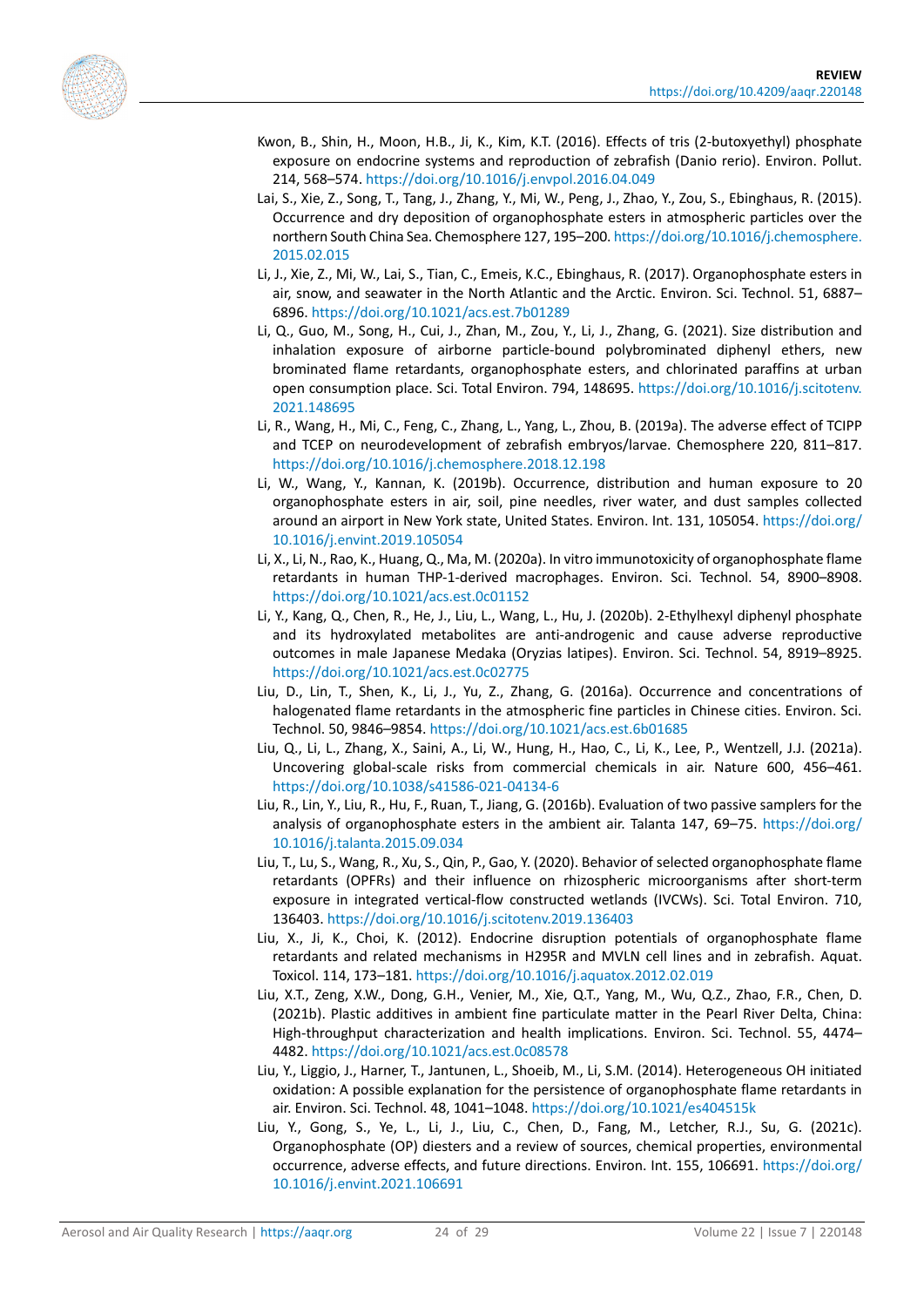<span id="page-24-11"></span><span id="page-24-6"></span>

- Liu, Y., Li, Y., Dong, S., Han, L., Guo, R., Fu, Y., Zhang, S., Chen, J. (2021d). The risk and impact of organophosphate esters on the development of female-specific cancers: Comparative analysis of patients with benign and malignant tumors. J. Hazard. Mater. 404, 124020[. https://doi.org/](https://doi.org/10.1016/j.jhazmat.2020.124020) [10.1016/j.jhazmat.2020.124020](https://doi.org/10.1016/j.jhazmat.2020.124020)
- Lohmann, R., Lammel, G. (2004). Adsorptive and absorptive contributions to the gas-particle partitioning of polycyclic aromatic hydrocarbons: State of knowledge and recommended parametrization for modeling. Environ. Sci. Technol. 38, 3793–3803[. https://doi.org/10.1021/](https://doi.org/10.1021/es035337q) [es035337q](https://doi.org/10.1021/es035337q)
- <span id="page-24-2"></span>Ma, Y., Luo, Y., Zhu, J., Zhang, J., Gao, G., Mi, W., Xie, Z., Lohmann, R. (2022). Seasonal variation and deposition of atmospheric organophosphate esters in the coastal region of Shanghai, China. Environ. Pollut. 300, 118930[. https://doi.org/10.1016/j.envpol.2022.118930](https://doi.org/10.1016/j.envpol.2022.118930)
- <span id="page-24-5"></span>Ma, Z., Tang, S., Su, G., Miao, Y., Liu, H., Xie, Y., Giesy, J.P., Saunders, D.M., Hecker, M., Yu, H. (2016). Effects of tris (2-butoxyethyl) phosphate (TBOEP) on endocrine axes during development of early life stages of zebrafish (Danio rerio). Chemosphere 144, 1920–1927. [https://doi.org/](https://doi.org/10.1016/j.chemosphere.2015.10.049) [10.1016/j.chemosphere.2015.10.049](https://doi.org/10.1016/j.chemosphere.2015.10.049)
- <span id="page-24-10"></span>Melymuk, L., Bohlin-Nizzetto, P., Prokeš, R., Kukučka, P., Klánová, J. (2016). Sampling artifacts in active air sampling of semivolatile organic contaminants: Comparing theoretical and measured artifacts and evaluating implications for monitoring networks. Environ. Pollut. 217, 97–106. <https://doi.org/10.1016/j.envpol.2015.12.015>
- <span id="page-24-0"></span>Mihajlović, I. (2015). Recent Development of Phosphorus Flame Retardants in Thermoplastic Blends and Nanocomposites, in: Visakh, P.M., Arao, Y. (Eds.), Flame Retardants, Springer International Publishing, Cham, pp. 79–114[. https://doi.org/10.1007/978-3-319-03467-6\\_4](https://doi.org/10.1007/978-3-319-03467-6_4)
- <span id="page-24-14"></span>Möller, A., Xie, Z., Caba, A., Sturm, R., Ebinghaus, R. (2011). Organophosphorus flame retardants and plasticizers in the atmosphere of the North Sea. Environ. Pollut. 159, 3660–3665. <https://doi.org/10.1016/j.envpol.2011.07.022>
- <span id="page-24-9"></span>Naccarato, A., Tassone, A., Moretti, S., Elliani, R., Sprovieri, F., Pirrone, N., Tagarelli, A. (2018). A green approach for organophosphate ester determination in airborne particulate matter: Microwave-assisted extraction using hydroalcoholic mixture coupled with solid-phase microextraction gas chromatography-tandem mass spectrometry. Talanta 189, 657–665. <https://doi.org/10.1016/j.talanta.2018.07.077>
- <span id="page-24-7"></span>Negev, M., Berman, T., Reicher, S., Balan, S., Soehl, A., Goulden, S., Ardi, R., Shammai, Y., Hadar, L., Blum, A. (2018). Regulation of chemicals in children's products: How US and EU regulation impacts small markets. Sci. Total Environ. 616, 462–471. [https://doi.org/10.1016/j.scitotenv.](https://doi.org/10.1016/j.scitotenv.2017.10.198) [2017.10.198](https://doi.org/10.1016/j.scitotenv.2017.10.198)
- <span id="page-24-4"></span>Noyes, P.D., Haggard, D.E., Gonnerman, G.D., Tanguay, R.L. (2015). Advanced morphological behavioral test platform reveals neurodevelopmental defects in embryonic zebrafish exposed to comprehensive suite of halogenated and organophosphate flame retardants. Toxicol. Sci. 145, 177–195.<https://doi.org/10.1093/toxsci/kfv044>
- <span id="page-24-8"></span>Okeme, J.O., Saini, A., Yang, C., Zhu, J., Smedes, F., Klánová, J., Diamond, M.L. (2016). Calibration of polydimethylsiloxane and XAD-Pocket passive air samplers (PAS) for measuring gas-and particle-phase SVOCs. Atmos. Environ. 143, 202–208. [https://doi.org/10.1016/j.atmosenv.](https://doi.org/10.1016/j.atmosenv.2016.08.023) [2016.08.023](https://doi.org/10.1016/j.atmosenv.2016.08.023)
- <span id="page-24-3"></span>Okeme, J.O., Rodgers, T.F., Jantunen, L.M., Diamond, M.L. (2018). Examining the gas-particle partitioning of organophosphate esters: How reliable are air measurements? Environ. Sci. Technol. 52, 13834–13844.<https://doi.org/10.1021/acs.est.8b04588>
- <span id="page-24-15"></span>Pang, L., Yang, H., Wang, Y., Luo, X., Liu, S., Xiao, J. (2019). Organophosphate flame retardants in total suspended particulates from an urban area of zhengzhou, China: Temporal variations, potential affecting factors, and health risk assessment. Ecotoxicol. Environ. Saf. 176, 204–210. <https://doi.org/10.1016/j.ecoenv.2019.03.092>
- <span id="page-24-12"></span>Pantelaki, I., Voutsa, D. (2019). Organophosphate flame retardants (OPFRs): A review on analytical methods and occurrence in wastewater and aquatic environment. Sci. Total Environ. 649, 247– 263[. https://doi.org/10.1016/j.scitotenv.2018.08.286](https://doi.org/10.1016/j.scitotenv.2018.08.286)
- <span id="page-24-1"></span>Pantelaki, I., Voutsa, D. (2020). Occurrence, analysis and risk assessment of organophosphate esters (OPEs) in biota: A review. Mar. Pollut. Bull. 160, 111547. [https://doi.org/10.1016/j.](https://doi.org/10.1016/j.marpolbul.2020.111547) [marpolbul.2020.111547](https://doi.org/10.1016/j.marpolbul.2020.111547)

<span id="page-24-13"></span>Patnaik, P. (2017). Handbook of environmental analysis: Chemical pollutants in air, water, soil, and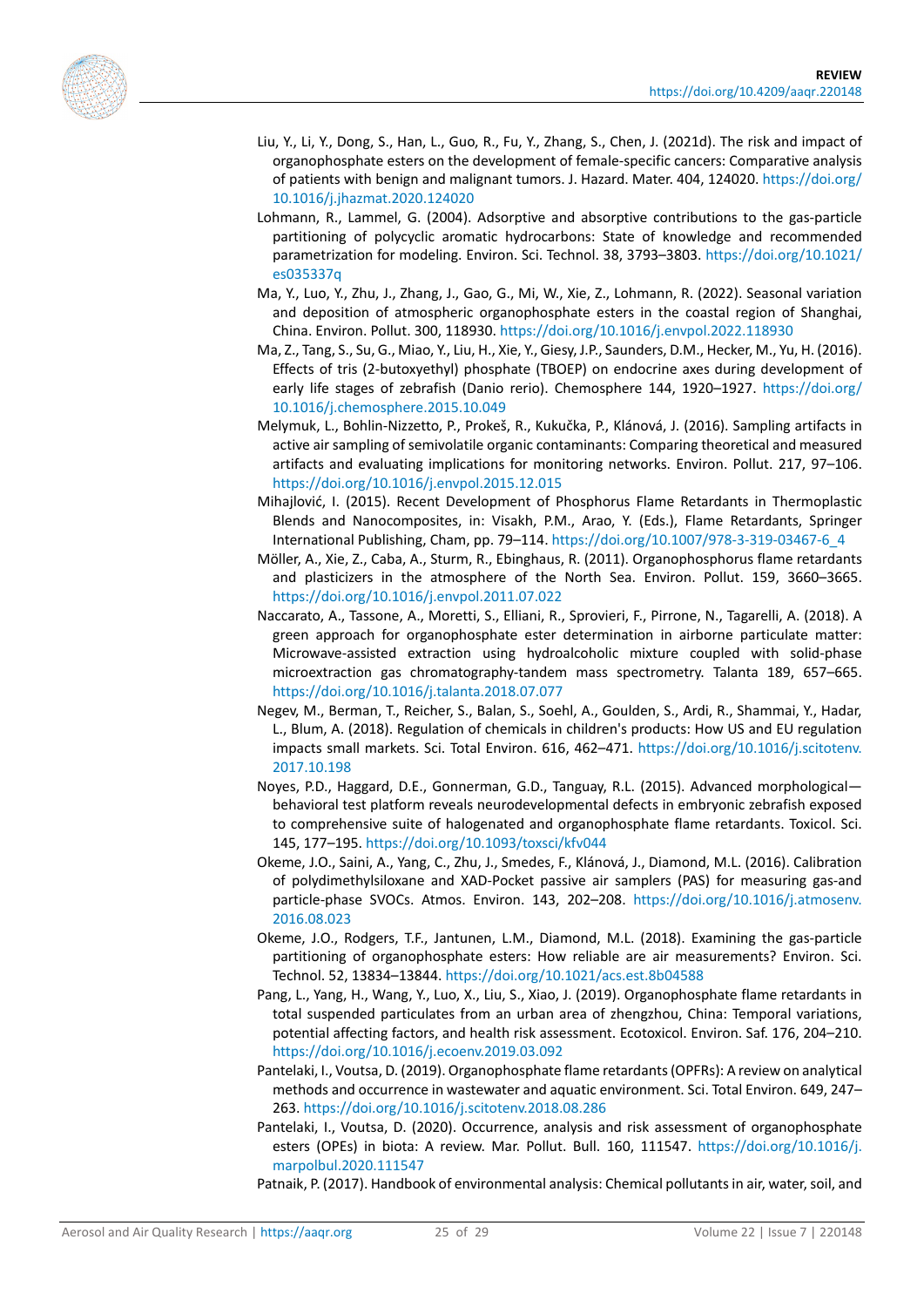<span id="page-25-6"></span><span id="page-25-5"></span>

solid wastes (3rd ed.). CRC Press.<https://doi.org/10.1201/9781315151946>

- Paul, R. (2019). Poison in the frying pan. Bengal Physician J. 6, 72–73. [https://doi.org/10.5005/jp](https://doi.org/10.5005/jp-journals-10070-6120)[journals-10070-6120](https://doi.org/10.5005/jp-journals-10070-6120)
- Pelletier, G., Rigden, M., Wang, G.S., Caldwell, D., Siddique, S., Leingartner, K., Kosarac, I., Cakmak, S., Kubwabo, C. (2020). Comparison of tris (2-ethylhexyl) phosphate and di (2-ethylhexyl) phosphoric acid toxicities in a rat 28-day oral exposure study. J. Appl. Toxicol. 40, 600–618. <https://doi.org/10.1002/jat.3930>
- <span id="page-25-8"></span>Percy, Z., Vuong, A.M., Xu, Y., Xie, C., Ospina, M., Calafat, A.M., Hoofnagle, A., Lanphear, B.P., Braun, J.M., Cecil, K.M. (2021). Maternal urinary organophosphate esters and alterations in maternal and neonatal thyroid hormones. Am. J. Epidemiol. 190, 1793–1802[. https://doi.org/](https://doi.org/10.1093/aje/kwab086) [10.1093/aje/kwab086](https://doi.org/10.1093/aje/kwab086)
- <span id="page-25-12"></span>Prats, R.M., Van Drooge, B.L., Fernández, P., Grimalt, J.O. (2022). Occurrence and temperature dependence of atmospheric gas-phase organophosphate esters in high-mountain areas (Pyrenees). Chemosphere 292, 133467[. https://doi.org/10.1016/j.chemosphere.2021.133467](https://doi.org/10.1016/j.chemosphere.2021.133467)
- <span id="page-25-10"></span>Rauert, C., Schuster, J.K., Eng, A., Harner, T. (2018). Global atmospheric concentrations of brominated and chlorinated flame retardants and organophosphate esters. Environ. Sci. Technol. 52, 2777–2789.<https://doi.org/10.1021/acs.est.7b06239>
- <span id="page-25-15"></span>Ren, G., Chen, Z., Feng, J., Ji, W., Zhang, J., Zheng, K., Yu, Z., Zeng, X. (2016). Organophosphate esters in total suspended particulates of an urban city in East China. Chemosphere 164, 75–83. <https://doi.org/10.1016/j.chemosphere.2016.08.090>
- <span id="page-25-3"></span>ResearchInChina (2014). Global and China flame retardant industry report, 2014-2016. <http://www.researchinchina.com/Htmls/Report/2014/7904.html> (accessed 23 March 2022).
- <span id="page-25-16"></span>Saini, A., Clarke, J., Jariyasopit, N., Rauert, C., Schuster, J.K., Halappanavar, S., Evans, G.J., Su, Y., Harner, T. (2019). Flame retardants in urban air: A case study in Toronto targeting distinct source sectors. Environ. Pollut. 247, 89–97[. https://doi.org/10.1016/j.envpol.2019.01.027](https://doi.org/10.1016/j.envpol.2019.01.027)
- <span id="page-25-13"></span>Salamova, A., Hermanson, M.H., Hites, R.A. (2014a). Organophosphate and halogenated flame retardants in atmospheric particles from a European Arctic site. Environ. Sci. Technol. 48, 6133– 6140.<https://doi.org/10.1021/es500911d>
- <span id="page-25-11"></span>Salamova, A., Ma, Y., Venier, M., Hites, R.A. (2014b). High levels of organophosphate flame retardants in the Great Lakes atmosphere. Environ. Sci. Technol. Lett. 1, 8-14[. https://doi.org/](https://doi.org/10.1021/ez400034n) [10.1021/ez400034n](https://doi.org/10.1021/ez400034n)
- <span id="page-25-0"></span>Salmeia, K.A., Fage, J., Liang, S., Gaan, S. (2015). An overview of mode of action and analytical methods for evaluation of gas phase activities of flame retardants. Polymers 7, 504–526. <https://doi.org/10.3390/polym7030504>
- <span id="page-25-17"></span>Salvador, C.M., Alindajao, A.D., Burdeos, K.B., Lavapiez, M.A., Yee, J.R., VII, A.T.B., Pabroa, P.C.B., Capangpangan, R.Y. (2022). Assessment of impact of meteorology and precursor in long-term trends of PM and ozone in a tropical city. Aerosol Air Qual. Res. 22, 210269. [https://doi.org/](https://doi.org/10.4209/aaqr.210269) [10.4209/aaqr.210269](https://doi.org/10.4209/aaqr.210269)
- <span id="page-25-7"></span>Saquib, Q., Siddiqui, M., Al-Khedhairy, A. (2021). Organophosphorus flame-retardant tris (1 chloro-2-propyl) phosphate is genotoxic and apoptotic inducer in human umbilical vein endothelial cells. J. Appl. Toxicol. 41, 861–873.<https://doi.org/10.1002/jat.4158>
- <span id="page-25-1"></span>Sharkey, M., Harrad, S., Abdallah, M.A.E., Drage, D.S., Berresheim, H. (2020). Phasing-out of legacy brominated flame retardants: The UNEP Stockholm Convention and other legislative action worldwide. Environ. Int. 144, 106041.<https://doi.org/10.1016/j.envint.2020.106041>
- <span id="page-25-2"></span>Shi, M., Hu, T., Mao, Y., Cheng, C., Liu, W., Tian, Q., Chen, Z., Xing, X., Qi, S. (2021). Polycyclic aromatic hydrocarbons in atmospheric PM2.5 during winter haze in Huang-gang, Central China: Characteristics, sources and health risk assessment. Aerosol Air Qual. Res. 21, 200337. <https://doi.org/10.4209/aaqr.2020.06.0337>
- <span id="page-25-14"></span>Shoeib, M., Ahrens, L., Jantunen, L., Harner, T. (2014). Concentrations in air of organobromine, organochlorine and organophosphate flame retardants in Toronto, Canada. Atmos. Environ. 99, 140–147.<https://doi.org/10.1016/j.atmosenv.2014.09.040>
- <span id="page-25-9"></span>Su, G., Crump, D., Letcher, R.J., Kennedy, S.W. (2014). Rapid in vitro metabolism of the flame retardant triphenyl phosphate and effects on cytotoxicity and mRNA expression in chicken embryonic hepatocytes. Environ. Sci. Technol. 48, 13511–13519. [https://doi.org/10.1021/](https://doi.org/10.1021/es5039547) [es5039547](https://doi.org/10.1021/es5039547)

<span id="page-25-4"></span>Suhring, R., Diamond, M.L., Scheringer, M., Wong, F., Pucko, M., Stern, G., Burt, A., Hung, H., Fellin,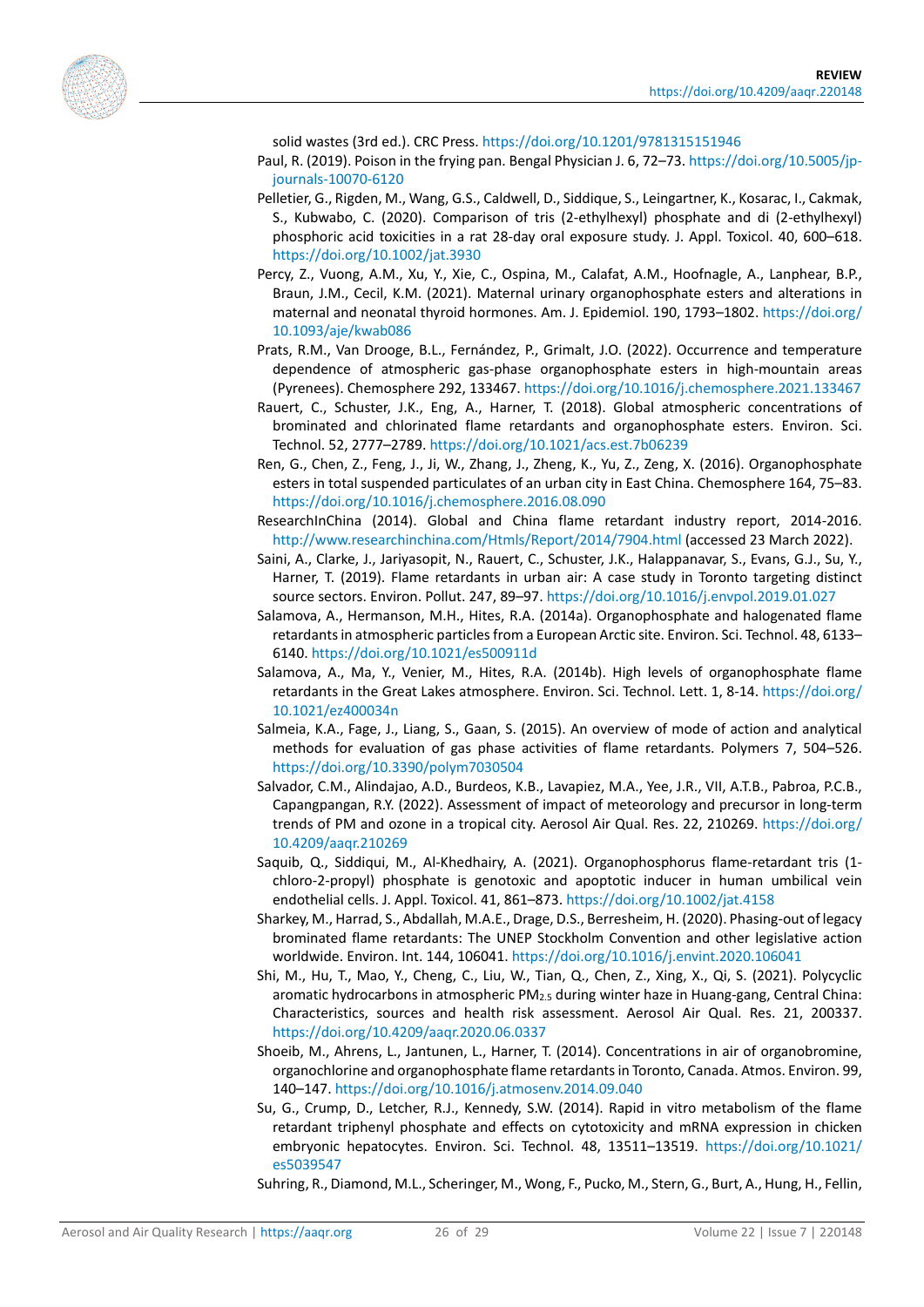<span id="page-26-13"></span><span id="page-26-6"></span><span id="page-26-3"></span>

P., Li, H. (2016). Organophosphate esters in Canadian Arctic air: Occurrence, levels and trends. Environ. Sci. Technol. 50, 7409–7415[. https://doi.org/10.1021/acs.est.6b00365](https://doi.org/10.1021/acs.est.6b00365)

- Sun, L., Tan, H., Peng, T., Wang, S., Xu, W., Qian, H., Jin, Y., Fu, Z. (2016). Developmental neurotoxicity of organophosphate flame retardants in early life stages of Japanese medaka (Oryzias latipes). Environ. Toxicol. Chem. 35, 2931–2940[. https://doi.org/10.1002/etc.3477](https://doi.org/10.1002/etc.3477)
- Tian, X., Cui, K., Sheu, H.L., Hsieh, Y.K., Yu, F. (2021). Effects of rain and snow on the air quality index, PM2.5 levels, and dry deposition flux of PCDD/Fs. Aerosol Air Qual. Res. 21, 210158. <https://doi.org/10.4209/aaqr.210158>
- <span id="page-26-1"></span>Van der Veen, I., de Boer, J. (2012). Phosphorus flame retardants: Properties, production, environmental occurrence, toxicity and analysis. Chemosphere 88, 1119–1153[. https://doi.org/](https://doi.org/10.1016/j.chemosphere.2012.03.067) [10.1016/j.chemosphere.2012.03.067](https://doi.org/10.1016/j.chemosphere.2012.03.067)
- <span id="page-26-5"></span>Wang, C., Chen, H., Li, H., Yu, J., Wang, X., Liu, Y. (2020a). Review of emerging contaminant tris (1, 3-dichloro-2-propyl) phosphate: Environmental occurrence, exposure, and risks to organisms and human health. Environ. Int. 143, 105946.<https://doi.org/10.1016/j.envint.2020.105946>
- <span id="page-26-11"></span>Wang, C., Wang, P., Zhao, J., Fu, M., Zhang, L., Li, Y., Yang, R., Zhu, Y., Fu, J., Zhang, Q. (2020b). Atmospheric organophosphate esters in the Western Antarctic Peninsula over 2014–2018: Occurrence, temporal trend and source implication. Environ. Pollut. 267, 115428. <https://doi.org/10.1016/j.envpol.2020.115428>
- Wang, S., Steiniche, T., Romanak, K.A., Johnson, E., Quirós, R., Mutegeki, R., Wasserman, M.D., Venier, M. (2019a). Atmospheric occurrence of legacy pesticides, current use pesticides, and flame retardants in and around protected areas in Costa Rica and Uganda. Environ. Sci. Technol. 53, 6171–6181.<https://doi.org/10.1021/acs.est.9b00649>
- <span id="page-26-10"></span>Wang, T., Ding, N., Wang, T., Chen, S.J., Luo, X.J., Mai, B.X. (2018a). Organophosphorus esters (OPEs) in PM<sub>2.5</sub> in urban and e-waste recycling regions in southern China: Concentrations, sources, and emissions. Environ. Res. 167, 437–444[. https://doi.org/10.1016/j.envres.2018.08.015](https://doi.org/10.1016/j.envres.2018.08.015)
- Wang, T., Tian, M., Ding, N., Yan, X., Chen, S.J., Mo, Y.Z., Yang, W.Q., Bi, X.H., Wang, X.M., Mai, B.X. (2018b). Semivolatile organic compounds (SOCs) in fine particulate matter (PM<sub>2.5</sub>) during clear, fog, and haze episodes in winter in Beijing, China. Environ. Sci. Technol. 52, 5199–5207. <https://doi.org/10.1021/acs.est.7b06650>
- <span id="page-26-4"></span>Wang, X., Zhong, W., Xiao, B., Liu, Q., Yang, L., Covaci, A., Zhu, L. (2019b). Bioavailability and biomagnification of organophosphate esters in the food web of Taihu Lake, China: Impacts of chemical properties and metabolism. Environ. Int. 125, 25–32. [https://doi.org/10.1016/j.](https://doi.org/10.1016/j.envint.2019.01.018) [envint.2019.01.018](https://doi.org/10.1016/j.envint.2019.01.018)
- <span id="page-26-0"></span>Wang, X., Zhu, Q., Yan, X., Wang, Y., Liao, C., Jiang, G. (2020c). A review of organophosphate flame retardants and plasticizers in the environment: Analysis, occurrence and risk assessment. Sci. Total Environ. 731, 139071.<https://doi.org/10.1016/j.scitotenv.2020.139071>
- <span id="page-26-2"></span>Wang, Y., Hou, M., Zhang, Q., Wu, X., Zhao, H., Xie, Q., Chen, J. (2017). Organophosphorus flame retardants and plasticizers in building and decoration materials and their potential burdens in newly decorated houses in China. Environ. Sci. Technol. 51, 10991–10999. [https://doi.org/](https://doi.org/10.1021/acs.est.7b03367) [10.1021/acs.est.7b03367](https://doi.org/10.1021/acs.est.7b03367)
- <span id="page-26-12"></span>Wang, Y., Bao, M., Tan, F., Qu, Z., Zhang, Y., Chen, J. (2020d). Distribution of organophosphate esters between the gas phase and  $PM_{2.5}$  in urban Dalian, China. Environ. Pollut. 259, 113882. <https://doi.org/10.1016/j.envpol.2019.113882>
- <span id="page-26-8"></span>Wang, Y., Li, Z., Tan, F., Xu, Y., Zhao, H., Chen, J. (2020e). Occurrence and air-soil exchange of organophosphate flame retardants in the air and soil of Dalian, China. Environ. Pollut. 265, 114850.<https://doi.org/10.1016/j.envpol.2020.114850>
- <span id="page-26-7"></span>Wei, G.L., Li, D.Q., Zhuo, M.N., Liao, Y.S., Xie, Z.Y., Guo, T.L., Li, J.J., Zhang, S.Y., Liang, Z.Q. (2015). Organophosphorus flame retardants and plasticizers: sources, occurrence, toxicity and human exposure. Environ. Pollut. 196, 29–46[. https://doi.org/10.1016/j.envpol.2014.09.012](https://doi.org/10.1016/j.envpol.2014.09.012)
- <span id="page-26-9"></span>Wolschke, H., Sühring, R., Mi, W., Möller, A., Xie, Z., Ebinghaus, R. (2016). Atmospheric occurrence and fate of organophosphorus flame retardants and plasticizer at the German coast. Atmos. Environ. 137, 1–5.<https://doi.org/10.1016/j.atmosenv.2016.04.028>
- Wong, F., de Wit, C.A., Newton, S.R. (2018). Concentrations and variability of organophosphate esters, halogenated flame retardants, and polybrominated diphenyl ethers in indoor and outdoor air in Stockholm, Sweden. Environ. Pollut. 240, 514–522. [https://doi.org/10.1016/](https://doi.org/10.1016/j.envpol.2018.04.086) [j.envpol.2018.04.086](https://doi.org/10.1016/j.envpol.2018.04.086)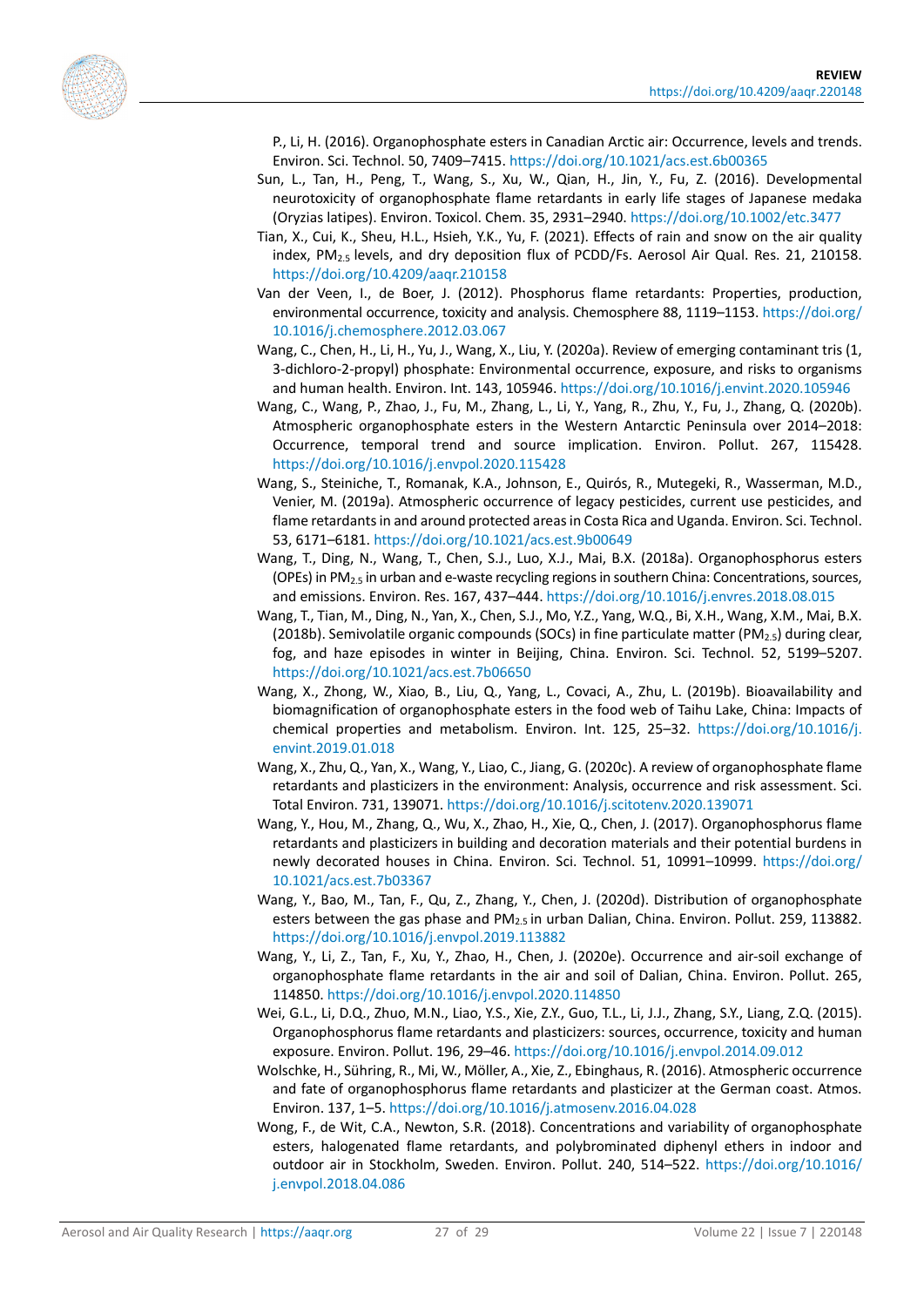<span id="page-27-10"></span><span id="page-27-7"></span><span id="page-27-2"></span>

- Wu, Y., Su, G., Tang, S., Liu, W., Ma, Z., Zheng, X., Liu, H., Yu, H. (2017). The combination of in silico and in vivo approaches for the investigation of disrupting effects of tris (2-chloroethyl) phosphate (TCEP) toward core receptors of zebrafish. Chemosphere 168, 122–130. <https://doi.org/10.1016/j.chemosphere.2016.10.038>
- Xie, Z., Wang, P., Wang, X., Castro-Jiménez, J., Kallenborn, R., Liao, C., Mi, W., Lohmann, R., Vila-Costa, M., Dachs, J. (2022). Organophosphate ester pollution in the oceans. Nat. Rev. Earth Environ. 3, 309–322. <https://doi.org/10.1038/s43017-022-00277-w>
- <span id="page-27-6"></span>Xiong, H., Huang, Y., Mao, Y., Liu, C., Wang, J. (2021). Inhibition in growth and cardiotoxicity of tris (2-butoxyethyl) phosphate through down-regulating Wnt signaling pathway in early developmental stage of zebrafish (Danio rerio). Ecotoxicol. Environ. Saf. 208, 111431. <https://doi.org/10.1016/j.ecoenv.2020.111431>
- <span id="page-27-8"></span>Yan, J., Zhao, Z., Xia, M., Chen, S., Wan, X., He, A., Sheng, G.D., Wang, X., Qian, Q., Wang, H. (2022). Induction of lipid metabolism dysfunction, oxidative stress and inflammation response by tris (1-chloro-2-propyl) phosphate in larval/adult zebrafish. Environ. Int. 160, 107081. <https://doi.org/10.1016/j.envint.2022.107081>
- <span id="page-27-0"></span>Yang, H.H., Cheruiyot, N.K., Lin, C., Wang, L.C. (2022). Control of extreme brominated persistent organic pollutant emissions from start-ups of waste-to-energy incinerators. J. Cleaner Prod. 345, 131108.<https://doi.org/10.1016/j.jclepro.2022.131108>
- Yang, K., Li, Q.L., Yuan, M., Guo, M.R., Wang, Y.Q., Li, S.Y., Tian, C.G., Tang, J.H., Sun, J.H., Li, J., Zhang, G. (2019). Temporal variations and potential sources of organophosphate esters in PM<sub>2.5</sub> in Xinxiang, North China. Chemosphere 215, 500–506. [https://doi.org/10.1016/j.chemosphere.](https://doi.org/10.1016/j.chemosphere.2018.10.063) [2018.10.063](https://doi.org/10.1016/j.chemosphere.2018.10.063)
- <span id="page-27-3"></span>Yao, C., Yang, H., Li, Y.J. (2021). A review on organophosphate flame retardants in the environment: Occurrence, accumulation, metabolism and toxicity. Sci. Total Environ. 795, 148837.<https://doi.org/10.1016/j.scitotenv.2021.148837>
- <span id="page-27-15"></span>Yu, F., Cui, K., Sheu, H.L., Hsieh, Y.K., Tian, X. (2021). Sensitivity analysis for dry deposition and PM2.5-bound content of PCDD/Fs in the ambient air. Aerosol Air Qual. Res. 21, 210118. <https://doi.org/10.4209/aaqr.210118>
- <span id="page-27-11"></span>Zeng, Y., Ding, N., Wang, T., Tian, M., Fan, Y., Wang, T., Chen, S.J., Mai, B.X. (2020). Organophosphate esters esters (OPEs) in fine particulate matter (PM $_{2.5}$ ) in urban, e-waste, and background regions of South China. J. Hazard. Mater. 385. [https://doi.org/10.1016/j.jhazmat.](https://doi.org/10.1016/j.jhazmat.2019.121583) [2019.121583](https://doi.org/10.1016/j.jhazmat.2019.121583)
- <span id="page-27-12"></span>Zeng, Y., Chen, S.J., Liang, Y.H., Zhu, C.Y., Liu, Z., Guan, Y.F., Ma, H.M., Mai, B.X. (2021). Traditional and novel organophosphate esters (OPEs) in PM2.5 of a megacity, southern China: Spatioseasonal variations, sources, and influencing factors. Environ. Pollut. 284. [https://doi.org/10.1016/](https://doi.org/10.1016/j.envpol.2021.117208) [j.envpol.2021.117208](https://doi.org/10.1016/j.envpol.2021.117208)
- <span id="page-27-5"></span>Zhang, H., Liu, T., Song, X., Zhou, Q., Tang, J., Sun, Q., Pu, Y., Yin, L., Zhang, J. (2021). Study on the reproductive toxicity and mechanism of tri-n-butyl phosphate (TnBP) in Caenorhabditis elegans. Ecotoxicol. Environ. Saf. 227, 112896.<https://doi.org/10.1016/j.ecoenv.2021.112896>
- <span id="page-27-14"></span>Zhang, L., Xu, W., Mi, W., Yan, W., Guo, T., Zhou, F., Miao, L., Xie, Z. (2022a). Atmospheric deposition, seasonal variation, and long-range transport of organophosphate esters on Yongxing Island, South China Sea. Sci. Total Environ. 806, 150673. [https://doi.org/10.1016/](https://doi.org/10.1016/j.scitotenv.2021.150673) [j.scitotenv.2021.150673](https://doi.org/10.1016/j.scitotenv.2021.150673)
- <span id="page-27-4"></span>Zhang, Q., Wang, J., Zhu, J., Liu, J., Zhao, M. (2017). Potential glucocorticoid and mineralocorticoid effects of nine organophosphate flame retardants. Environ. Sci. Technol. 51, 5803–5810. <https://doi.org/10.1021/acs.est.7b01237>
- <span id="page-27-9"></span>Zhang, Q., Yu, C., Fu, L., Gu, S., Wang, C. (2020a). New insights in the endocrine disrupting effects of three primary metabolites of organophosphate flame retardants. Environ. Sci. Technol. 54, 4465–4474.<https://doi.org/10.1021/acs.est.9b07874>
- <span id="page-27-1"></span>Zhang, Q., Wang, Y., Zhang, C., Yao, Y., Wang, L., Sun, H. (2022b). A review of organophosphate esters in soil: Implications for the potential source, transfer, and transformation mechanism. Environ. Res. 204, 112122[. https://doi.org/10.1016/j.envres.2021.112122](https://doi.org/10.1016/j.envres.2021.112122)
- <span id="page-27-13"></span>Zhang, W.W., Wang, P., Zhu, Y., Wang, D., Yang, R.Q., Li, Y.M., Matsiko, J., Zuo, P.J., Qin, L., Yang, X., Zhang, Q.H., Jiang, G.B. (2020b). Occurrence and human exposure assessment of organophosphate esters in atmospheric PM<sub>2.5</sub> in the Beijing-Tianjin-Hebei region, China. Ecotoxicol. Environ. Saf. 206, 111399.<https://doi.org/10.1016/j.ecoenv.2020.111399>